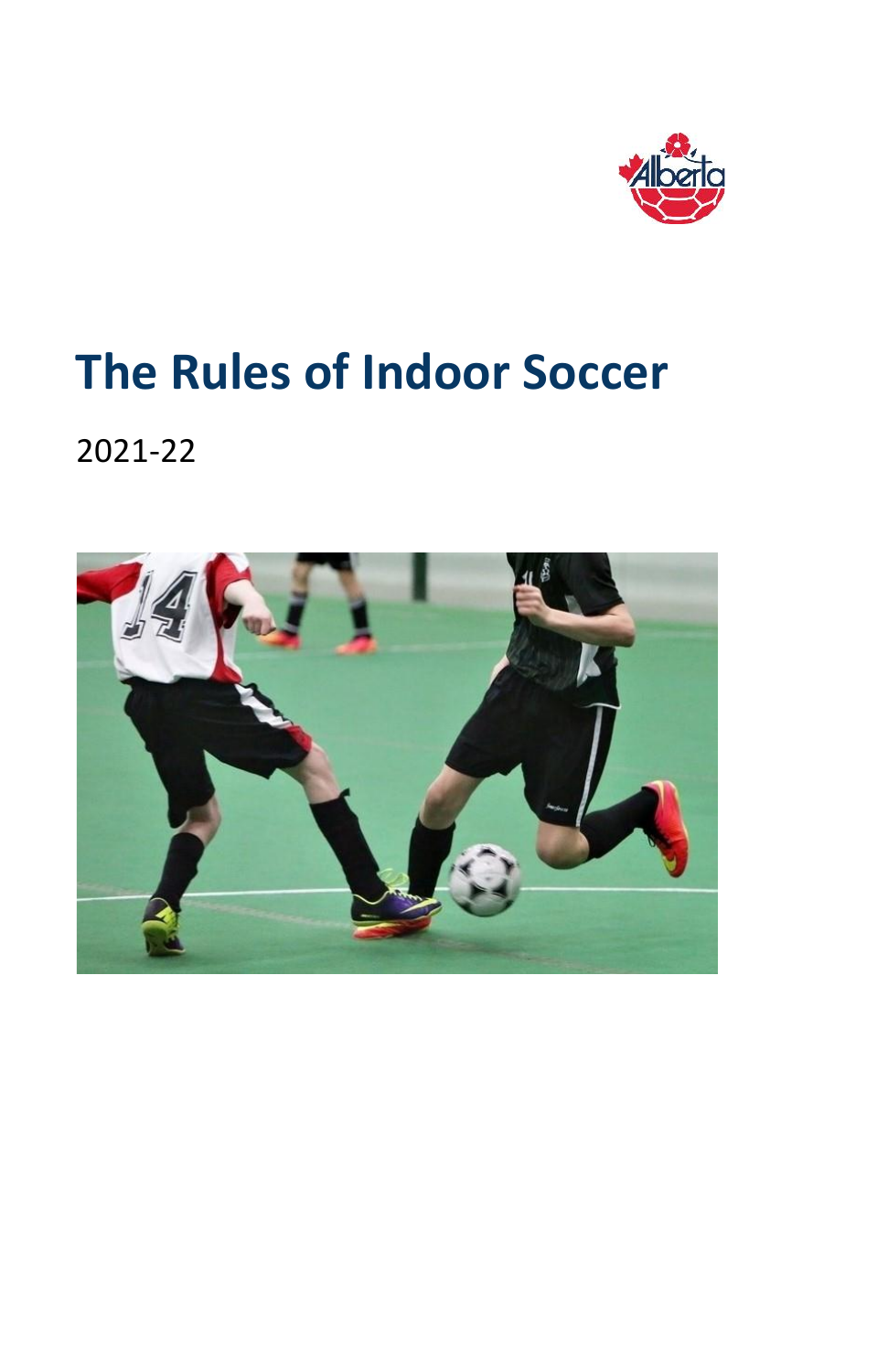## **Rules of Indoor Soccer**

#### **Preface**

#### **Changes to the Rules of Indoor Soccer for 2021-22 are highlighted in the text**

#### **Modifications**

Provided the principles of these Rules are maintained, the Rules may be modified in their application for matches for players of under 12 years of age, over 35 years of age, and for players with disabilities.

Any or all of the following modifications are permissible:

- Size of the field of play
- Size, weight and material of the ball
- Number of bench personnel
- Duration of the periods of play
- Provisions for stopped time

Further modifications are only allowed with the consent of the Alberta Soccer Association.

#### **Male and Female**

References to the male gender in the Rules of Indoor Soccer (here in "Rules") in respect of referees, assistant referees, players and officials are for simplification and apply to both males and females.

#### **Omissions**

Any incidents or situations not covered expressly by the Rules of Indoor Soccer, will default to the current Laws of the Game, wherever possible.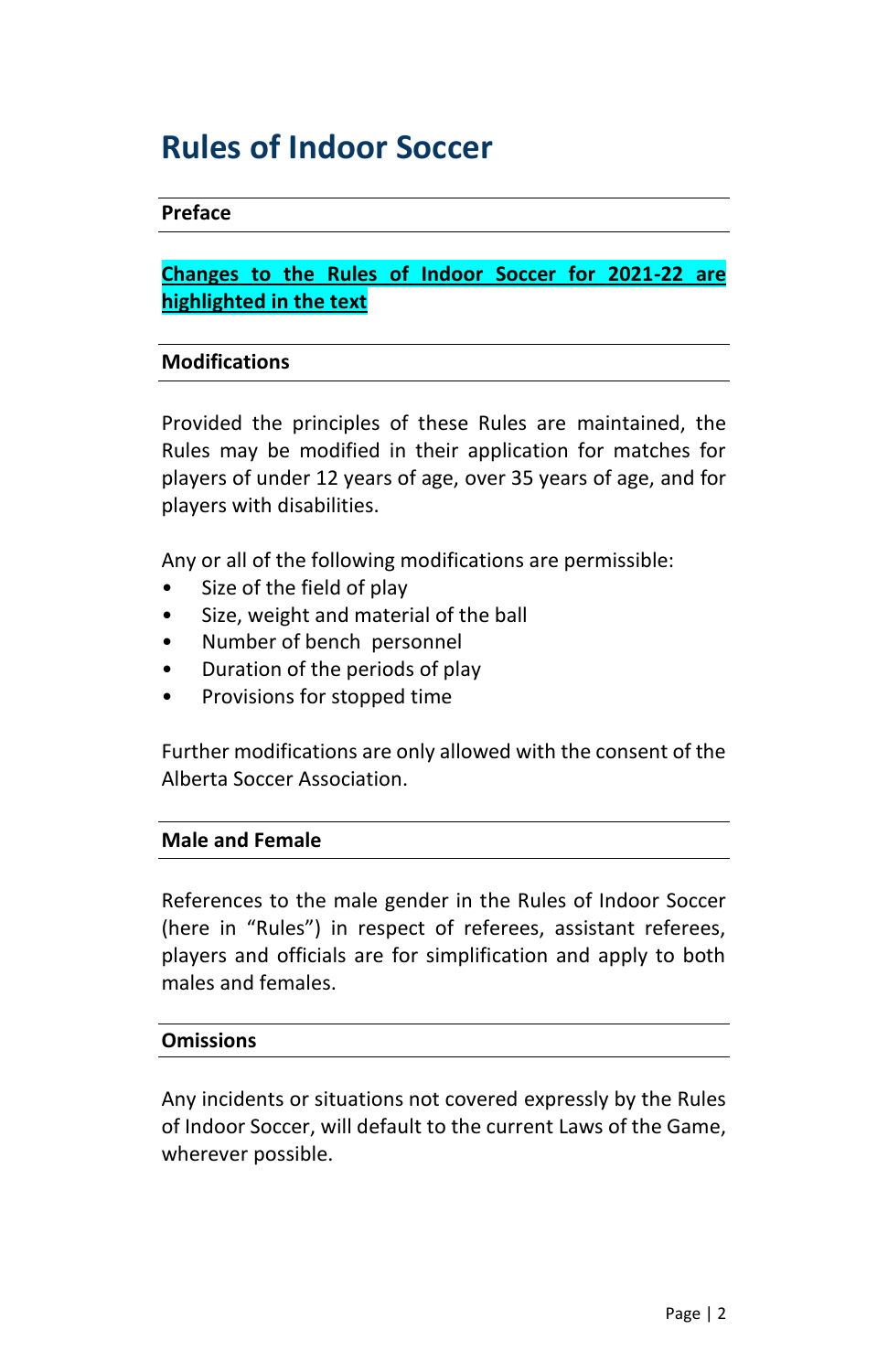## **Table of Contents**

<span id="page-2-0"></span>

| RULE 7 - THE DURATION OF THE MATCH  19          |  |
|-------------------------------------------------|--|
| RULE 8 - THE START AND RESTART OF PLAY  20      |  |
| RULE 9 - THE BALL IN AND OUT OF PLAY  23        |  |
|                                                 |  |
|                                                 |  |
|                                                 |  |
|                                                 |  |
|                                                 |  |
| RULE 15 - BALL OUT OF PLAY: CEILING OR SIDE  41 |  |
|                                                 |  |
|                                                 |  |
|                                                 |  |
| INDOOR SOCCER MODIFICATIONS FOR U9 & U11  46    |  |
| SUMMARY OF TIME PENALTIES AND SANCTIONS  50     |  |
|                                                 |  |
|                                                 |  |
|                                                 |  |
| Questions and Answers for Indoor Soccer  61     |  |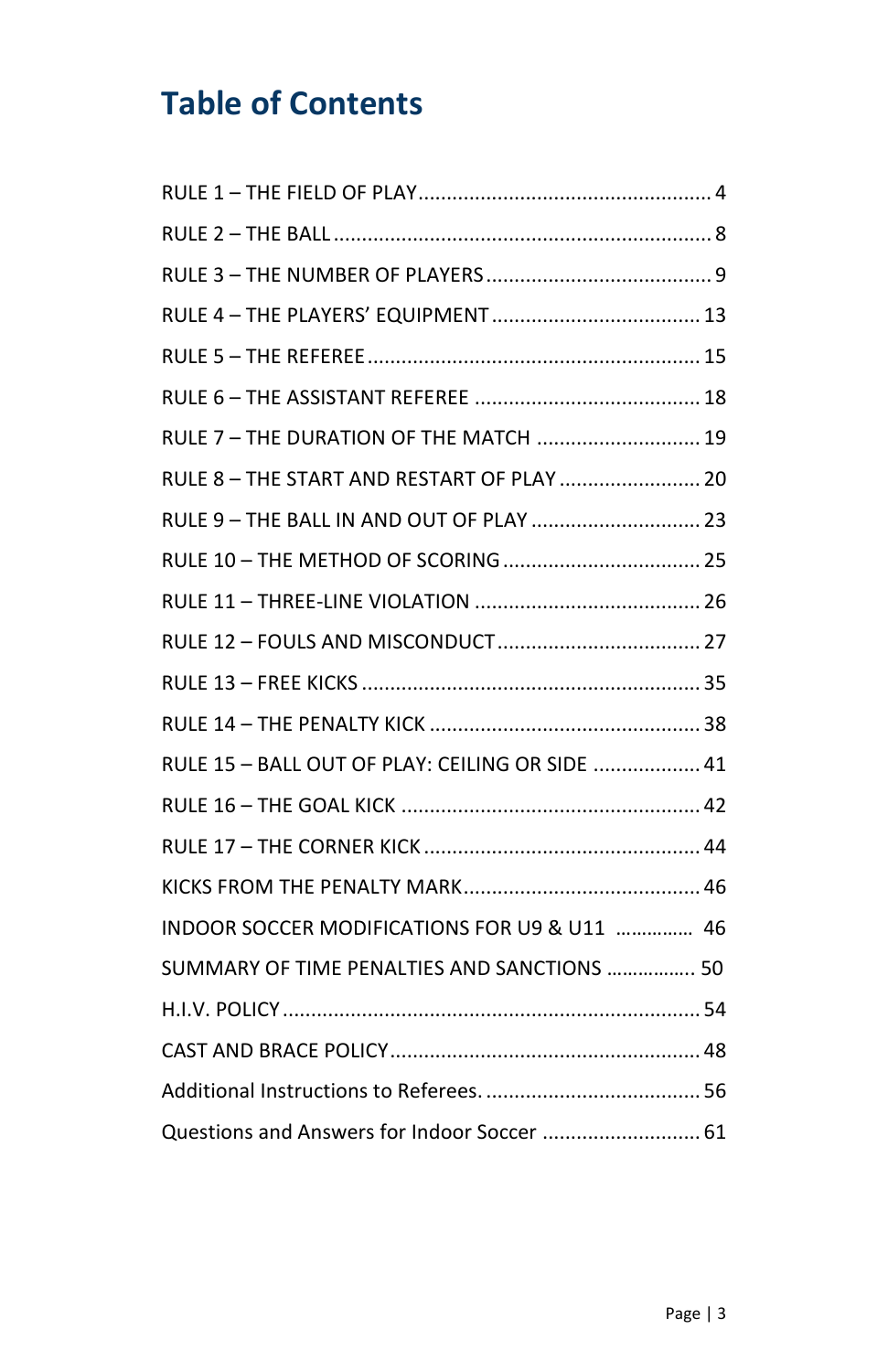## **RULE 1 – THE FIELD OF PLAY**

### **Field Surface**

Matches are played on artificial surfaces, according to the rules of the competition.

#### **Field Markings**

The field of play is defined by perimeter walls and their tops. The two longer walls are called touch walls. The two shorter walls are called goal walls. (Note: the terms "boards" or "boarding" is reserved for use with the penal offence – Rule 12)

The field of play is marked with lines. These lines belong to the areas of which they are boundaries.

The field of play is divided into two halves by a halfway line.

The center mark is indicated at the midpoint of the halfway line. A circle with a radius of 15 feet is marked around it.

There is a defensive zone line in each half, 30 feet from the center line. The defensive zone lines extend vertically to the top of each touch wall. The restart mark is indicated at the centre of the defensive zone line.

An optional mark may be placed 15 feet closer to the goal line than the restart mark at the centre of the defensive zone line.

#### **Dimensions**

The length of the touch wall must be greater than the length of the goal wall.

| Length: | minimum | $150$ feet |
|---------|---------|------------|
|         | maximum | 210 feet   |
| Width:  | minimum | 75 feet    |
|         | maximum | 100 feet   |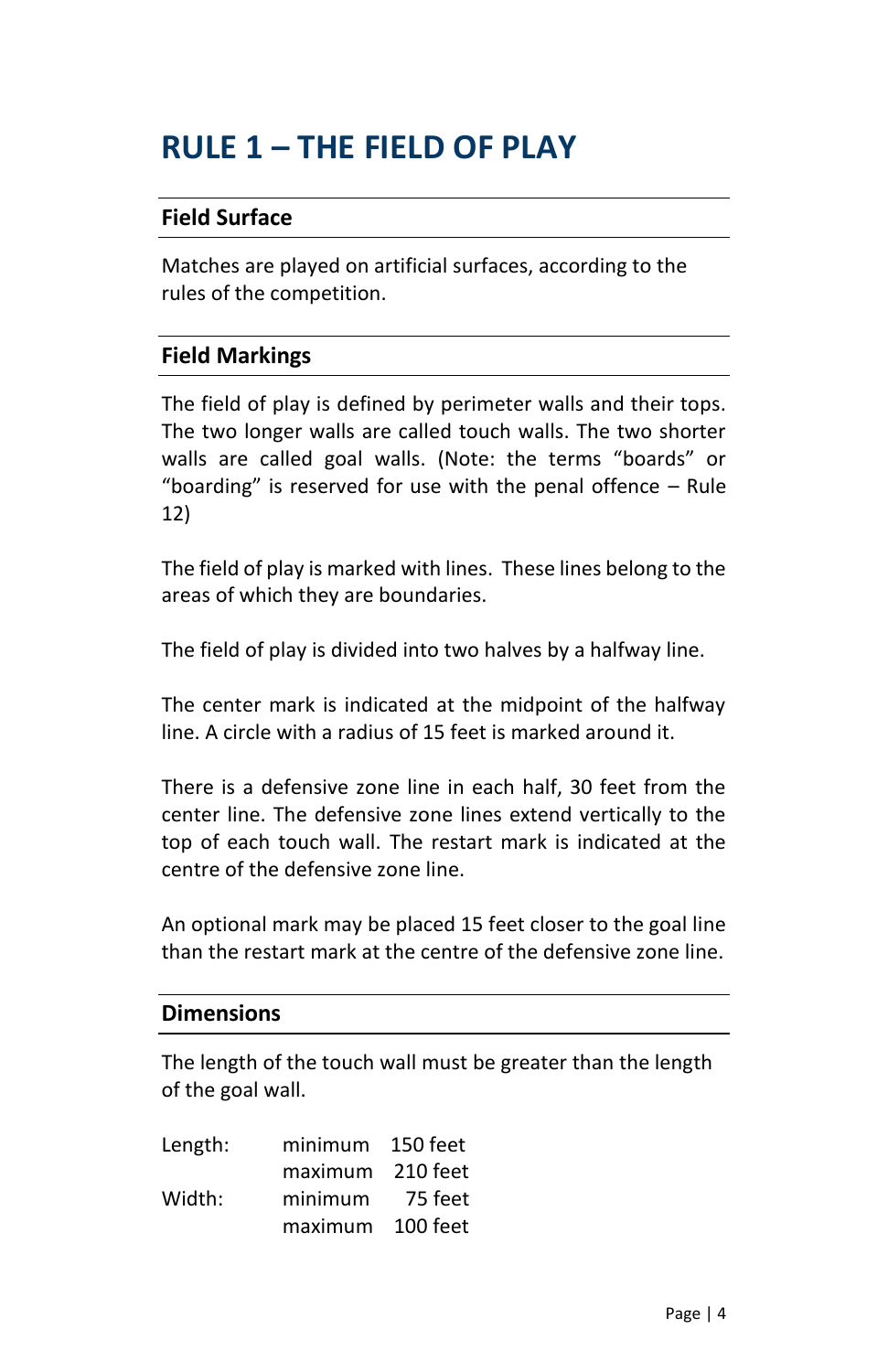#### **Bench Area**

A bench area off the field of play must be provided for each team. Substitutes and officials for the team must remain in the bench area.

#### **Penalty Box**

An area off the field of play must be provided for players penalized by a time penalty. The assistant referee is stationed inside the penalty box.

#### **Referee's Crease**

A broken line with a radius of 10 feet is drawn around the penalty box. No team official or player may enter the crease to speak with the referee without the express permission of the referee.

#### **Goal Area**

Two lines are drawn at right angles to the goal line, 2 feet from the inside of each goalpost. These lines extend into the field of play for a distance of 5 feet and are joined by a line drawn parallel with the goal line. The area bounded by these lines and the goal line is the goal area.

#### **Penalty Area**

Two lines are drawn at right angles to the goal line, 9 feet from the inside of each goalpost. These lines extend into the field of play for a distance of 25 feet and are joined by a line drawn parallel with the goal line. The area bounded by these lines and the goal line is the penalty area.

Within each penalty area a penalty mark is made 24 feet from the midpoint between the goalposts and equidistant to them. An arc of a circle with a radius of 15 feet from each penalty mark is drawn outside the penalty area.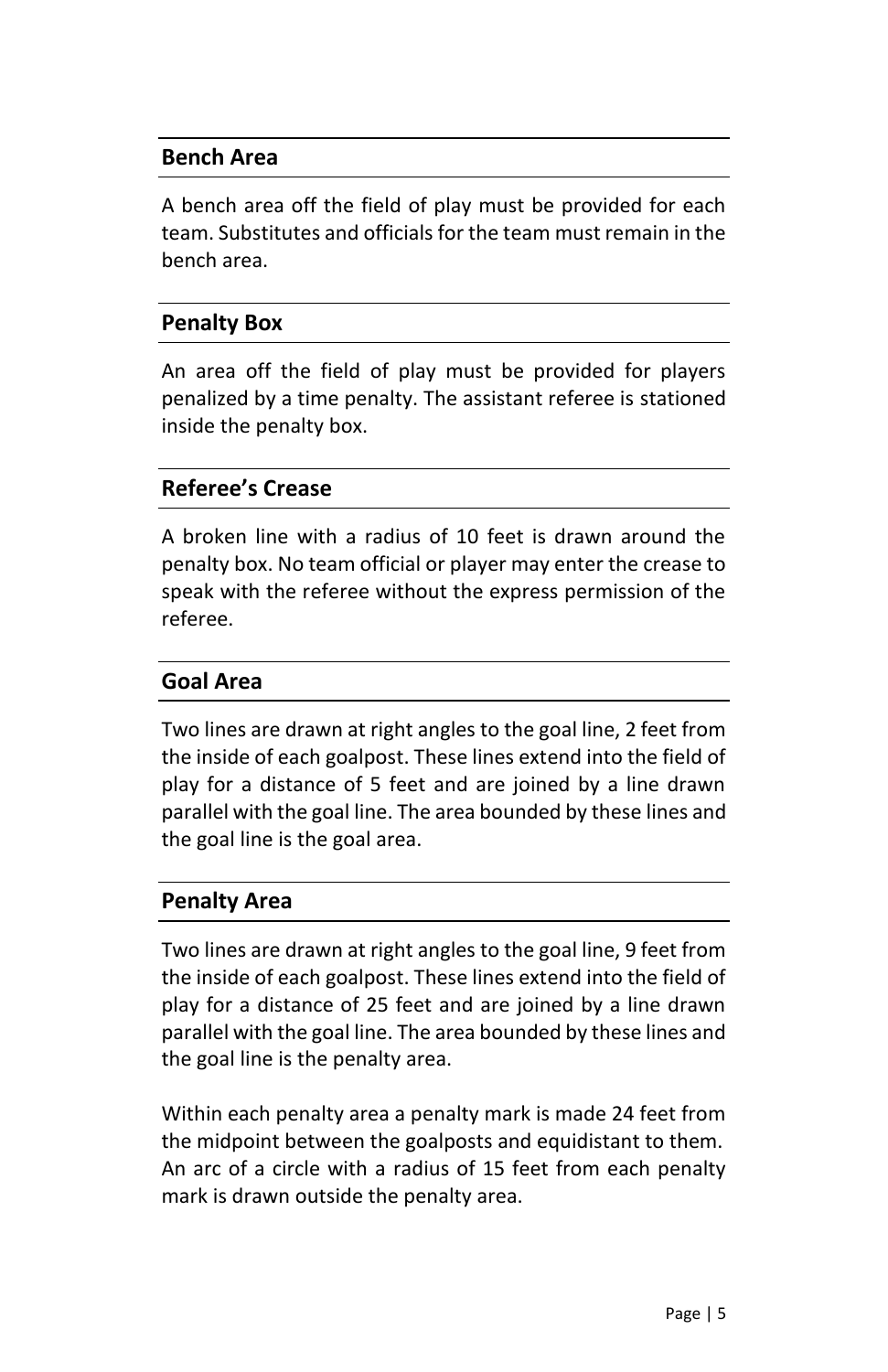#### **Restart Line**

A broken line is drawn 3 feet inside the touch walls, going from corner mark to corner mark.

#### **Corner Mark**

The corner mark is drawn at the intersection of the restart line and the undrawn extension of the goal area line running parallel to the goal line.

A line will be drawn, extending vertically to the top of the wall, at a point that is an equal distance from the beginning of the corner curve at both the goal and touch walls.

#### **Goals**

Goals must be placed on the center of each goal line. The goal is recessed into the goal wall. Its goalposts and crossbar are flush with the goal wall.

<span id="page-5-0"></span>The distance between the posts is 12 feet, and the distance from the lower edge of the crossbar to the field of play is 2 metres (6.5 feet). A line will be drawn between the goalposts. Nets may be attached to the goals and the floor behind the goal, provided that they are properly supported and do not interfere with the goalkeeper.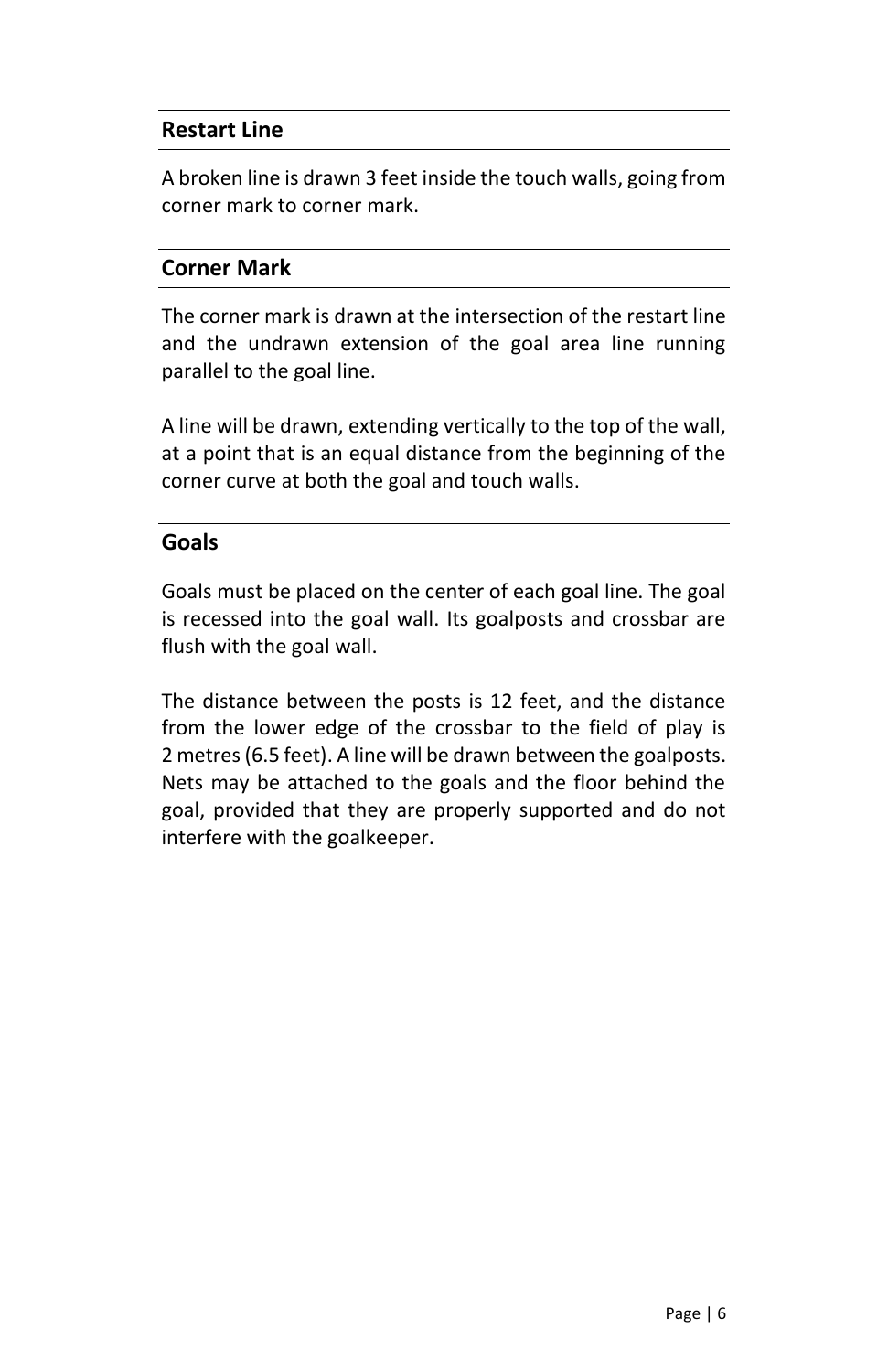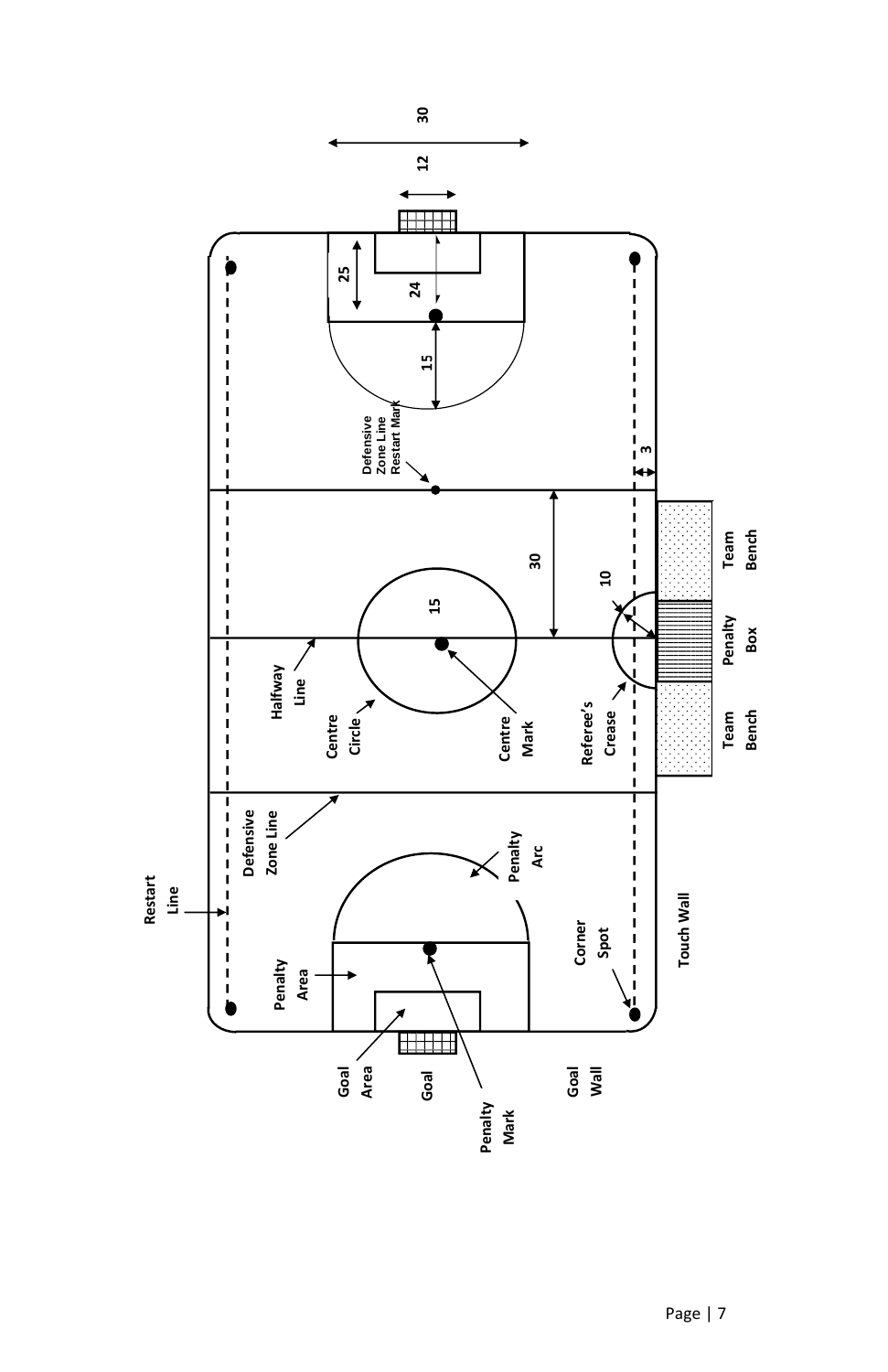## **RULE 2 – THE BALL**

#### **Qualities and Measurements**

The ball is:

- spherical
- made of leather or other suitable material
- of a circumference of not more than 70 cm (28 ins) and not less than 6 8 cm (27 ins)
- not more than 450 g (16 oz) in weight and not less than 410 g (14 oz)
- at the start of the match of a pressure equal to  $0.6 1.1$ atmosphere (600 – 1100 g/cm2) at sea level (8.5 lbs./sq. in 15.6 lbs./sq. in)

#### **Replacement of a Defective Ball**

If the ball bursts or becomes defective during the course of a match:

- the match is stopped
- the match is restarted by dropping the replacement ball at the place where the original ball became defective, unless play was stopped inside the goal area, in which case the referee drops the replacement ball on the penalty spot

If the ball bursts or becomes defective during a penalty kick or during kicks from the penalty mark as it moves forward and before it touches any player or the crossbar or goalposts:

- the penalty kick is retaken

If the ball bursts or becomes defective whilst not in play at a kick-off, goal kick, corner kick, free kick, or penalty kick:

- the match is restarted accordingly

The ball may not be changed during the match without the authority of the referee.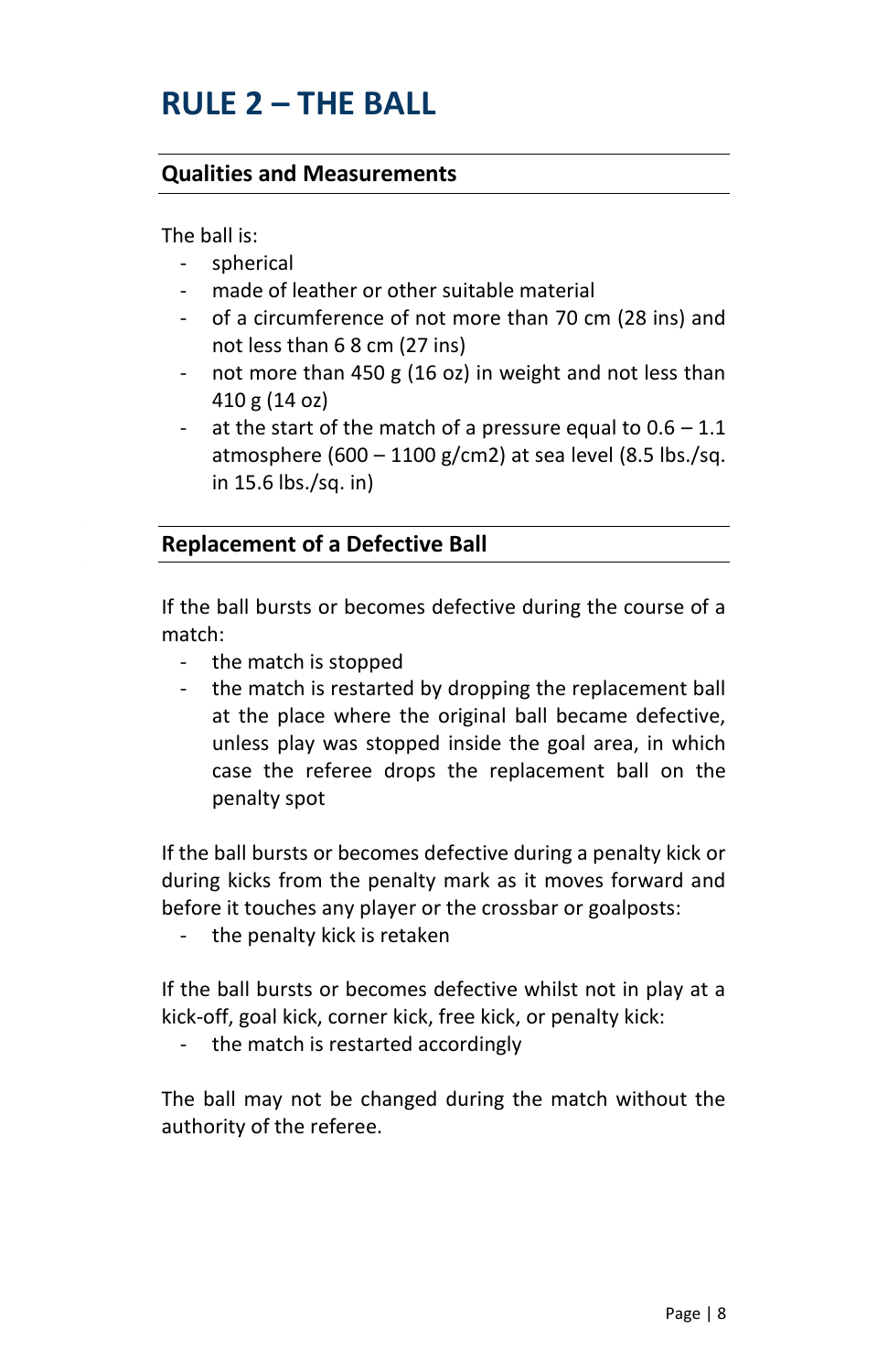## <span id="page-8-0"></span>**RULE 3 – THE NUMBER OF PLAYERS**

#### **Number of Players**

A match is played by two teams, each consisting of not more than six players, one of whom must be a goalkeeper.

A match may not start or continue if either team consists of fewer than four players.

#### **Number of Substitutions**

Teams may also dress up to 14 substitutes; a maximum of 20 named players on the game sheet.

#### **Substitution Procedure**

In all matches the game sheet listing the names of all of the players must be given to the referee prior to the start of the match. Any player or substitute whose name is not given to the referee at this time may not take part in the match.

To replace a player by a substitute, the following conditions must be observed:

- the player must first leave the field. A player is considered to have left the field if he is inside the restart line between the ends of his team's bench area, and as long he is not intentionally interfering with play. The player must then leave the field through either gate of the team's bench.
- a player is also considered to have left the field if he has been given permission to do so by the referee, through an outside gate, for any reason.
- once the player has left the field, the substitute may enter the field from either gate of the team's bench.
- a substitution is completed when the substitute enters the field of play.
- All substitutes are subject to the authority and jurisdiction of the referee, whether called upon to play or not.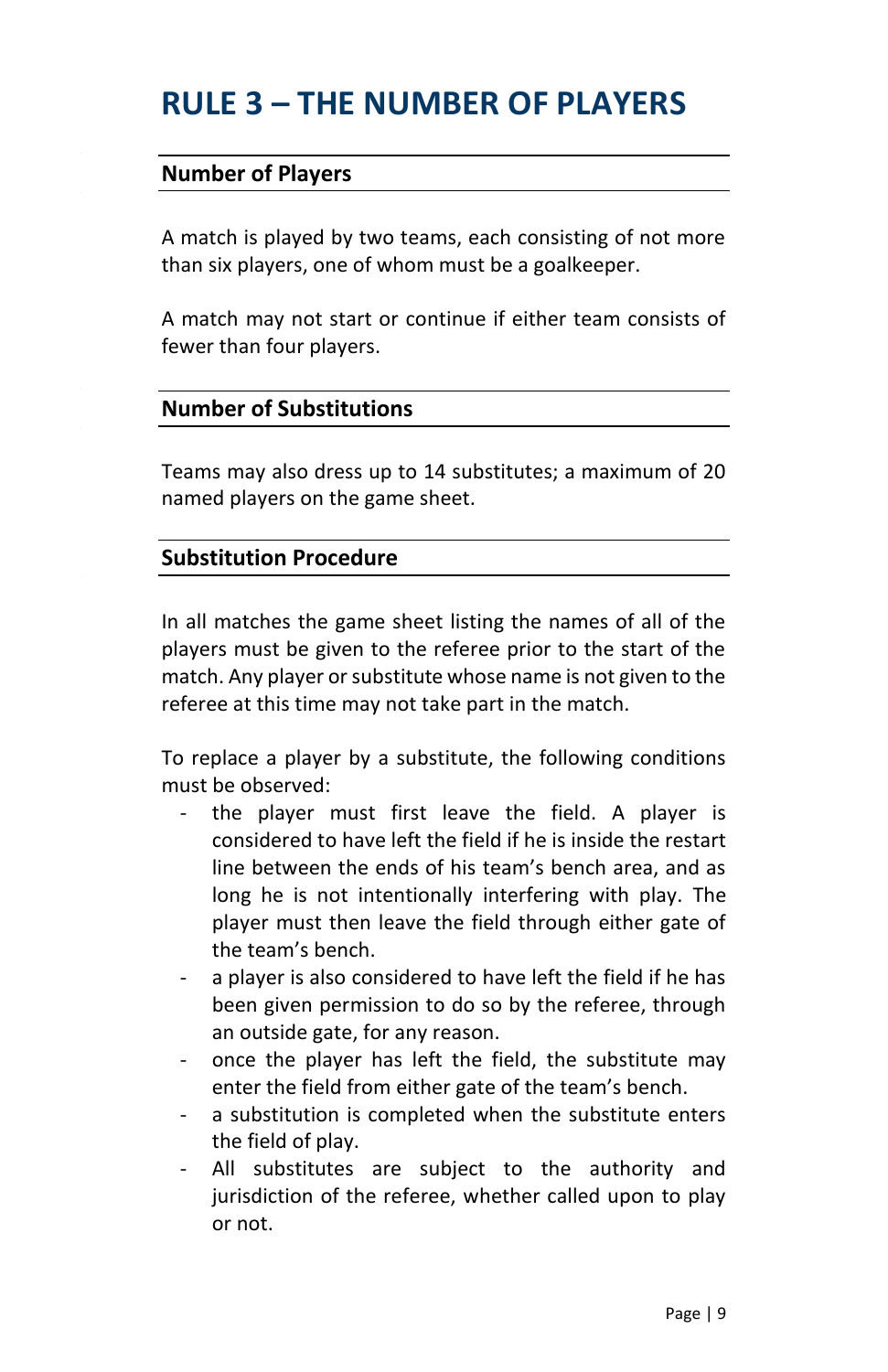### **Guaranteed Substitution Opportunity**

Play will be held up for reasonable time to allow teams to substitute:

- after a time penalty has been awarded
- on a serious injury to a player
- after a goal has been scored

In these circumstances a team cannot be penalized for too many players.

#### **Changing the Goalkeeper**

Any of the other players, including the alternate goalkeeper may change places with the goalkeeper provided that:

- the referee is notified before the change is made
- the change is made during a guaranteed substitution opportunity, or during the halftime interval

#### **Infringements and Sanctions**

If a substitute enters the field of play without a player having first left the field, or the player being replaced intentionally interferes with play after the substitute has entered the field:

- play is stopped, unless the advantage clause is applied and a delayed penalty is called (see page 31)
- the team is penalized by a 2-minute technical offence penalty for 'too many players' \* see page 46 for U9/11 exception.
- play is restarted with a free kick to the opposing team at the place the ball was located when play was stopped

If a player changes places with the goalkeeper without the referee's permission before the change is made:

- the referee allows play to continue
- the referee cautions the players concerned when the ball is next out of play, but not if the change occurred at halftime, (including extra time, or the period between the end of the match and the start of extra time and/or kicks from the penalty mark).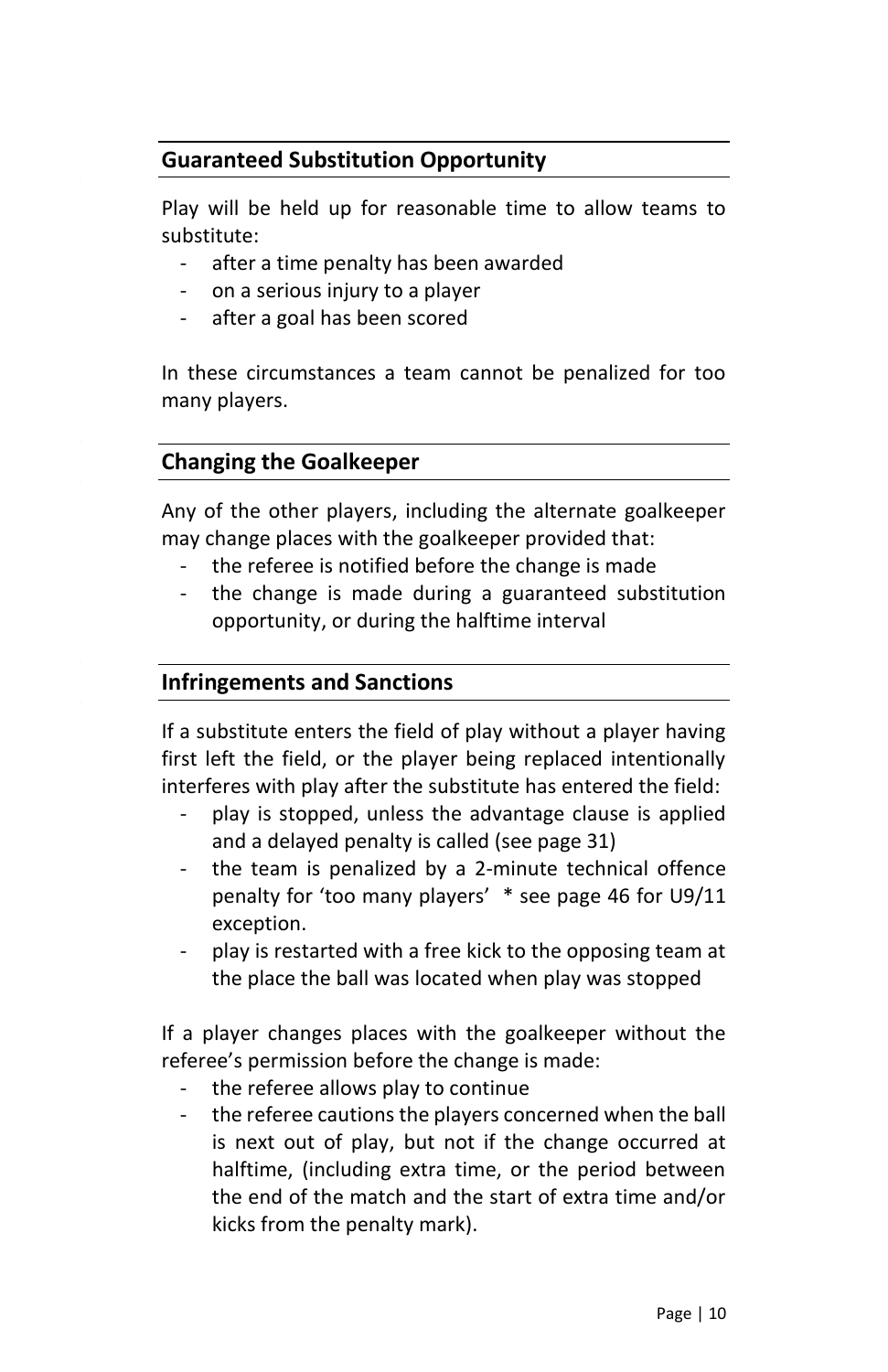### **Players sent off before the Start of the Match**

The team of a player who has been sent off before the start of a match is not penalized with one fewer player to start the match.

No additions may be made to the game sheet to replace a player who is sent off prior to the start of the match.

#### **Team Officials**

- The number of officials permitted to occupy the bench area is defined by the competition rules.
- All officials must be listed on the game sheet given to the referee prior to the start of the match.
- The coach may convey tactical instructions to the players during the match.
- The coach and other occupants of the bench area must behave in a responsible manner and are subject to the authority of the referee
- When an offence is committed and the offender cannot be identified, the senior team coach present on the bench will receive the sanction
- There are no time penalties served for sanctions against team officials

#### **Warning**

- The following offences should usually result in a warning; repeated or blatant offences should result in a caution or sending-off:
	- Entering the referee crease in a respectful/nonconfrontational manner
	- failing to cooperate with a match official e.g. ignoring an instruction/request from the referee or assistant referee
	- minor/low-level disagreement (by word or action) with a decision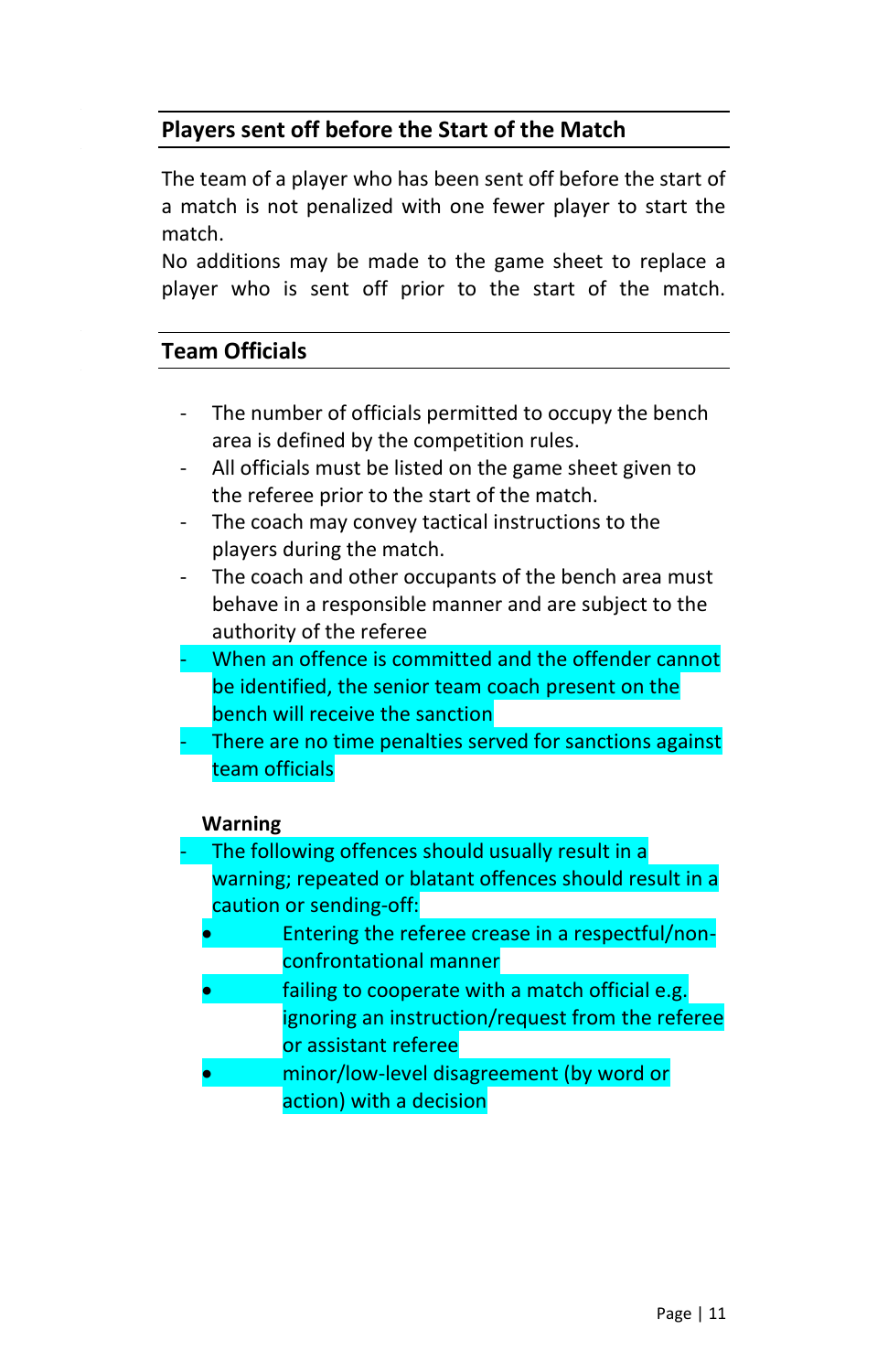#### **Caution**

|  | Caution offences include (but are not limited to): |  |
|--|----------------------------------------------------|--|
|--|----------------------------------------------------|--|

- Delaying the restart of play by their team
- Dissent by word or action including:
	- Throwing/kicking drinks bottles or other objects gestures which show a clear lack of respect for
	- the match official(s) e.g. sarcastic clapping
- excessively/persistently gesturing for a red or yellow card
- entering the field of play without the referee's permission
- gesturing or acting in a provocative or inflammatory manner
- persistent unacceptable behaviour (including repeated warning offences)
- showing a lack of respect for the game

#### **Sending Off**

Sending-off offences include (but are not limited to): delaying the restart of play for the opposing team deliberately throwing/kicking an object onto the field of play entering the field of play or referee's crease to: show dissent towards, or remonstrate with a match official

- act in a provocative or inflammatory manner
- confront a match official (including half-time or full-time)
- interfere with play, an opposing player, or a match official
- receiving a second caution in the same match
- using offensive, insulting or abusive language
- using unauthorised electronic or communication equipment and/or behaving in an inappropriate manner as the result of using electronic or communication equipment
- violent conduct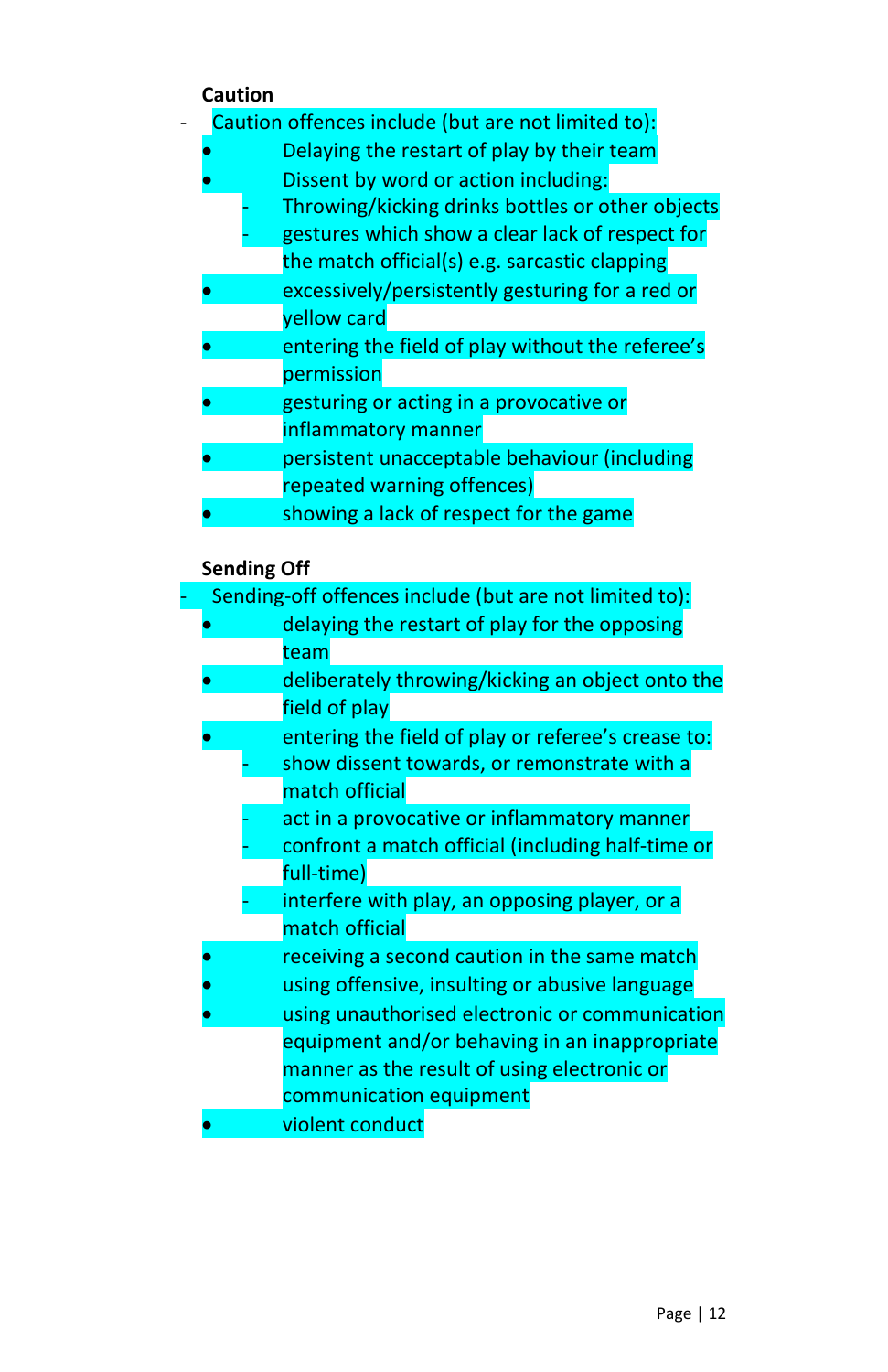## <span id="page-12-0"></span>**RULE 4 – THE PLAYERS' EQUIPMENT**

#### **Safety**

A player must not use equipment or wear anything that is dangerous. All items of jewelry (necklaces, rings, bracelets, earings, leather bands, rubber bands etc.) are forbidden and must be removed. Using tape to cover jewelry is not permitted.

A player wearing a rigid cast is not permitted to play. A player may be permitted to wear a brace at the referee's discretion.

#### **Basic Equipment**

The basic compulsory equipment of a player is:

- a jersey or shirt with sleeves, if undergarments are worn, the colour of the sleeve must be the same main colour as the sleeve of the jersey or shirt
- shorts if undershorts or tights are worn, they must be of the same main colour as the shorts
- stockings
- shin guards
- footwear, suitable for artificial surfaces

#### **Shin guards**

Shin guards:

- are covered entirely by the stockings
- are made of rubber, plastic or a similar suitable material
- provide a reasonable degree of protection

#### **Colours**

- The two teams must wear colours that distinguish them from each other and also the referee and the assistant referee
- Each goalkeeper must wear colours that distinguish him from the other players, the referee and the assistant referee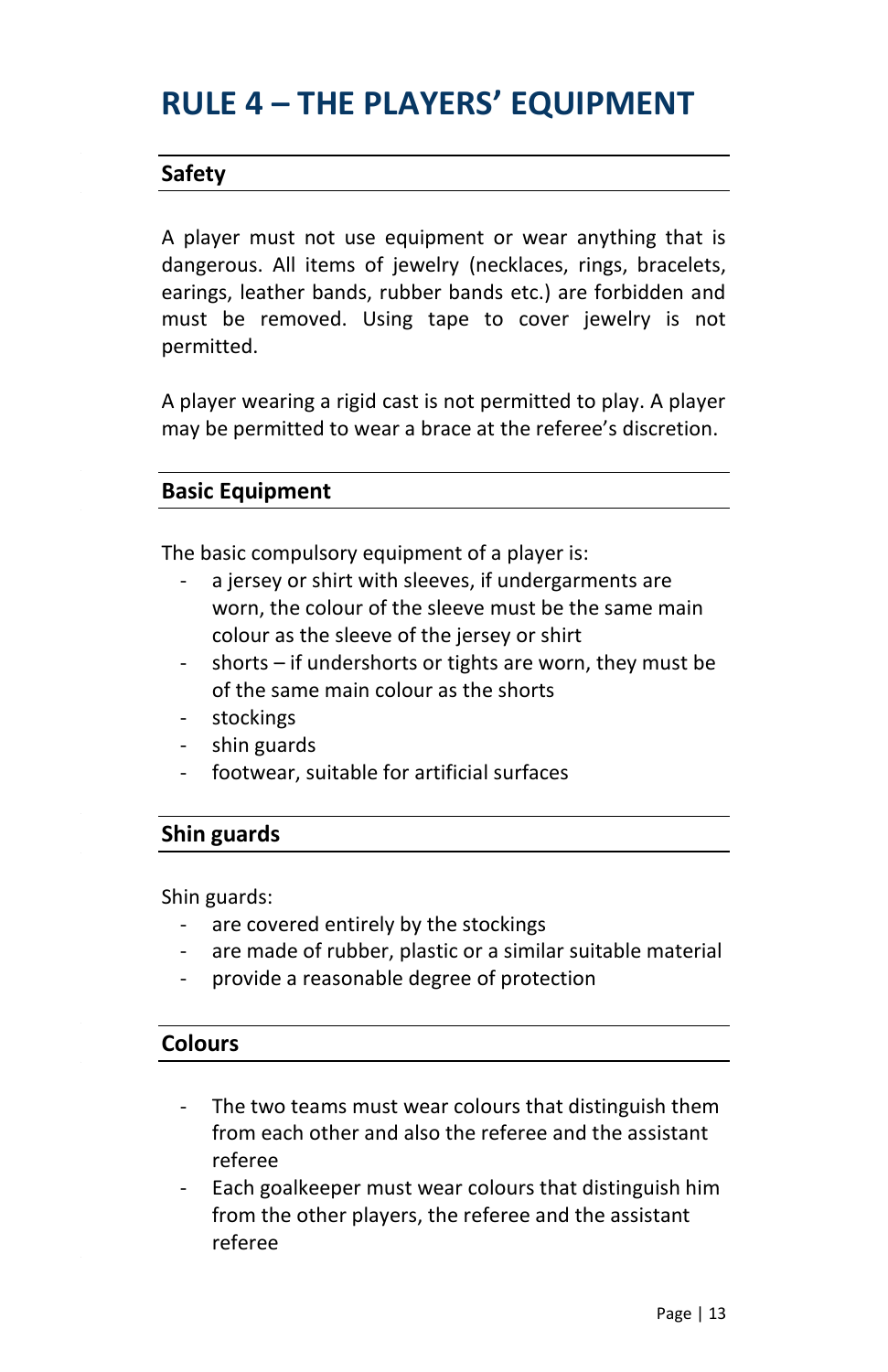#### **Infringements and Sanctions**

For any infringement of this Rule:

- play need not be stopped
- the player at fault is instructed by the referee to correct his equipment
- the player leaves the field of play when the ball next ceases to be in play, unless he has already corrected his equipment
- any player required to leave the field of play to correct his equipment does not re-enter without the referee's permission
- the referee checks that the player's equipment is correct before allowing him to re-enter the field of play; this may be delegated to the assistant referee

The player who has been required to leave the field of play because of an infringement of this Rule and who re-enters the field of play without the referee's permission is cautioned and shown the yellow card.

#### **Restart of Play**

If play is stopped by the referee to administer a caution:

the match is restarted by a free kick taken by a player of the opposing side, from the place where the ball was located when the referee stopped the match (See Rule 13 – Position of Free Kick)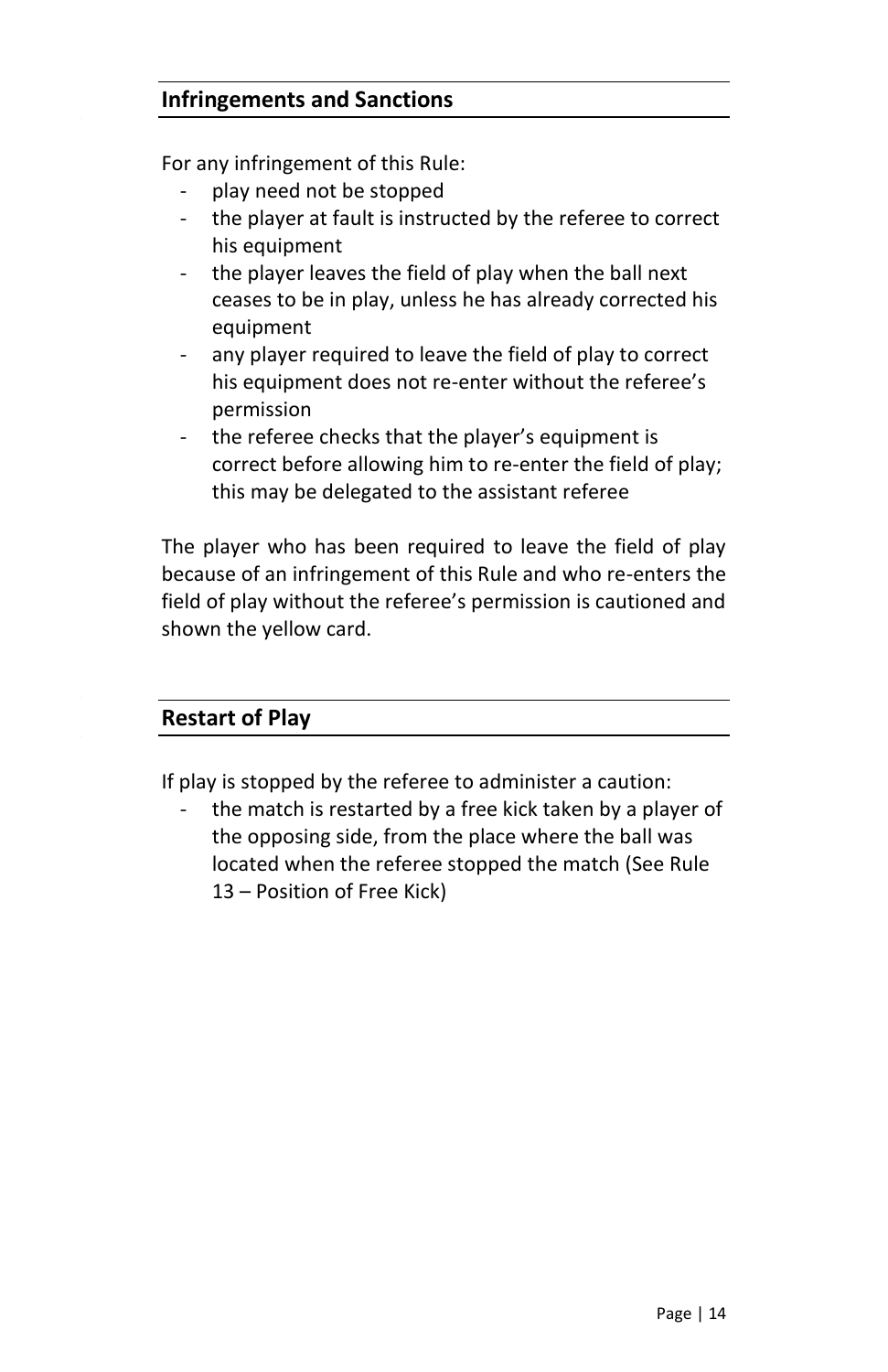## <span id="page-14-0"></span>**RULE 5 – THE REFEREE**

#### **The Authority of the Referee**

Each match is controlled by a referee who has full authority to enforce the Rules of Indoor Soccer in connection with the match to which he has been appointed.

Powers and Duties

The Referee:

- enforces the Rules of Indoor Soccer
- controls the match in co-operation with the assistant referee
- ensures that the ball meets the requirements of Rule 2
- ensures that the players' equipment meets the requirements of Rule 4
- stops, suspends or abandons the match, at his discretion, for any infringements of the Rules
- stops, suspends or abandons the match because of outside interference of any kind
- stops the match if, in his opinion, a player is seriously injured and ensures that he is removed from the field of play
- allows play to continue until the ball is out of play if a player is, in his opinion, only slightly injured
- ensures that any player bleeding from a wound leaves the field of play. The player may only return on receiving a signal from the assistant referee, who must be satisfied that the bleeding has stopped
- allows play to continue when the team against which an offence has been committed will benefit from such an advantage and penalizes the original offence if the anticipated advantage does not materialize at that time
- punishes the more serious offence when a player commits more than one offence at the same time
- takes disciplinary action against players guilty of technical offences, cautionable and sending-off offences. He is not obliged to take this action immediately but must do so when the ball next goes out of play
- acts on the advice of the assistant referee regarding incidents which he has not seen
- ensures that no unauthorized persons enter the field of play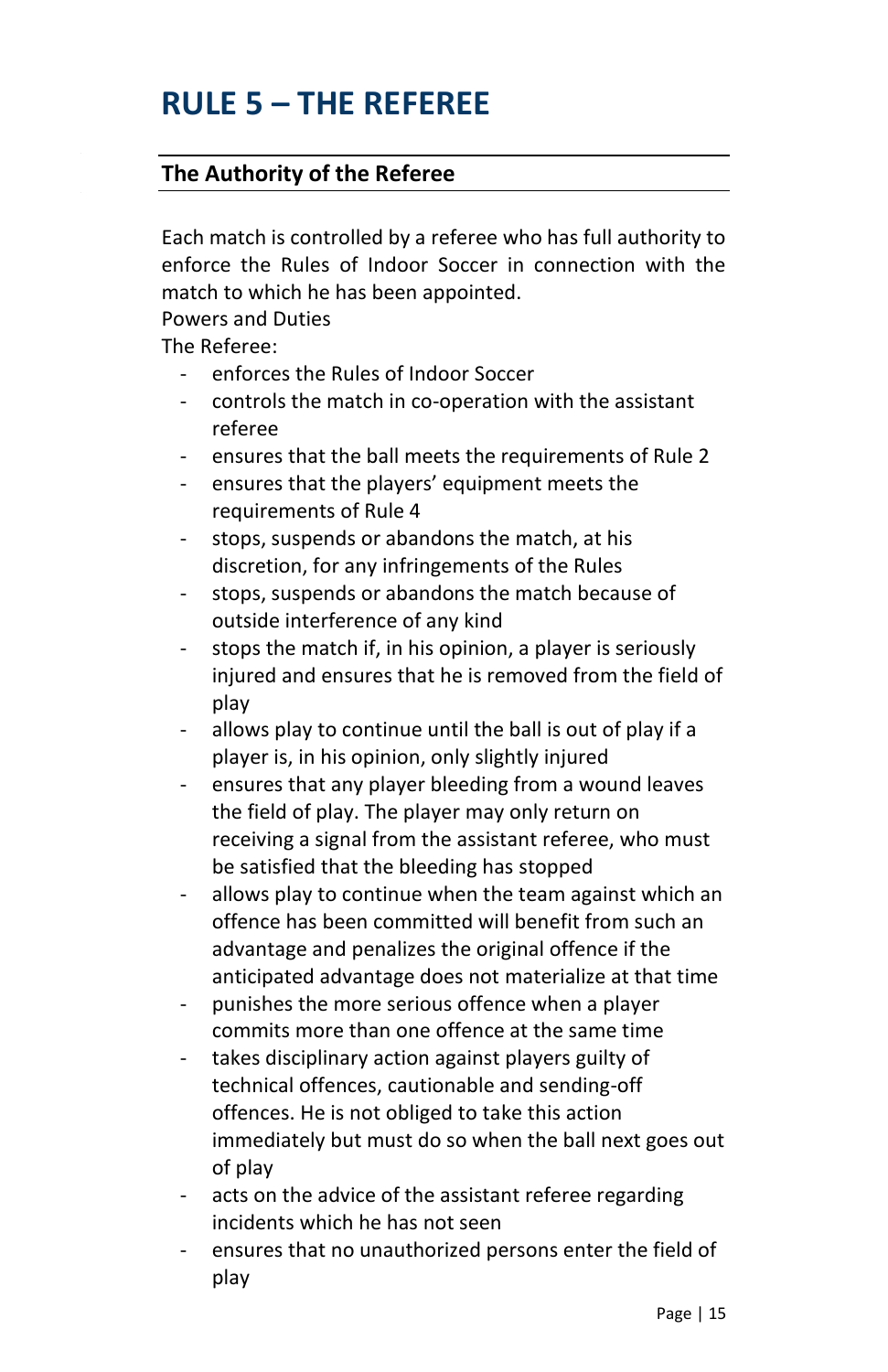- indicates the restart of the match after it has been stopped
- provides the appropriate authorities with a match report, which includes information on any disciplinary action taken against players and/or team officials and any other incidents which occurred before, during or after the match
- where there is a time limitation of 5 seconds as required in the Rules, must indicate both visually and verbally a count of 5 seconds
- takes action against team officials who fail to conduct themselves in a responsible manner, and may, at his discretion, expel them from the field of play and its immediate surrounds

#### **Decisions of the Referee**

The decisions of the referee regarding facts connected with play, including whether or not a goal is scored, and the result of the match, are final.

The referee may not change a decision on realizing that it is incorrect or on the advice of another match official if play has restarted, or the referee has signalled the end of the first or second half (inlcuding extra time) and left the field of play or terminated the match.

#### **Decisions of the ASA**

A referee or assistant referee is not held liable for:

- any kind of injury suffered by a player, official or spectator
- any damage to property of any kind
- any other loss suffered by any individual, club, company, association or other body, which is due or which may be due to any decision which he may take under the terms of the Rules of Indoor Soccer or in respect of the normal procedures required to hold, play and control a match.

Such decisions may include: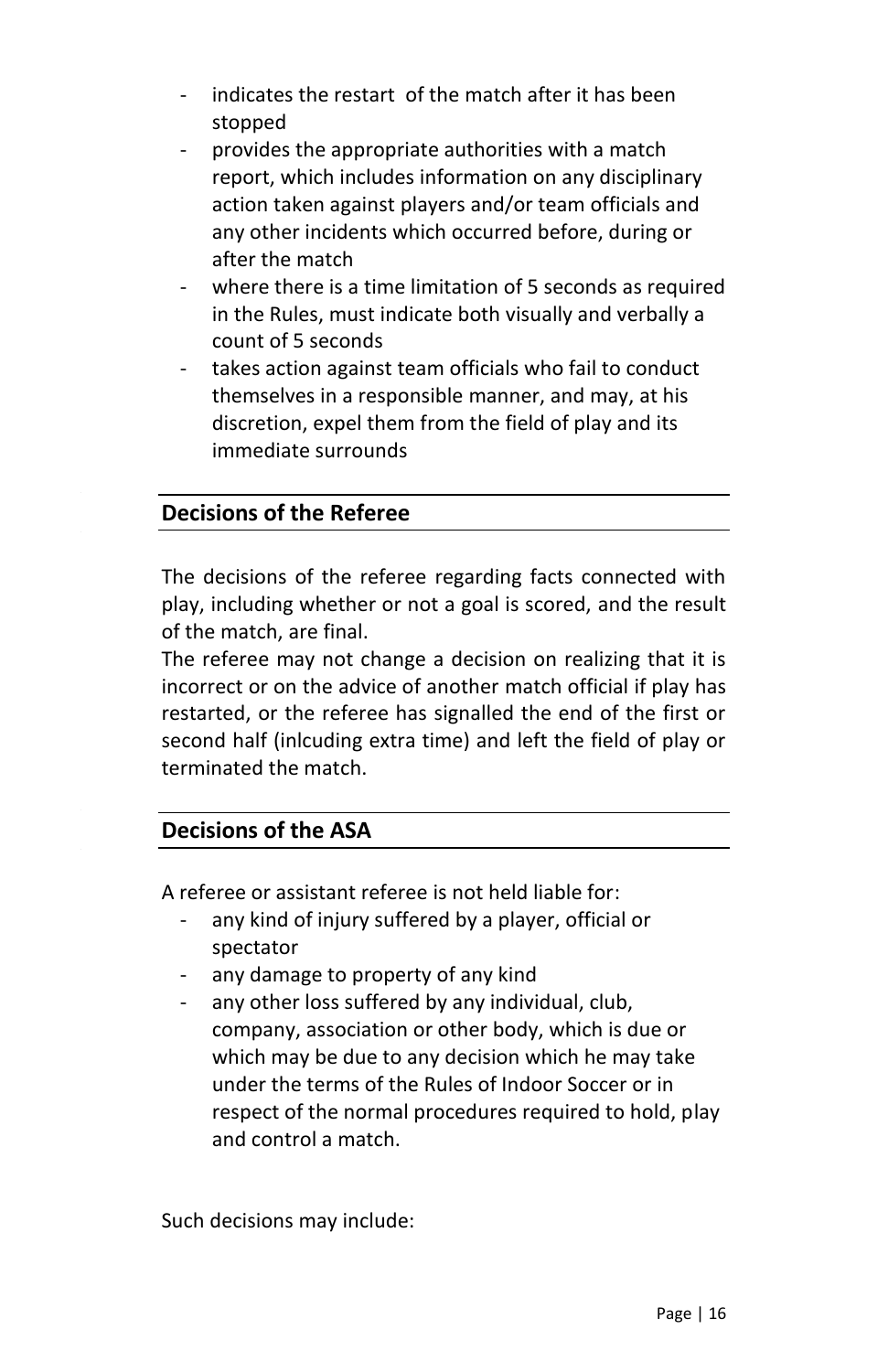- a decision that the condition of the field of play or its surrounds are such as to allow or not to allow a match to take place
- a decision to abandon a match for whatever reason
- a decision as to the condition of the field equipment and ball used during a match
- a decision to stop or not to stop a match due to spectator interference or any problem in the spectator area
- a decision to stop or not to stop play to allow an injured player to be removed from the field of play for treatment
- a decision to require an injured player be removed from the field of play for treatment
- a decision to allow or not to allow a player to wear certain apparel or equipment
- a decision (where he has the authority) to allow or not to allow any persons (including team or centre officials, security officers, photographers or other media representatives) to be present in the vicinity of the field of play
- any other decision which he may take in accordance with the Rules of Indoor Soccer or in conformity with his duties under the terms of league rules or regulations under which the match is played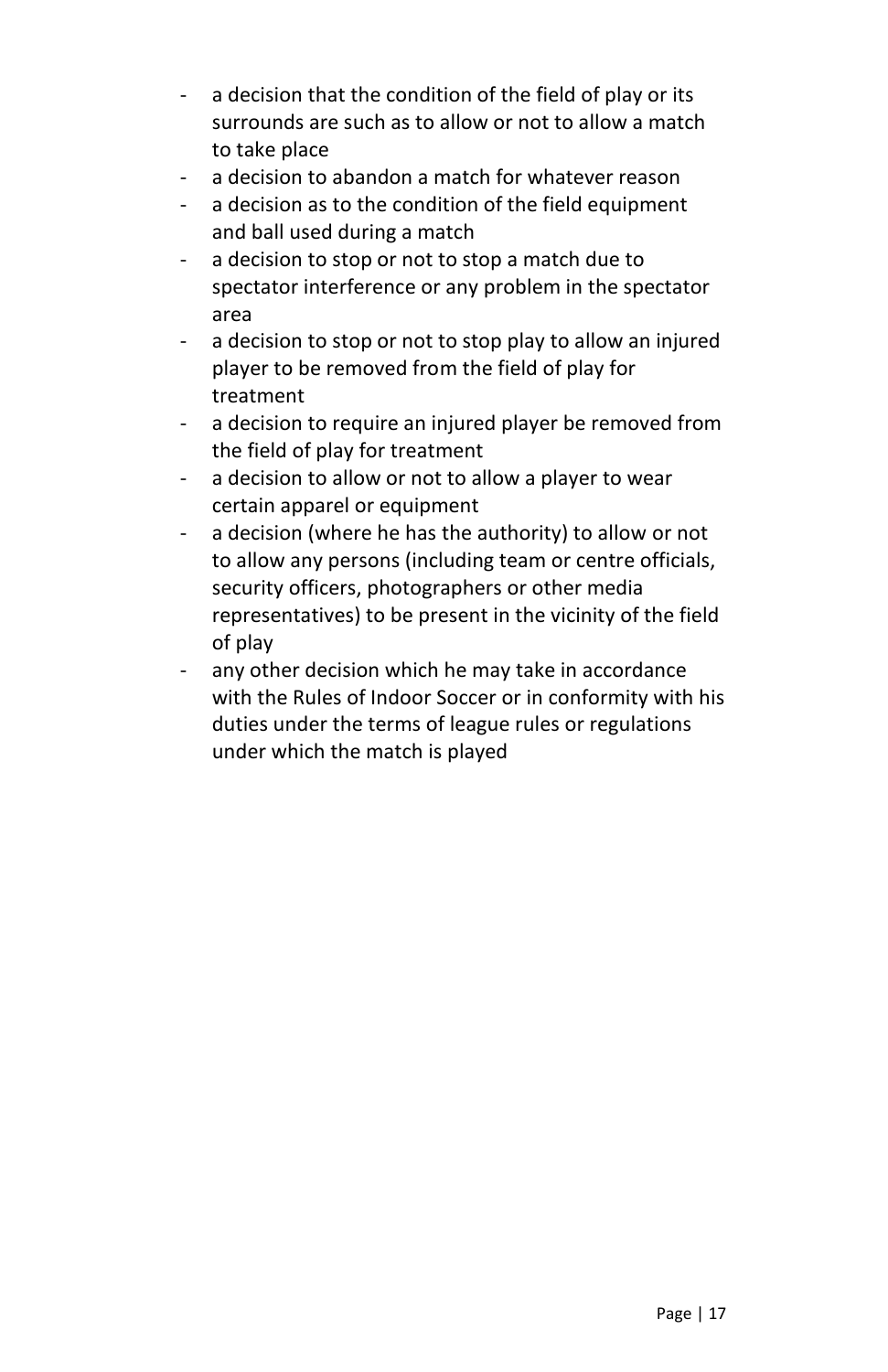## <span id="page-17-0"></span>**RULE 6 – THE ASSISTANT REFEREE**

#### **Duties**

An assistant referee is appointed whose duties, subject to the decision of the referee, are:

- to act as timekeeper
- to keep a record of the match

The assistant referee will also indicate:

- when the whole of the ball leaves the field of play
- which team is entitled to any restart
- when a player should be penalized for a 3-line violation
- when a team has made an illegal substitution
- when misconduct or any other incident has occurs out of the view of the referee
- when offences have been committed whenever the assistant referee has a better view than the referee (this includes, in certain circumstances, offences committed in the penalty area)

#### **Assistance**

The assistant referee also assists the referee to control the match in accordance with the Rules of Indoor Soccer.

The assistant referee will signal using a whistle to stop play, but the referee is the final judge of any action to be taken. In the event of undue interference or improper conduct, the referee will relieve an assistant referee of his duties and make a report to the appropriate authorities.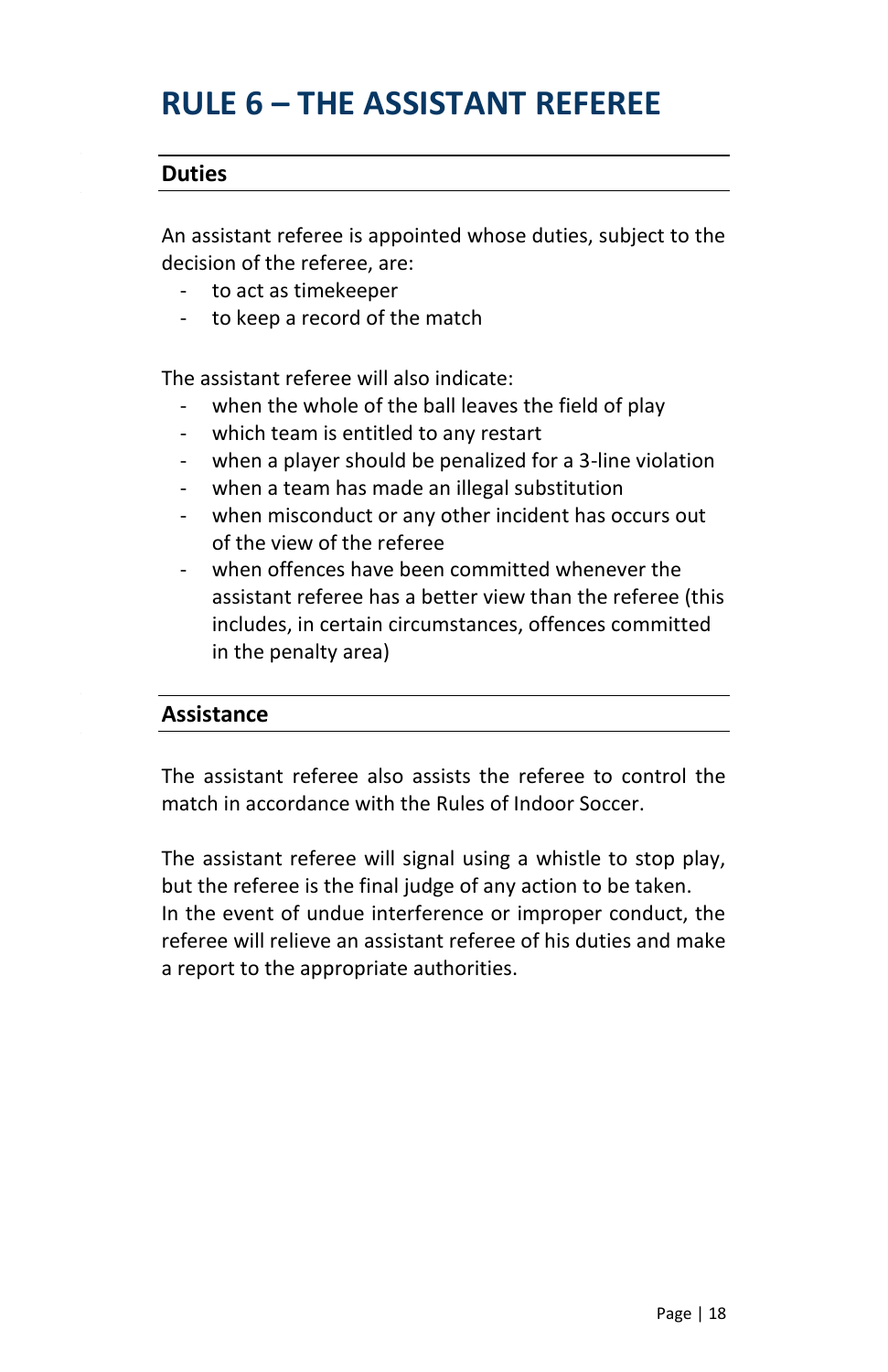## <span id="page-18-0"></span>**RULE 7 – THE DURATION OF THE MATCH**

#### **Periods of Play**

The match lasts two equal periods of 25 minutes, unless otherwise mutually agreed between the referee and the two teams. Any agreement to alter the duration of the periods of play (for example to reduce each half because of insufficient time left in the booking period) must be made before the start of play and must comply with competition rules.

#### **Half-Time Interval**

Players are entitled to an interval at half-time.

The half-time interval must not exceed 3 minutes.

Competition rules must state the duration of the half-time interval.

The duration of the half-time interval may be altered only with the consent of the referee.

#### **Provision for Stopped Time**

The clock will not be stopped during the game for any reason except during the last minute of each half, when the clock must be stopped whenever the ball is out of play.

Local competition rules may allow for some amount of stopped time, other than in the last minute of each half, for time-outs or injuries etc.

#### **Penalty Kick**

If a penalty kick has to be taken or retaken, the duration of either half is extended until the penalty kick is completed.

#### **Abandoned Match**

An abandoned match is replayed unless the competition rules provide otherwise.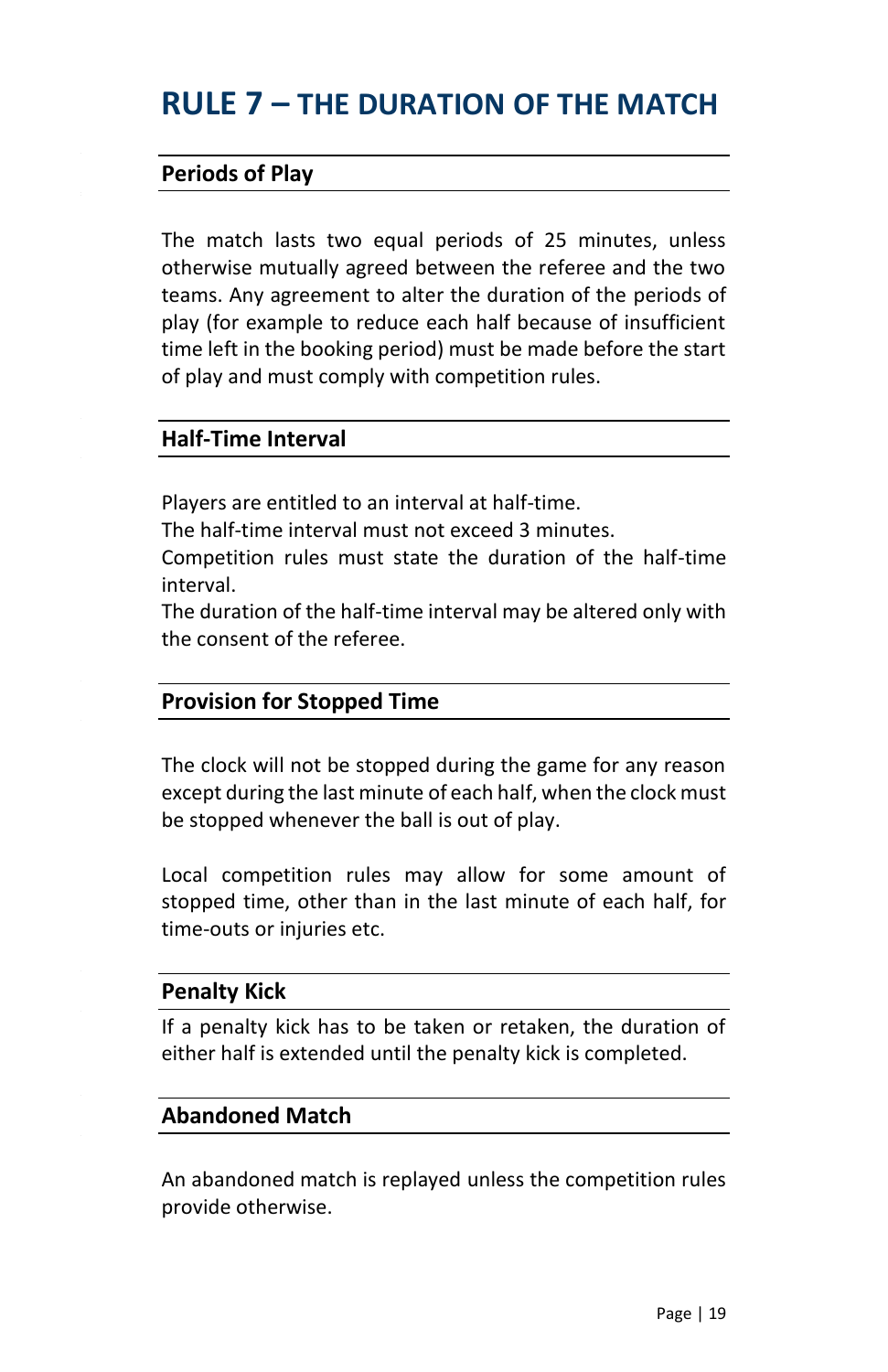## <span id="page-19-0"></span>**RULE 8 – THE START AND RESTART OF PLAY**

#### **Time Restrictions on Restarts**

On any start or restart, the team entitled to the kick has five (5) seconds to play the ball.

In the event of taking more than five (5) seconds, the kicker is penalized by a 2-minute technical offence penalty for delaying the restart. However, that team remains entitled to the restart.

#### **Definition of Kick-off**

A kick-off is a way of starting or restarting play:

- at the start of the match
- after a goal has been scored
- at the start of the second half of the match
- at the start of each period of extra time, where applicable

A goal may be scored directly from the kick-off

#### **Procedure**

Before a kick-off at the start of the match or extra time

The home team decides which goal it will attack in the first half of the match.

The visiting team takes the kick-off to start the match.

The home team takes the kick-off to start the second half of the match.

In the second half of the match, the teams change ends and attack the opposite goals.

Kick-off

- After a team scores a goal, the kick-off is taken by the other team.
- all players, except the player taking the kick off, must be in their own half of the field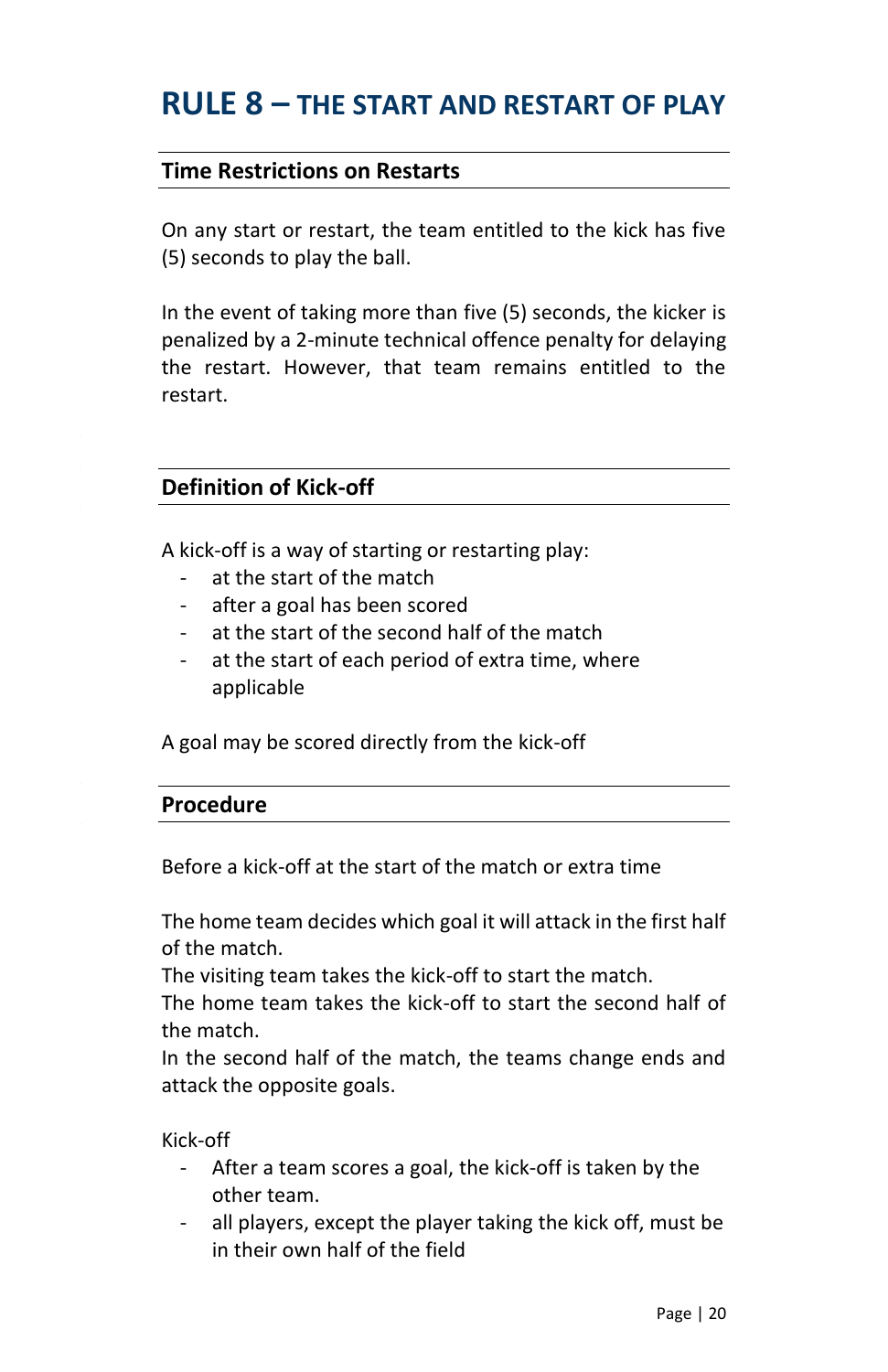- the opponents of the team taking the kick-off are at least 15 feet from the ball until it is in play
- The team taking the kick must have all 'eligible' players on the field prior to taking the kick
- the ball is stationary on the center mark
- the referee gives a signal
- the ball is in play when it is kicked and clearly moves, in any direction
- the kicker does not touch the ball again until it has touched another player

#### **Infringements and Sanctions**

If the kicker touches the ball again before it has touched another player:

- a free kick is awarded to the opposing team to be taken from the place where the infringement occurred (See Rule 13 – Position of Free Kick)

In the event of any other infringement of the kick-off procedure:

- the kick-off is retaken

#### **Definition of dropped ball**

A dropped ball is a method of restarting play when, while the ball is still in play, the referee is required to stop play temporarily for any reason not mentioned elsewhere in the Rules of Indoor Soccer.

#### **Procedure**

The ball is dropped for the defending team goalkeeper in their penalty area if, when play was stopped: the ball was in the penalty area or the last touch of the ball was in the penalty area

In all other cases, the referee drops the ball for one player of the team that last touched the ball at the position where it last touched a player, an outside agent or, as outlined in Rule 9, a match official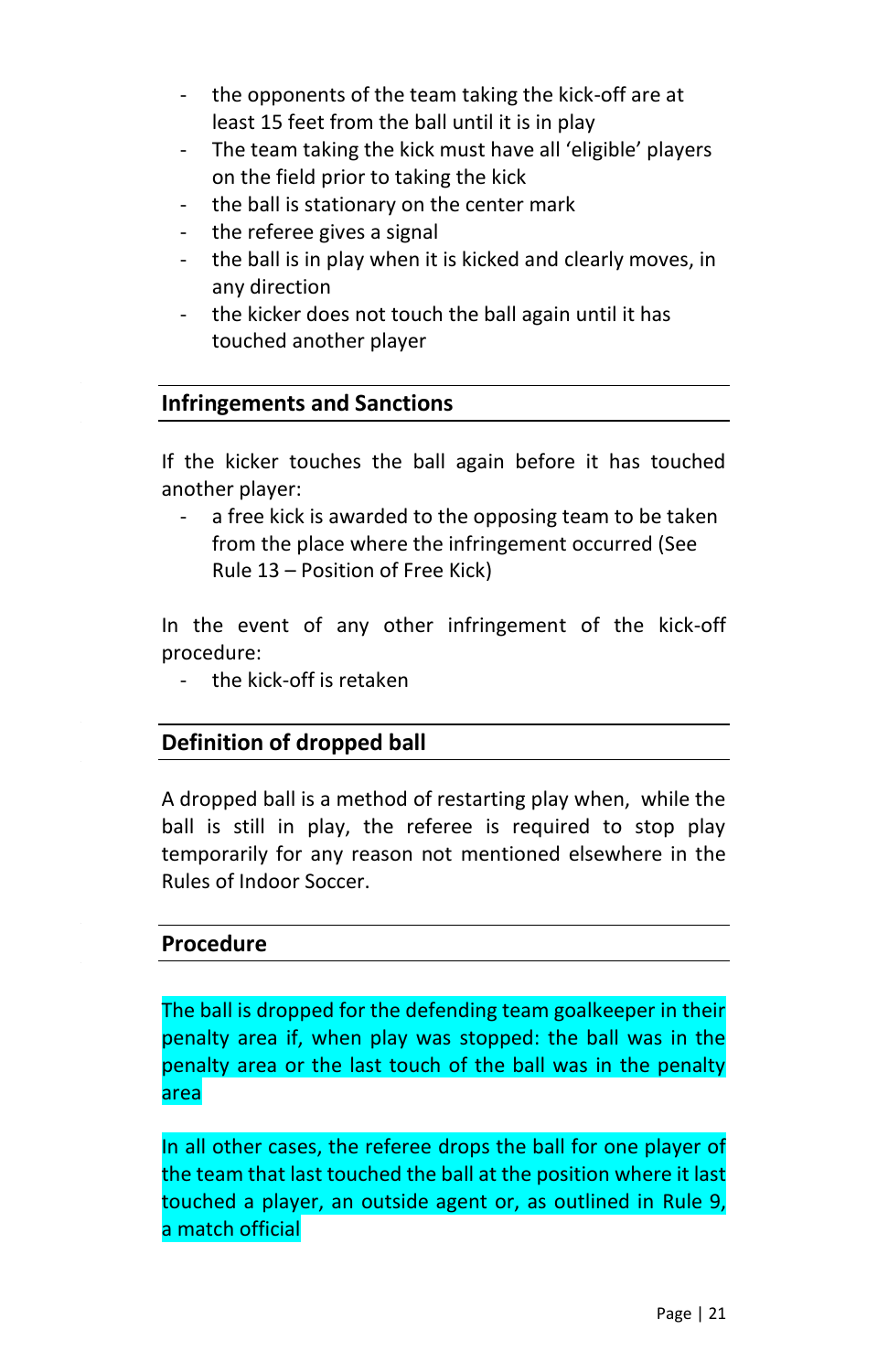All other players (of both teams) must remain at least 15 feet from the ball until it is in play

The ball is in play when it touches the ground.

#### **Infringements and Sanctions**

The ball is dropped again:

- if it is touched by a player before it makes contact with the ground
- if the ball leaves the field of play after it makes contact with the ground, without a player touching it

If a dropped ball enters the goal without touching at least two players, play is restarted with:

- a goal kick if it enters the opponents' goal
- a corner kick if it enters the team's own goal

#### **Special Circumstances**

A free kick awarded to the attacking team for a technical offence (any offence other than one of the eleven free kick offences) committed inside the opponent's penalty area will be taken from the top of the penalty arc.

A free kick awarded to the defending team for an offence committed inside the team's own penalty area may be taken from any point within the penalty area.

A free kick or dropped ball to restart play after any incident or stoppage of play closer to the touch wall than the restart line, will take place on the restart line, or between the restart line and the boards, at the point nearest where incident occurred, or where the ball was for a dropped ball.

A free kick or dropped ball to restart play after any incident or stoppage of play closer to the goal wall than the undrawn line between the corner marks, will take place on that undrawn line at the point nearest where incident occurred, or where the ball was for a dropped ball.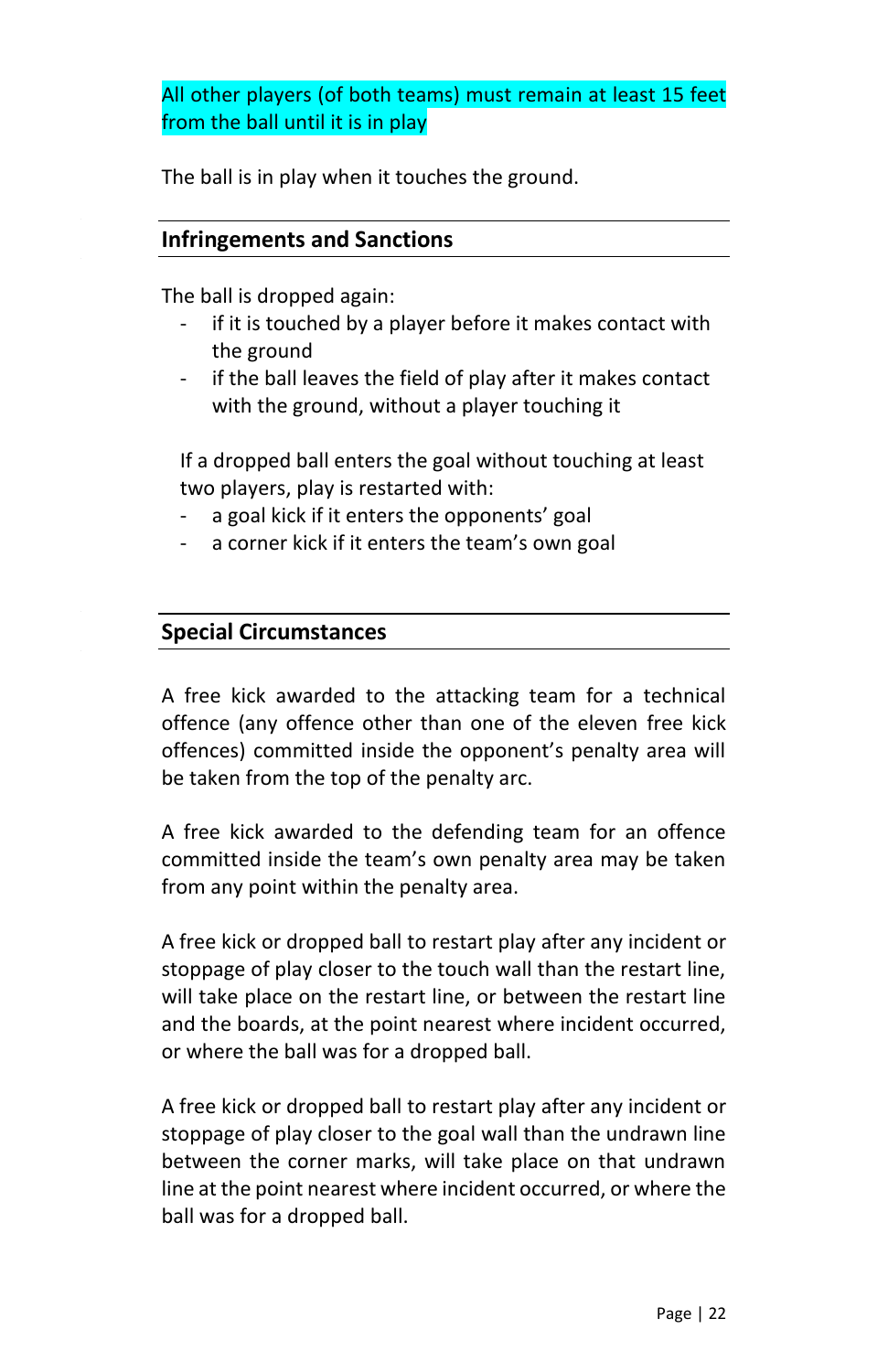<span id="page-22-0"></span>A free kick awarded if play is stopped because of an offence committed by personnel on the team bench will be taken at the place where the ball was when play was stopped, subject to the preceding paragraphs in this section.

## **RULE 9 – THE BALL IN AND OUT OF PLAY**

#### **Ball Out of Play**

The ball is out of play when:

- play has been stopped by the referee
- it touches a match official, remains on the field of play and:

a team starts a promising attack or the ball goes directly into the goal or

- the team in possession of the ball changes
- it has wholly crossed a perimeter wall, or has touched the side netting
- it strikes the netting or any structure above or overhanging the field of play. This includes any netting at the top of a full-length glass perimeter wall
- The glass above 'thin' boards is now in play, as it is difficult to judge a ball in or out at the joint of boards and glass

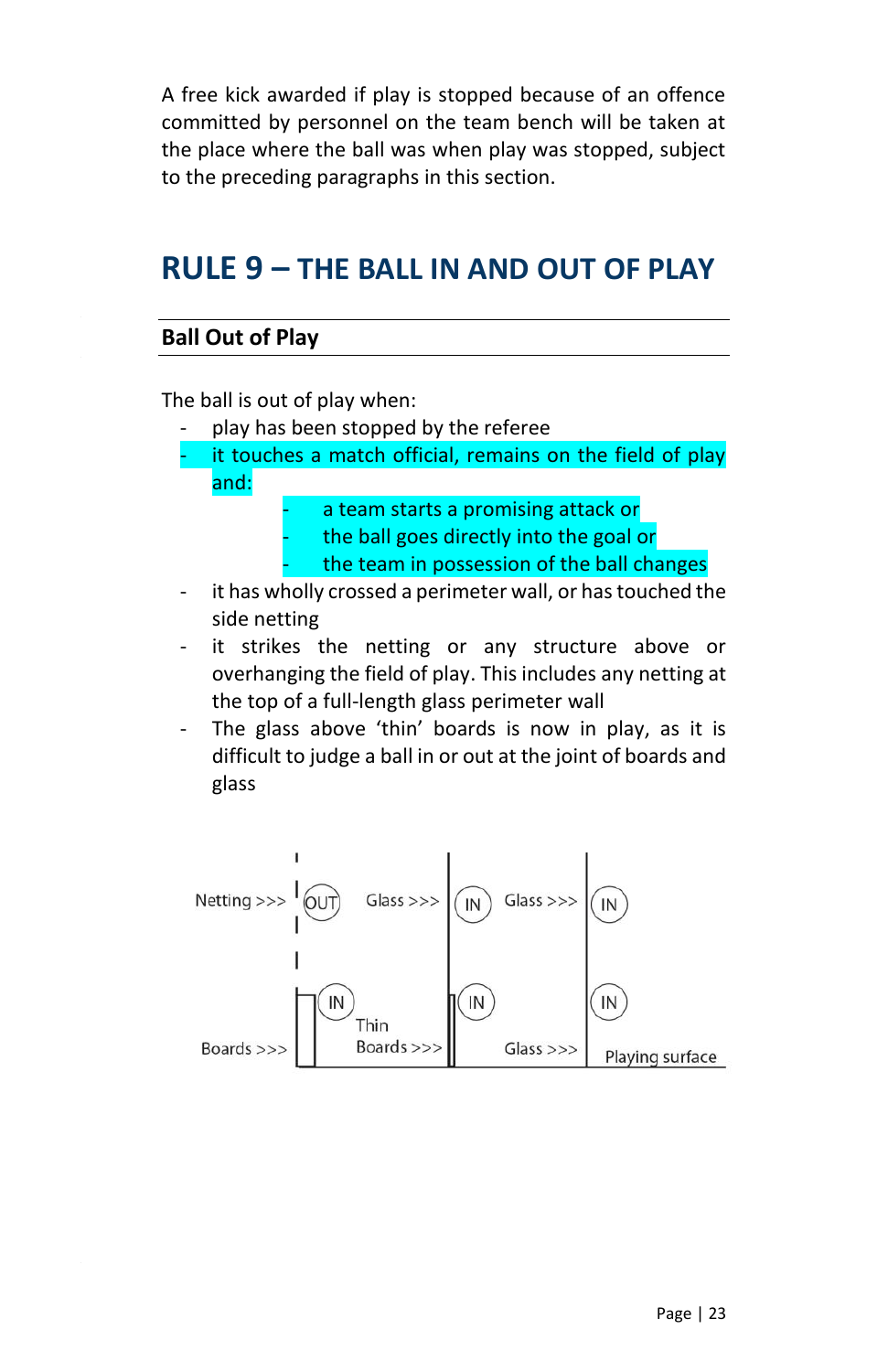#### **Ball in Play**

The ball is in play at all other times, including when:

- it rebounds off a goalpost, crossbar or perimeter wall and remains in the field of play
- it rebounds off the referee (unless as stated previously in Rule 9)
- it touches a player who has technically left the field by being within the restart line and between the gates to the bench, and who is being replaced by a substitute, but who is not intentionally interfering with play
- it touches any part of the glass on a full-length glass perimeter wall, or glass above 'thin' boards.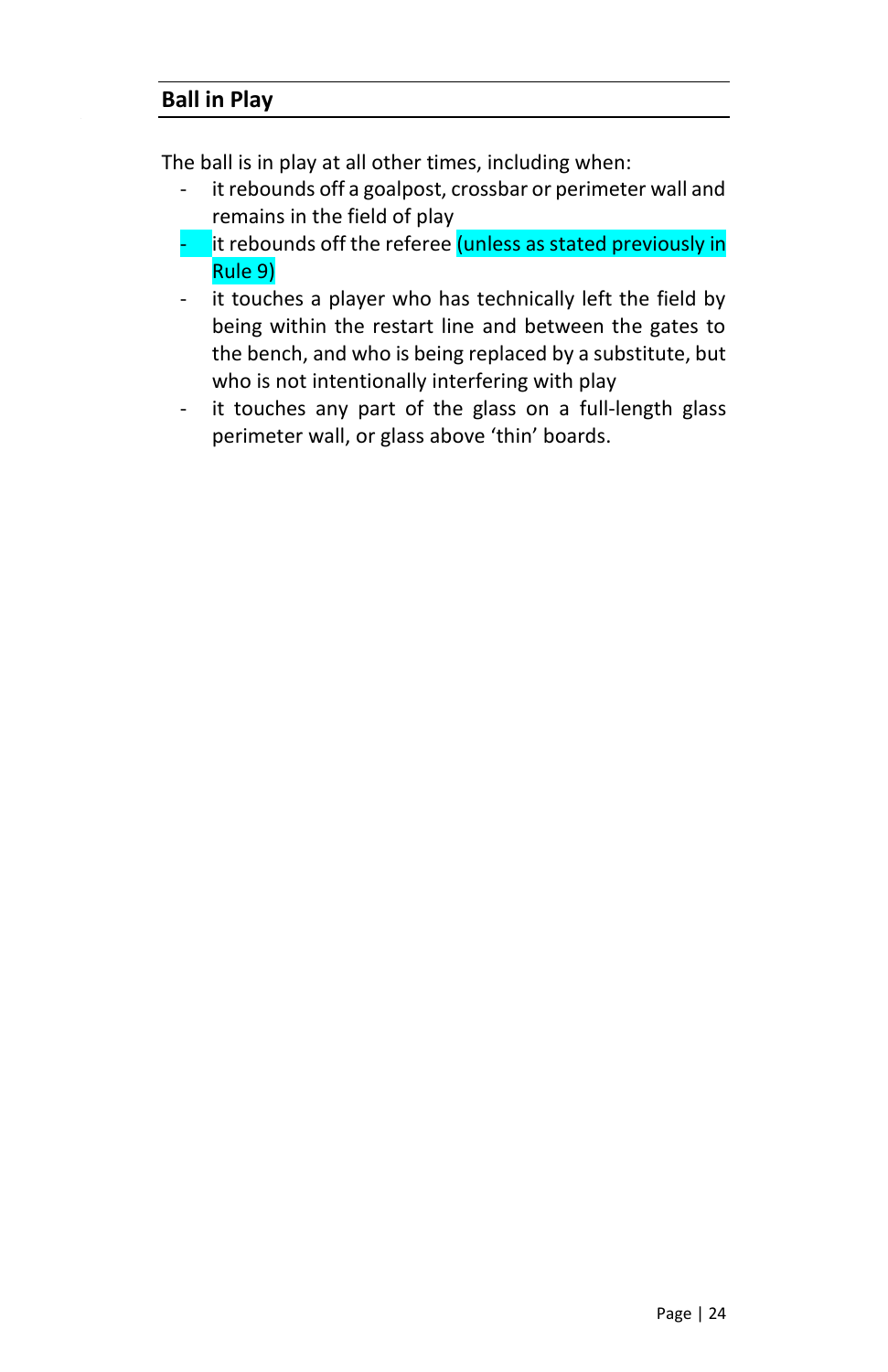## <span id="page-24-0"></span>**RULE 10 – THE METHOD OF SCORING**

#### **Goal Scored**

A goal is scored when the whole of the ball passes over the goal line, between the goalposts and under the crossbar, provided that no infringement of the Rules of Indoor Soccer has been committed previously by the team scoring the goal.

#### **Winning Team**

The team scoring the greater number of goals during a match is the winner. If both teams score an equal number of goals, or if no goals are scored, the match is drawn.

#### **Competition Rules**

For matches ending in a draw, competition rules may state provisions involving extra time, or other procedures approved by the governing body to determine the winner of a match.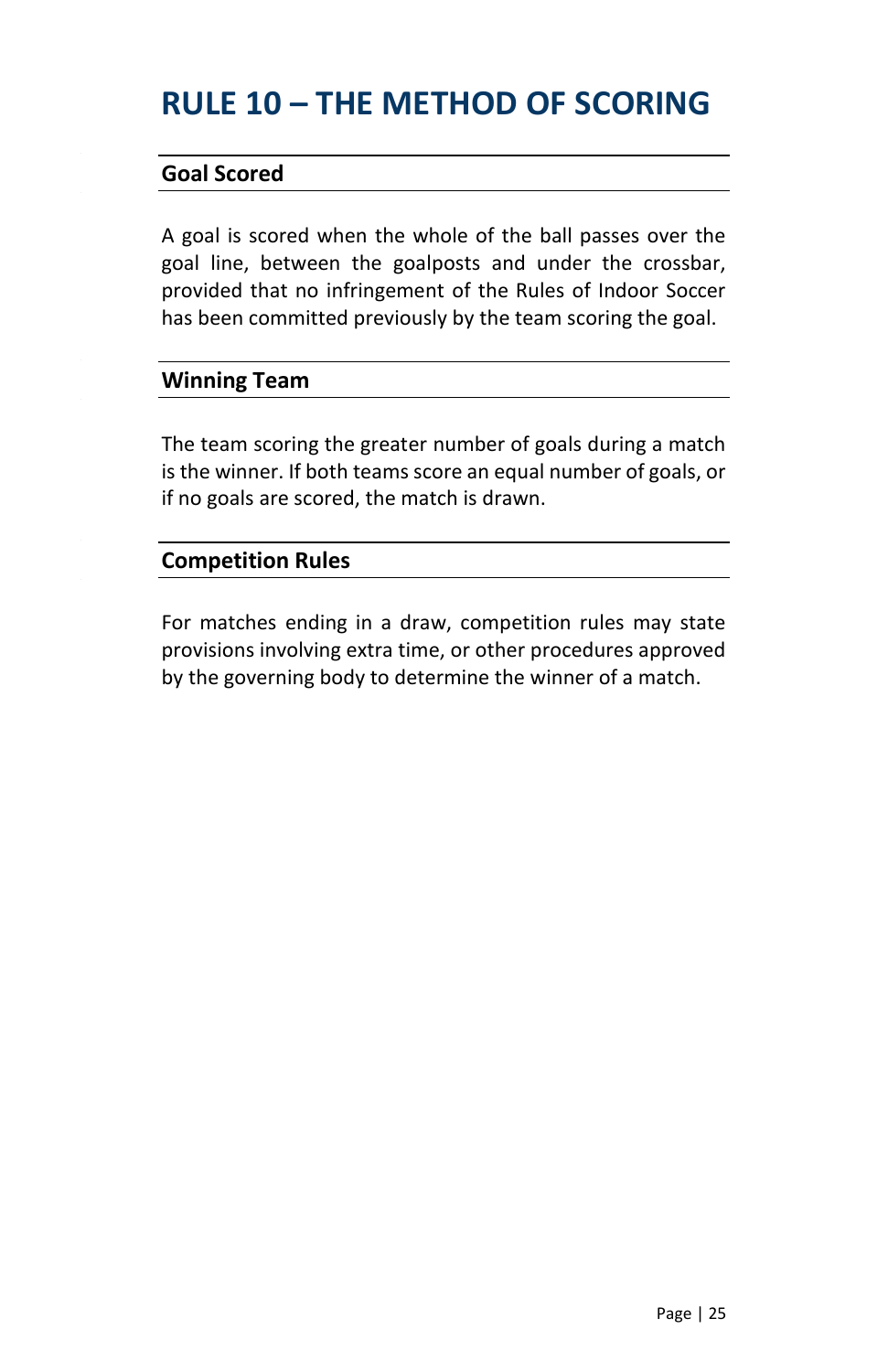## <span id="page-25-0"></span>**RULE 11 – THREE-LINE VIOLATION**

#### **Three-line violation**

A three-line violation occurs:

- when the ball touches or is played by a player in his own defensive zone, and
- the ball completely crosses all three lines in the air without touching another player, the referee, the field of play, the touch walls or goal wall in the defensive zone from which it was played

#### **No Offence**

When a team has 2 fewer players eligible to be on the field than the opposing team, any player on that team may propel the ball over three lines without being in violation of this Rule.

#### **Infringements and Sanctions**

For a three-line violation, the referee awards a free kick to the opposing team to be taken from the restart mark at the center of the violating team's defensive line.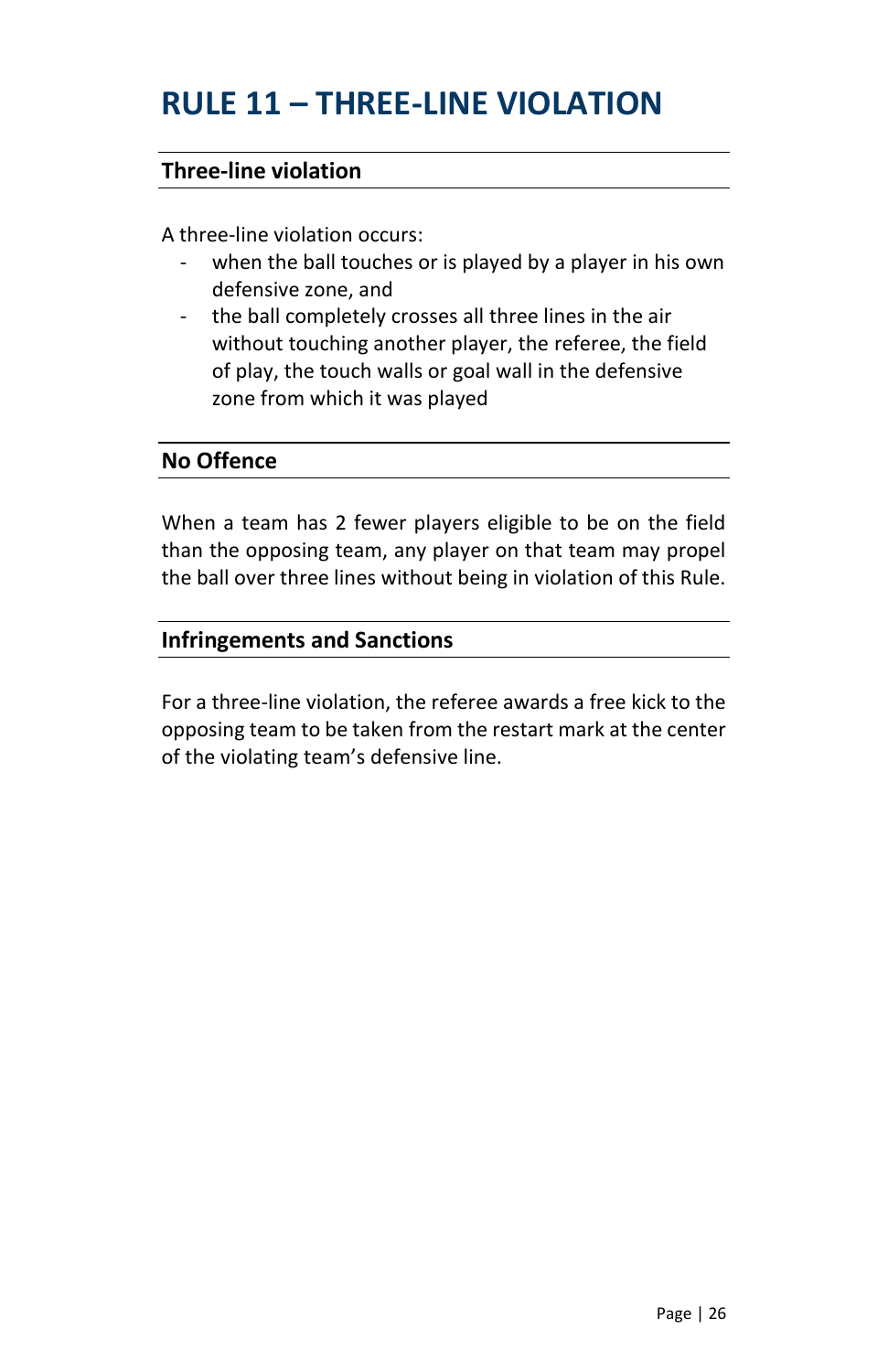## <span id="page-26-0"></span>**RULE 12 – FOULS AND MISCONDUCT**

*Fouls and misconduct are penalized as follows:*

#### **Free Kick**

A free kick is awarded to the opposing team if a player commits any of the following seven offences in a manner considered by the referee to be careless, reckless or using excessive force:

- kicks or attempts to kick an opponent
- trips or attempts to trip an opponent
- jumps at an opponent
- charges an opponent
- strikes or attempts to strike an opponent
- pushes an opponent
- tackles an opponent

A free kick is also awarded to the opposing team if a player commits any of the following four offences:

- holds an opponent
- boards an opponent
- spits at an opponent
- handles the ball deliberately (except for the goalkeeper within his own penalty area)

A free kick is taken from the place where the offence occurred, (see Rule 13 – Position of Free Kick)

#### **Penalty Kick**

A penalty kick is awarded if any of the above eleven offences is committed by a player inside his own penalty area, irrespective of the position of the ball, provided it is in play.

#### **Technical Free Kick Offences**

A free kick is also awarded to the opposing team if a goalkeeper, inside his own penalty area, commits one of the following four offences:

controls the ball with his hands for more than 5 seconds before releasing it from his possession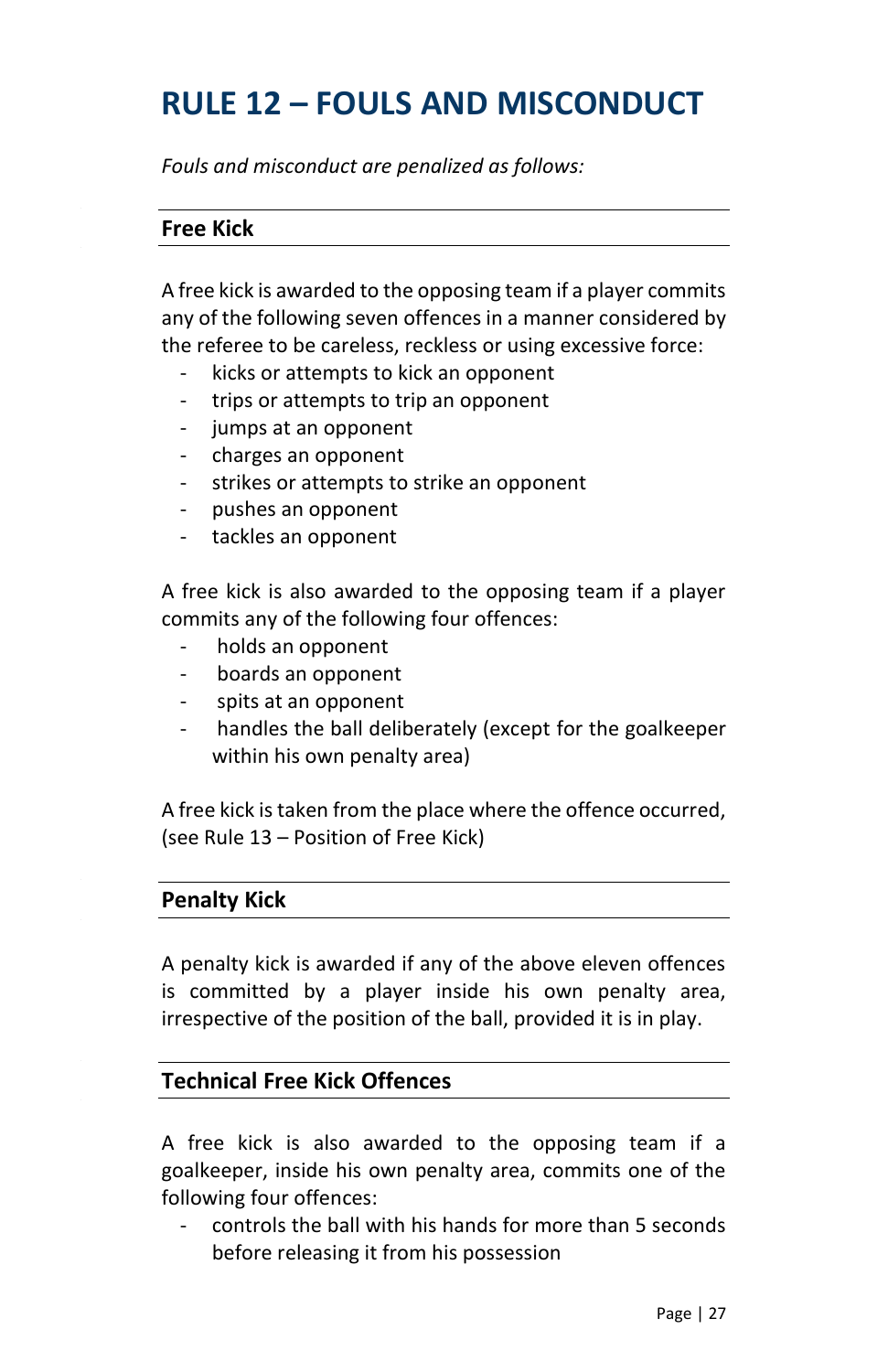- touches the ball again with his hands after it has been released from his possession and before it has touched another player
- touches the ball with his hands after it has been deliberately kicked to him by a teammate
- touches the ball with his hands at any time after having had the ball under control and unchallenged for more than 5 seconds, anywhere on the field

A free kick is also awarded to the opposing team if, in the opinion of the referee, a player:

- plays in a dangerous manner
- impedes the progress of an opponent
- prevents the goalkeeper from releasing the ball from his hands
- commits any other offence not previously mentioned in Rule 12, for which play is stopped to caution or send off a player.

The free kick is taken from the place where the offence occurred (see Rule 13 – Position of Free Kick).

#### **Disciplinary Sanctions**

The blue card is used to communicate that a player or substitute has received a 2-minute technical offence time penalty.

The yellow card is used to communicate that a player or substitute has received a 2-minute cautionable time penalty. The penalty may be served by a teammate of a player receiving a second caution in the same match.

The red card is used communicate that a player or substitute has been sent off. The penalty:

is assessed as a 5-minute major time penalty to his team except for receiving a second caution in the same match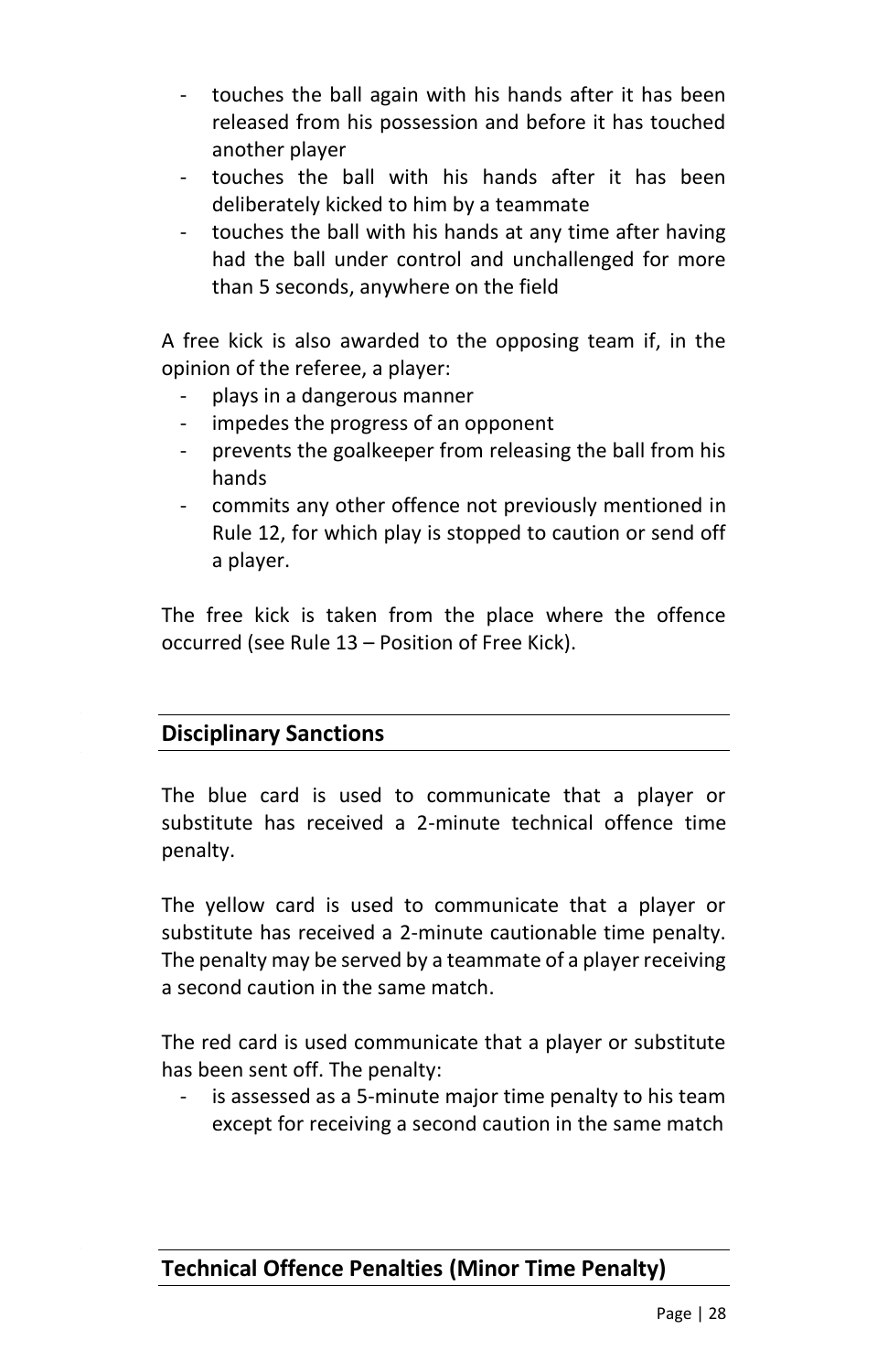A player is shown the blue card if he commits any of following offences:

- delaying the restart of play, with a time count violation
- failure to respect the required distance when play is restarted with a kick

For the above offences, play continues with the original restart prior to the time penalty being assessed.

### **Cautionable Offences (Minor Time Penalty)**

A player is cautioned and shown the yellow card if he commits any of the following seven offences:

- unsporting behaviour
- dissent by word or action
- persistent infringement of the Rules of Indoor Soccer
- entering or re-entering the field of play without the referee's permission
- deliberating leaving the field of play without the referee's permission
- spits on the field of play
- delaying the restart of play, except for a time count violation

### **Sending-off Offences (Major Time Penalty)**

A player is sent off if he commits any of the following eight offences:

- serious foul play
- violent conduct
- boarding
- spitting at an opponent or any other person
- denying the opposing team a goal or an obvious goalscoring opportunity by deliberately handling the ball (this does not apply to a goalkeeper within his own penalty area)
- denying an obvious goal-scoring opportunity to an opponent moving towards the player's goal by an offence punishable by a free kick or a penalty kick
- using offensive, insulting or abusive language and/or gestures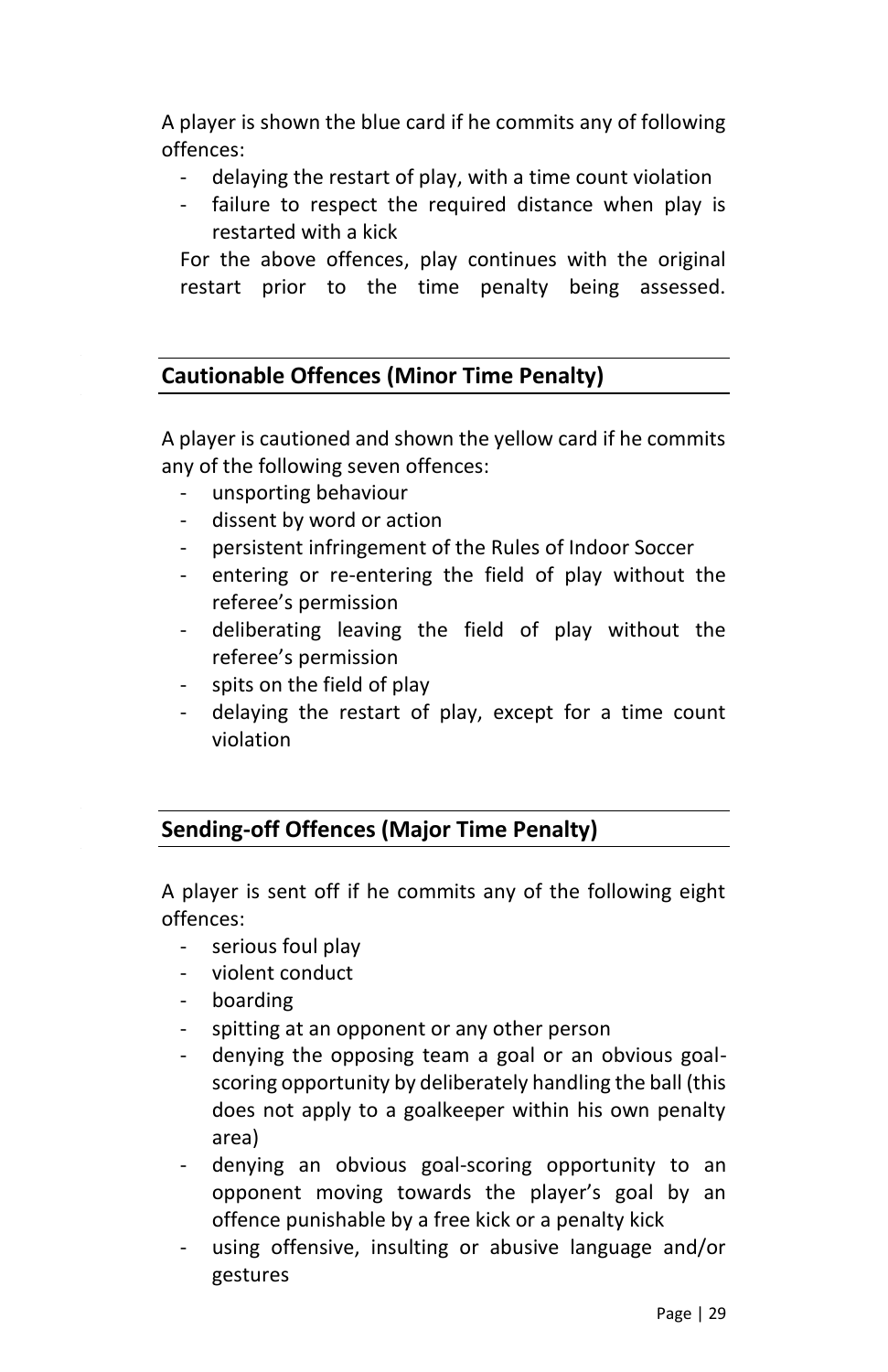receiving a second caution in the same match (note – this is a '2 minute major time penalty')

#### **Serving Time Penalties**

A player must serve the time penalty he is assessed unless:

- a player is assessed a major time penalty (including a second caution in the match). That player is sent off and a 2 or 5-minute major time penalty is assessed against the team, who play with one less player on the field of play, subject to the provisions of Rule 12. A team-mate of the player does not have to serve the major time penalty.
- he is a goalkeeper then a teammate serves the time penalty except if a goalkeeper is sent off then the goalkeeper is replaced and the team assessed the time penalty subject to the provisions of Rule 12.
- he leaves the match then a teammate serves the time penalty subject to the provisions of Rule 12.
- he is injured and goes to his team bench for treatment then a teammate serves the time penalty subject to the provisions of Rule 12. The player originally penalized may not return to the field of play until after all penalty time assessed to him has expired.

Time penalties are not assessed during Kicks From the Penalty Mark, but cautions and dismissals may be issued. See pages 44-45.

#### **Timing of Time Penalties**

All time penalties are timed independent of game time and are stopped when the ball is out of play.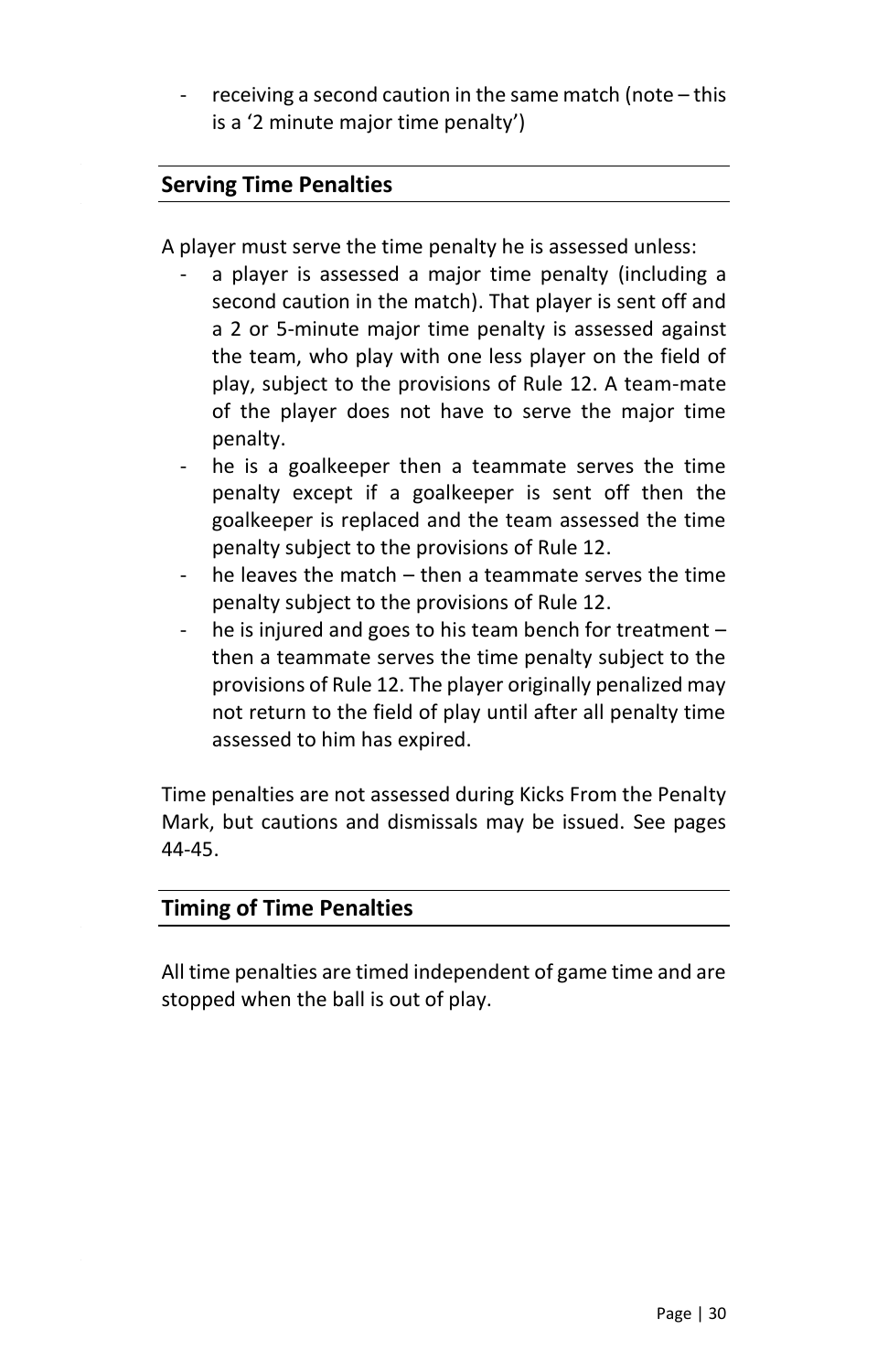#### **Relief of Minor Time Penalty**

If a team has fewer players on the field of play than its opponents, because one or more players are serving a minor time penalty, and that team is scored upon, then:

- if the earliest unexpired minor time penalty is the last or only time penalty being served by a player, that player returns to the field
- if the earliest unexpired minor time penalty is the first of consecutive time penalties, the balance of the earliest unexpired minor time penalty is relieved, and next time penalty begins

Only one unexpired minor time penalty is relieved for each goal scored against a team.

#### **No Relief of Major Time Penalty**

There is no relief of a major time penalty (2 or 5 minute) if a team is scored upon. The team continues to play shorthanded.

#### **Minor Time Penalty and Penalty Kick**

If a player concedes a penalty kick, and is also assessed one or two minor time penalties, and a goal is scored directly from the penalty kick then:

- if the earliest minor time penalty is the last or only time penalty being served by that player, that time penalty is considered expired
- if the earliest minor time penalty is the first of consecutive time penalties being served by that player, that time penalty is considered expired, and next time penalty begins

Only one minor time penalty is relieved on the goal scored from the penalty kick.

#### **Equal Playing Strength**

Where both teams have the same number of players on the field and a goal is scored, no penalty time is relieved.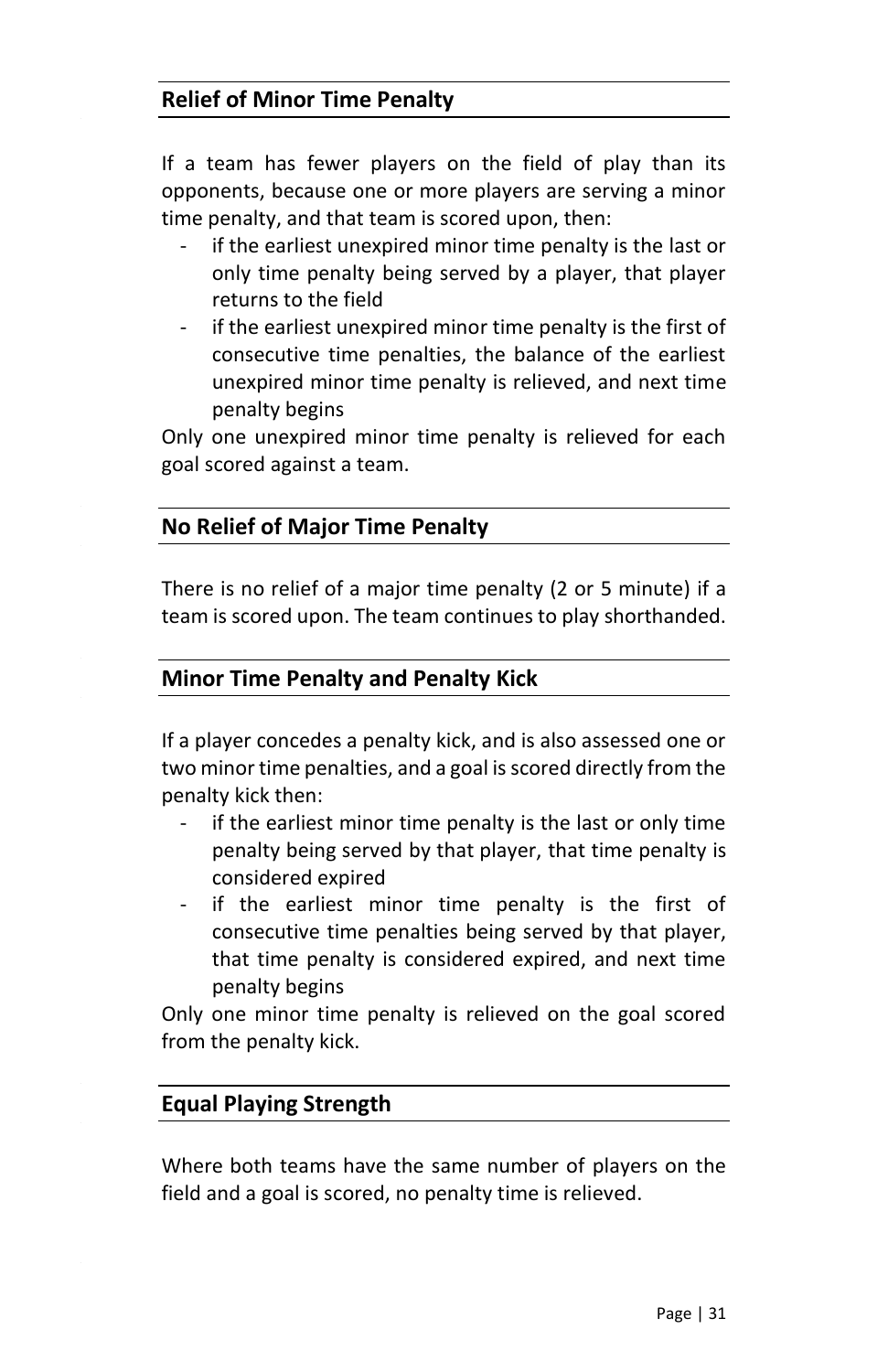#### **Coincidental Minor Time Penalties**

Where an equal number of minor time penalties arise from the same incident or at the same stoppage in the match, the teams play with the same number of players on the field of play as there were when the co-incidental time penalties were called.

The offending players are released from the penalty box after the penalty time expires, the ball is out of play and the referee gives permission.

Coincidental minor penalties are not relieved by a goal being scored, even if the team is playing shorthanded and the coincidental penalty is the only minor time penalty being served.

#### **Co-incidental Major Time Penalties**

In situations involving coincidental and/or simultaneous major penalties with players from each team being sent off, when it is:

- an equal number of penalties  $-$  they cancel each other out
- an unequal number of penalties (i.e. one team incurs more major penalties than the other team) each remaining Major Time Penalty must be assessed and served by that team

#### **Limit on Time Penalties**

When a player is assessed a series of time penalties during a single incident or at the same stoppage in play and they are:

- Technical Offence or Cautionable minor time penalties, the time served will not exceed one minor time penalty
- Technical Offence or Cautionable minor and major time penalties and no time penalty is assessed to an opponent, the time served by the team must not exceed one major time penalty
- Technical Offence or Cautionable minor and major time penalties and an opponent is also assessed one or more minor time penalties, the player sent off will be assessed both minor and major penalties, and the team will serve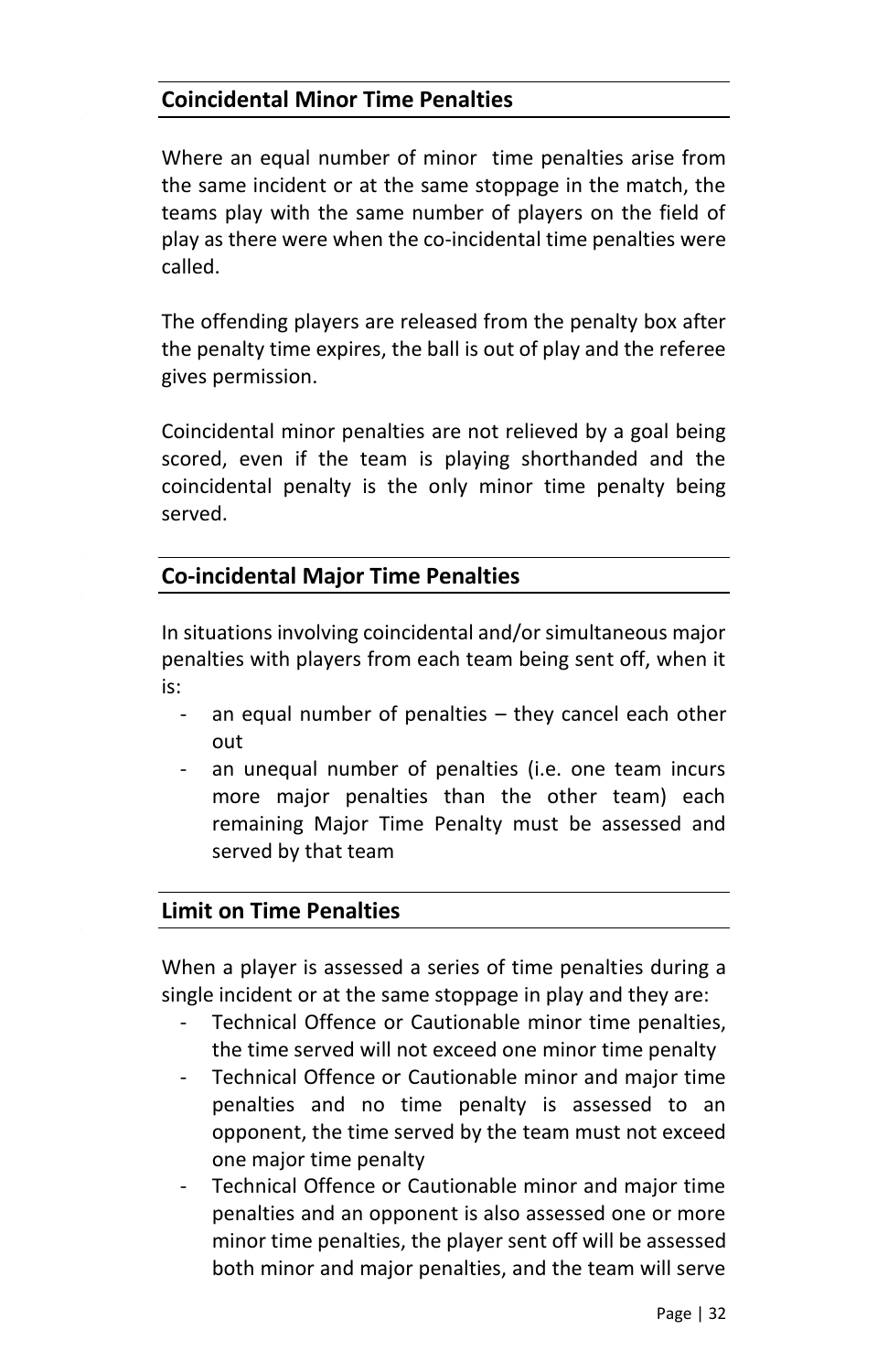a maximum of one major penalty more than the opponent.

### **Time Penalties Assessed to a Player Already Serving a Time Penalty**

When a player is serving one or more minor time penalties, and after the play has restarted commits another offence warranting additional penalty time, that penalty time is in addition to the penalty time already assessed and will commence after all penalty time to the player has expired.

If there are fewer than 5 minutes remaining in the match then the team must reduce the number of players on the field (subject to the minimum) to serve the additional penalty, to commence after all penalty time to the player has expired.

#### **Multiple Time Penalties Being Served by One Team**

A team can only serve two time penalties at any one time.

Additional players waiting to serve time penalties, except players that are sent off, must remain in the penalty box – their time penalty (ies) will commence once other applicable time penalties currently being served have expired.

If only one player can begin serving a time penalty because one other player from the penalized team is currently serving a time penalty, the major penalty will be served first.

When a team is waiting to serve time penalties the player whose time penalty has expired may not be released from the penalty box until the ball is out of play and he has received the permission of the referee.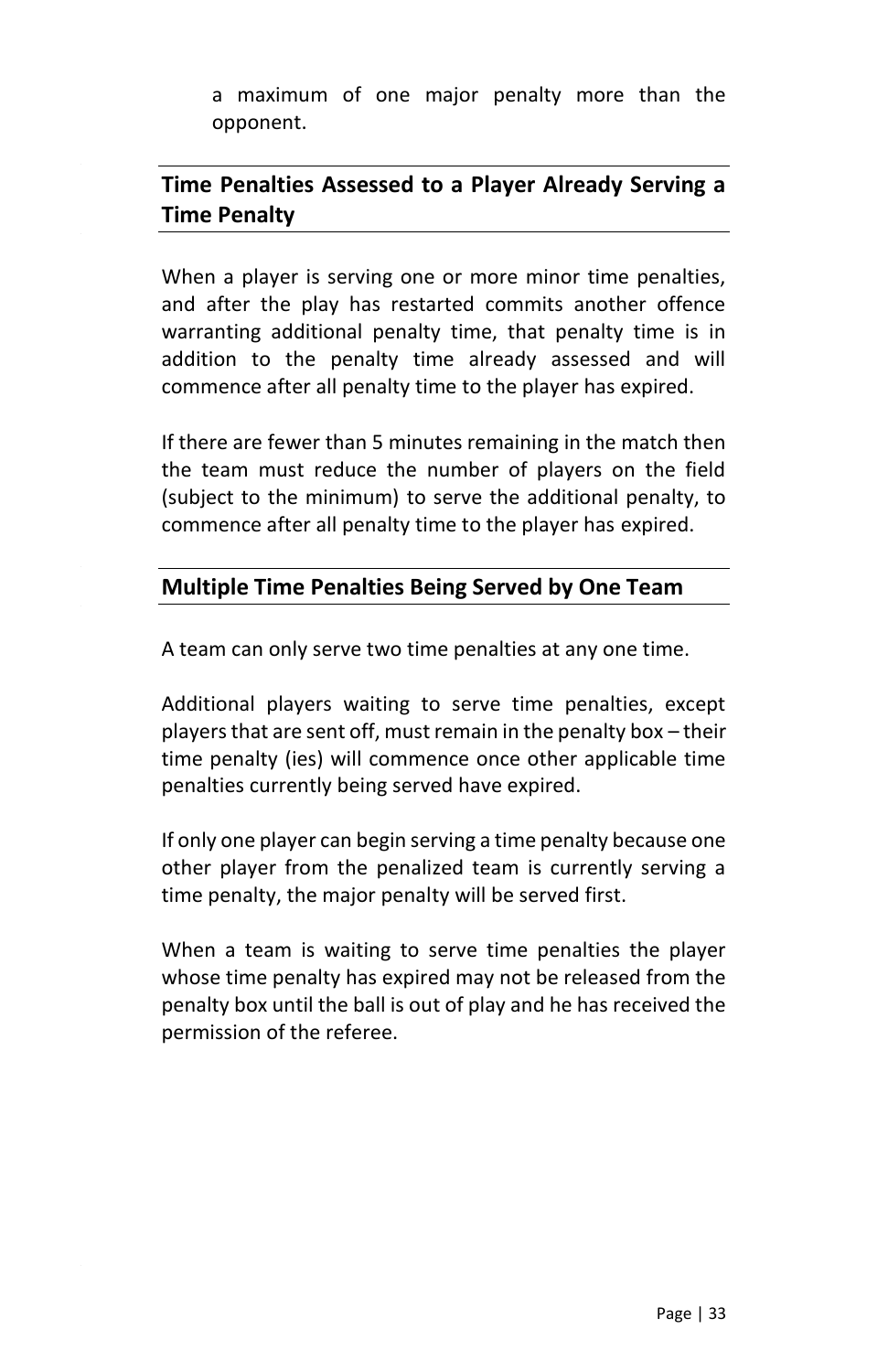#### **Delayed Calling of Time Penalties**

Where an offence warrants a time penalty and the referee applies advantage, the referee will acknowledge the offence by holding the yellow card in the air, until:

- the offending team gains possession of the ball. The referee will stop play, penalize the offending player, and restart by a free kick where the original offence took place (see Rule 13 – Position of Free Kick).
- the non-offending team scores a goal. The offence is recorded, but no penalty time is served as long as the offending team does not have two players currently serving major time penalties. Play is restarted with a kick off.
- either team commits any other offence. The referee will stop play, penalize the original offender and any other player, if appropriate, and restart by a free kick according to the nature of the offence. (see Rule 13 – Position of Free Kick).
- the ball goes out of play. The referee will penalize the original offender and any other player, if appropriate, and restart play accordingly for the stoppage. (see Rule 13 – Position of Free Kick).

If during the delayed penalty the original offender is guilty of a further offence that warrants a time penalty, that time penalty will be assessed in addition to the time penalty for the original offence.

All cautionable offences must be recorded on the game sheet, including when the referee has applied the advantage clause.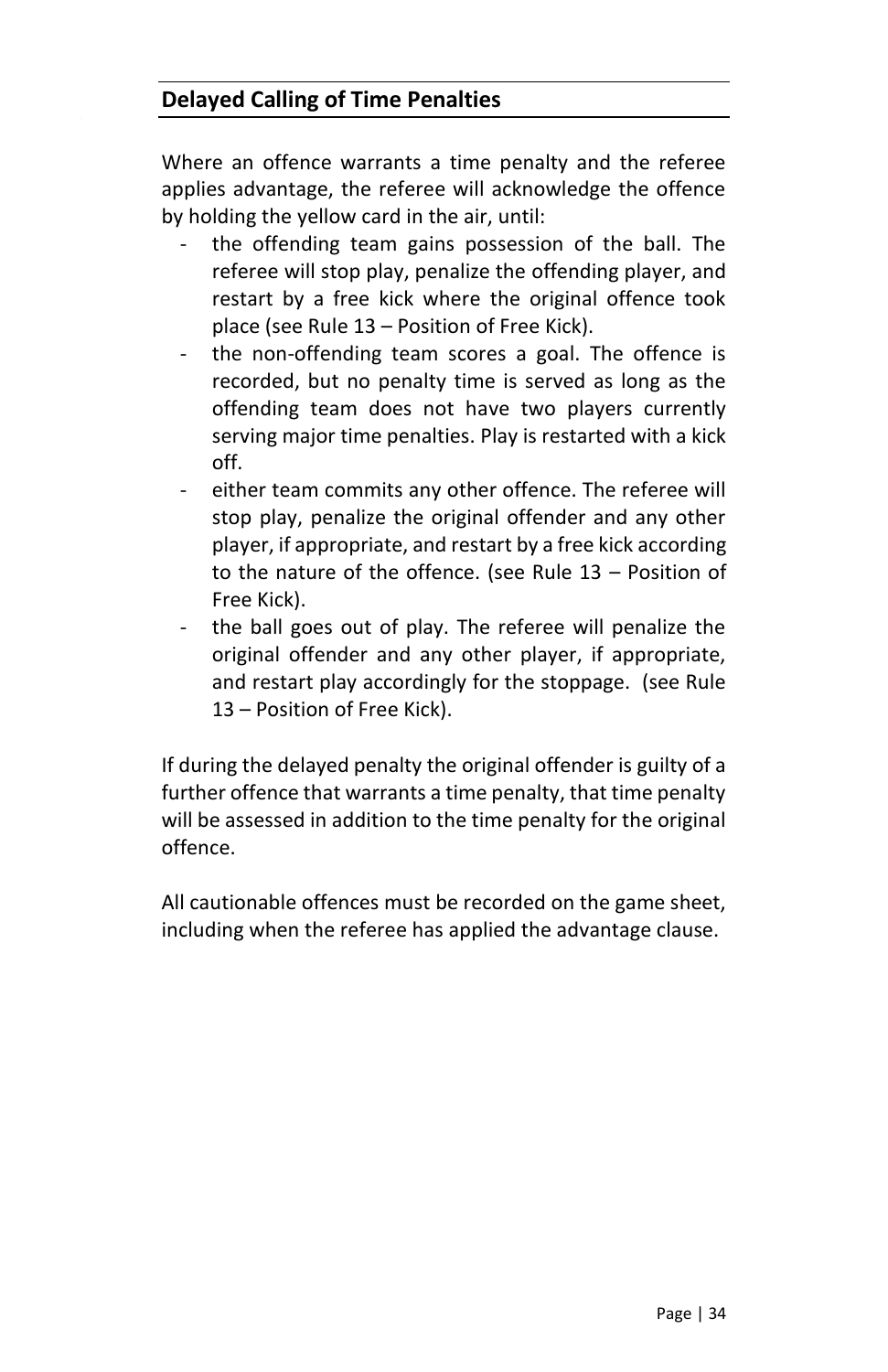## <span id="page-34-0"></span>**RULE 13 – FREE KICKS**

#### **Types of Free Kick**

All free kicks are direct.

#### **The Free Kick**

#### **Ball Enters the Goal**

- if a free kick is kicked directly into the opponents' goal, a goal is awarded
- if a free kick is kicked directly into the team's own goal, a corner kick is awarded to the opposing team

#### **Procedure**

For all free kicks, the ball must be stationary when the kick is taken and the kicker must not touch the ball again until it has touched another player.

The kicker has 5 seconds to put the ball into play, and the referee indicates visually and verbally the 5 second count.

#### **Position of Free Kick**

#### **Free Kick Inside the Penalty Area**

*Free kick to the defending team:*

- all opponents must be at least 15 feet from the ball
- all opponents remain outside the penalty area until the ball is in play
- the ball is in play when it is kicked directly out of the penalty area
- a free kick awarded in the penalty area may be taken from any point inside that area

*Free kick to the attacking team for technical offences by the defending team:*

- ball is placed at the top of the penalty arc farthest from the penalty area
- all opponents must be at least 15 feet from the ball
- the ball is in play when it is kicked and clearly moves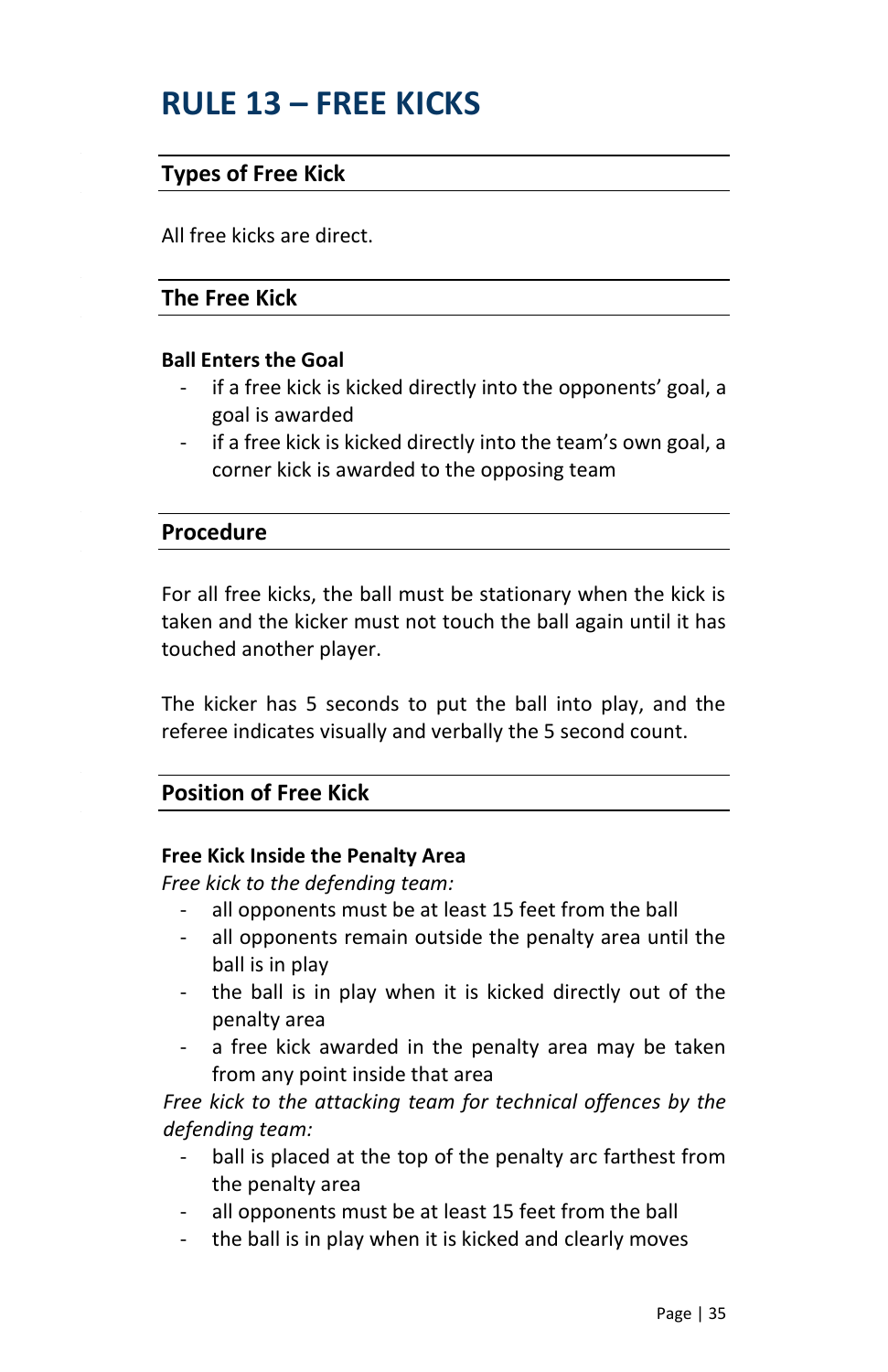#### **Free kick outside the Penalty Area**

- all opponents are at least 15 feet from the ball until it is in play, unless they are on their own goal line between the goalposts
- the ball is in play when it is kicked and clearly moves
- the free kick is taken from the place where the infringement occurred or from the position of the ball when the infringement occurred (according to the infringement)

#### **Infringements and Sanctions**

If, when a free kick is taken, an opponent is closer to the ball than the required distance:

- the kick is retaken

If, when a free kick is taken by the defending team from inside its own penalty area, the ball is not kicked directly out of the penalty area:

- the kick is retaken

#### **Free kick taken by a player other than the goalkeeper**

If, after the ball is in play, the kicker touches the ball again (except with his hands) before it has touched another player:

a free kick is awarded to the opposing team, the kick to be taken from the place where the infringement occurred (see Rule 13 – Position of Free Kick)

If, after the ball is in play, the kicker deliberately handles the ball before it has touched another player:

- A free kick is awarded to the opposing team, the kick to be taken from the place where the infringement occurred (see Rule 13 – Position of Free Kick)
- A penalty kick is awarded if the infringement occurred inside the kicker's penalty area

#### **Free kick taken by the goalkeeper**

If, after the ball is in play, the goalkeeper touches the ball again (except with his hands), before it has touched another player:

a free kick is awarded to the opposing team, the kick to be taken from the place where the infringement occurred (see Rule 13 – Position of Free Kick)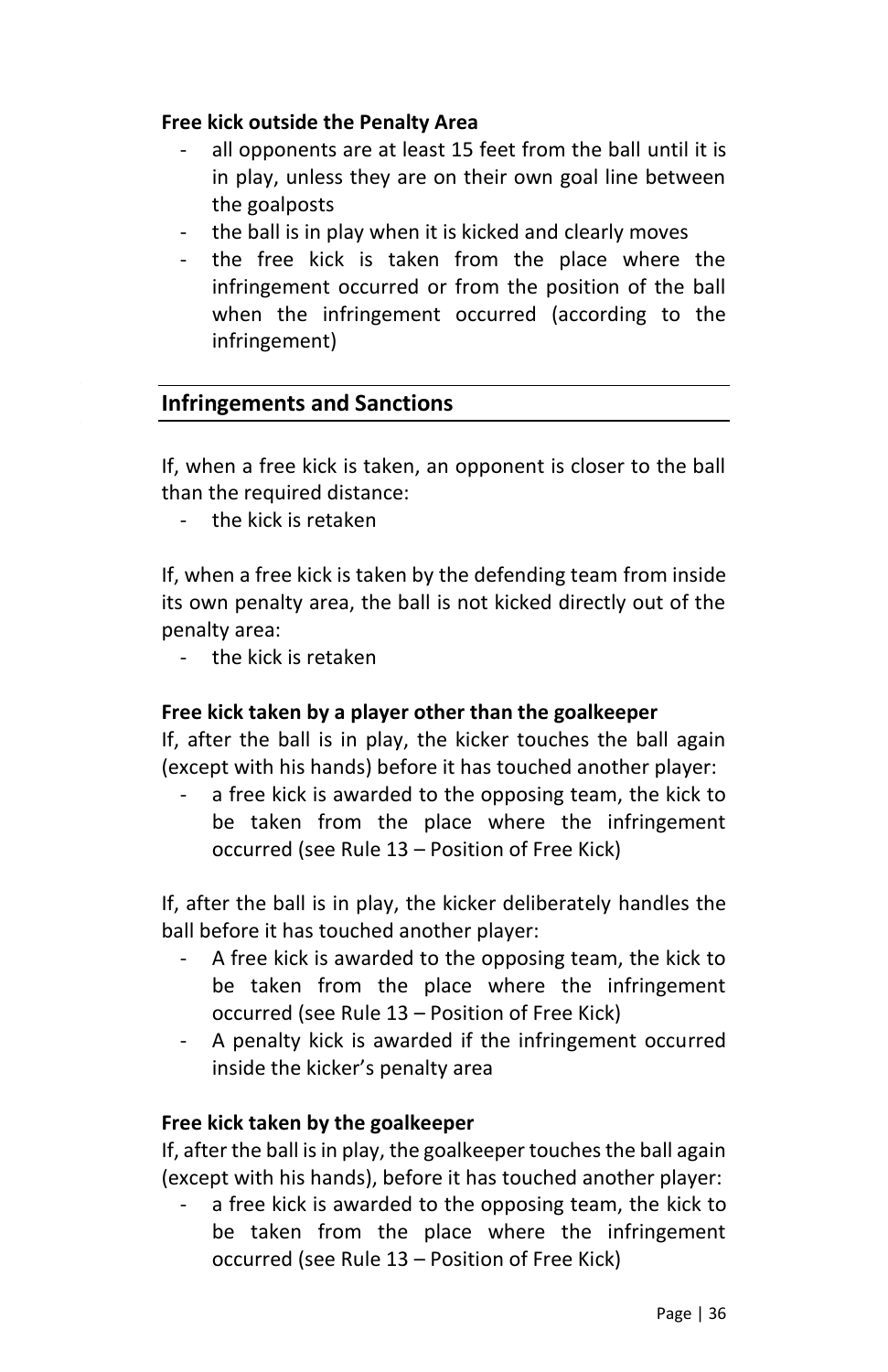If, after the ball is in play, the goalkeeper deliberately handles the ball before it has touched another player:

- a free kick is awarded to the opposing team if the infringement occurred outside the goalkeeper's penalty area, the kick to be taken from the place where the infringement occurred (see Rule 13 –Position of Free Kick)
- a free kick is awarded to the opposing team if the infringement occurred inside the goalkeeper's penalty area, the kick to be taken from the top of the penalty arc (see Rule 13 – Position of Free Kick)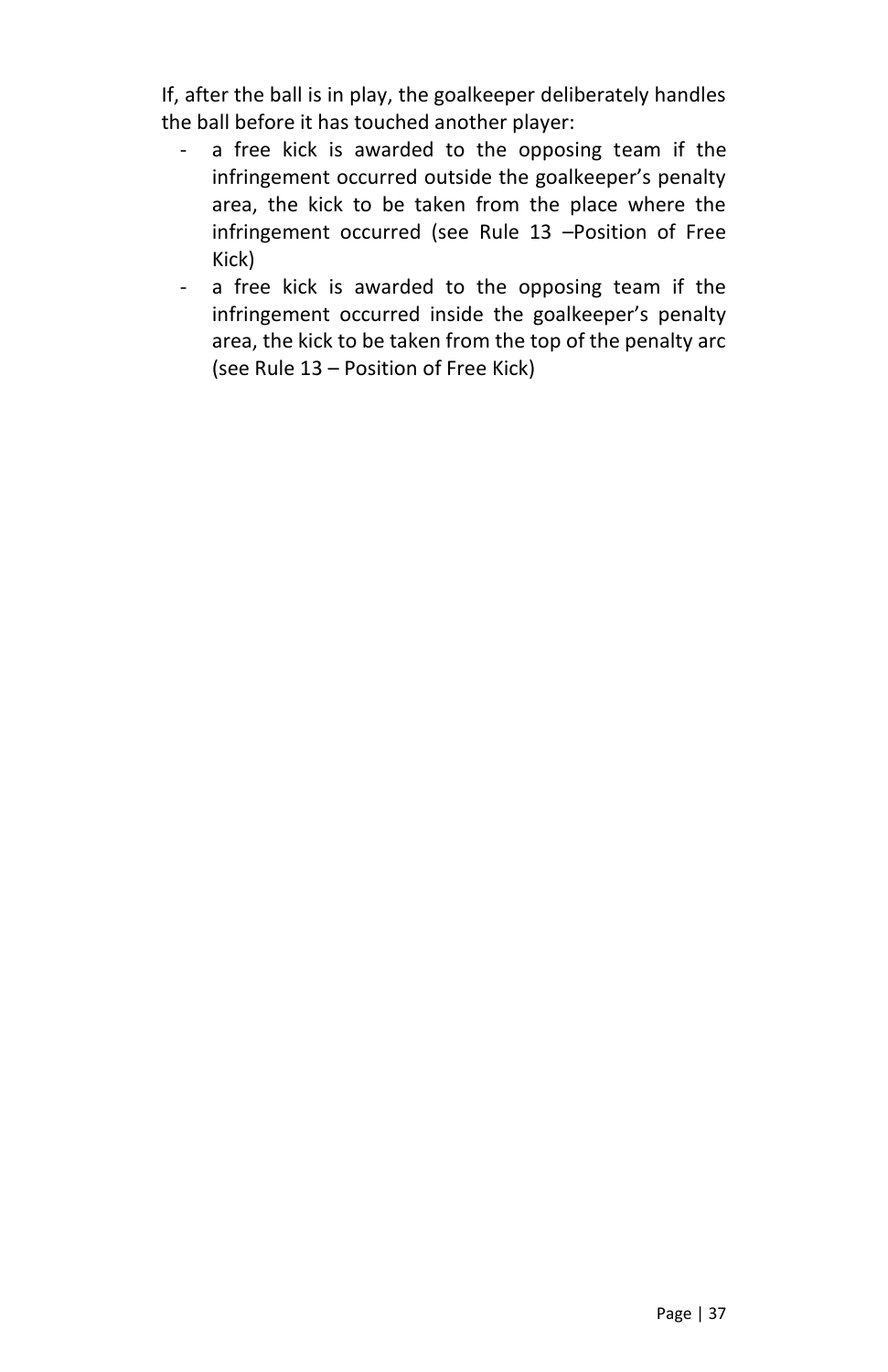## <span id="page-37-0"></span>**RULE 14 – THE PENALTY KICK**

A penalty kick is awarded against a team that commits one of the eleven free kick offences (non-technical), inside its own penalty area and while the ball is in play.

A goal may be scored directly from a penalty kick.

Additional time is allowed for a penalty kick to be taken at the end of each half or at the end of periods of extra time.

#### **Position of the Ball and the Players**

The ball:

must be stationary on the penalty mark

The player taking the penalty kick:

- must be clearly identified

The defending goalkeeper:

must remain on his goal line, facing the kicker, between the goalposts until the ball has been kicked

The players other than the kicker must be located:

- inside the field of play
- outside the penalty area
- behind the penalty mark
- at least 15 feet from the penalty mark

#### **Procedure**

- After the players have taken positions in accordance with this Rule, the referee signals for the penalty kick to be taken
- The player taking the penalty kick must kick the ball forward
- He must not play the ball again until it has touched another player
- The ball is in play when it is kicked and moves forward

When a penalty kick is taken during the normal course of play, or time has been extended at half-time or full time to allow a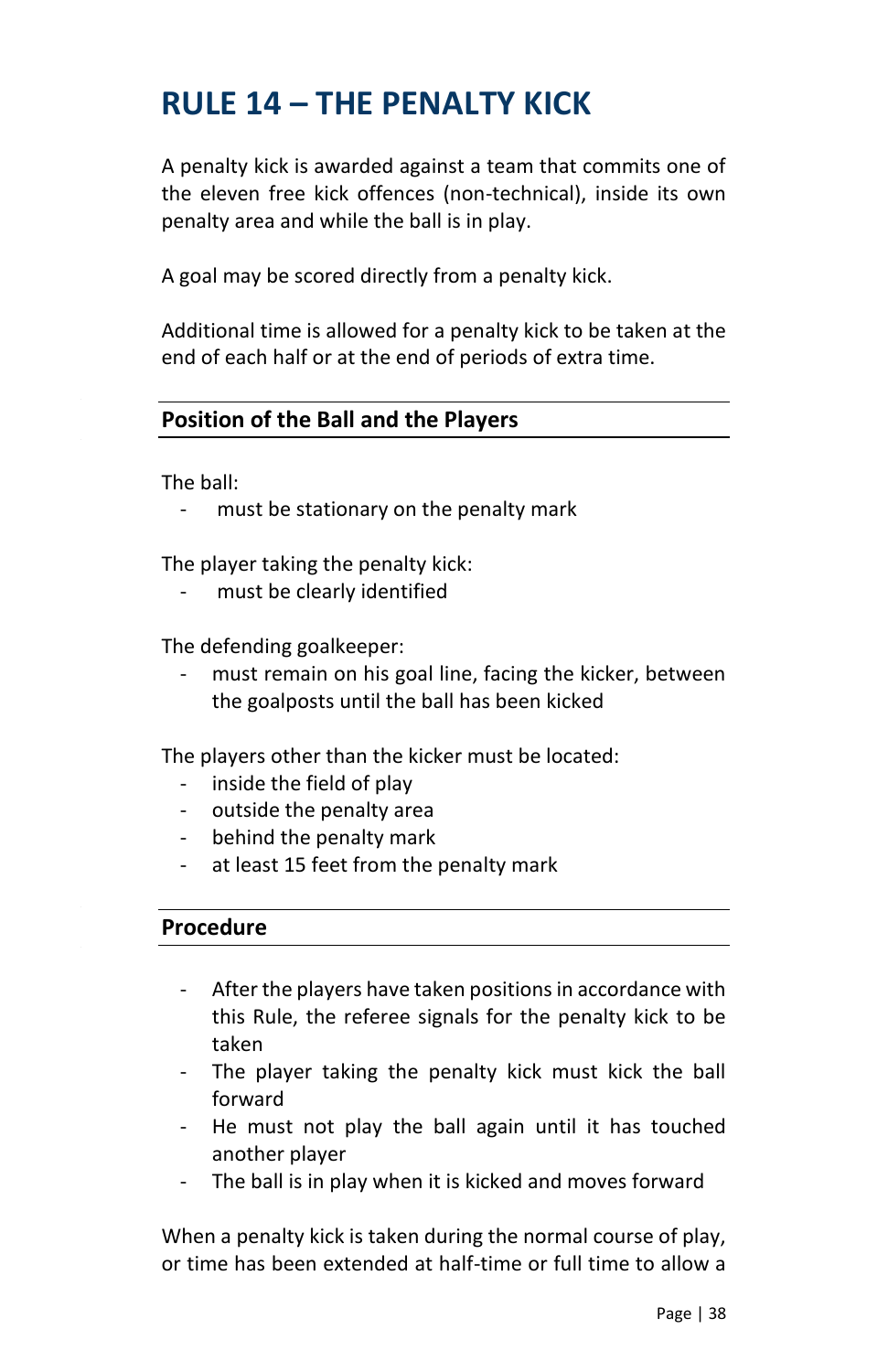penalty kick to be taken or retaken, a goal is awarded if, before passing between the goalposts and under the crossbar:

- the ball touches either or both of the goalposts and/or the crossbar and/or the goalkeeper

The penalty kick is completed when the ball stops moving, goes out of play or the referee stops play for any offence.

#### **Infringements and Sanctions**

#### *If the referee gives the signal for a penalty kick to be taken and, before the ball is in play, one of the following occurs:*

The player taking the penalty kick or a team mate offends:

- if the ball enters the goal, the kick is retaken
- if the ball does not enter the goal, the referee stops play and the match is restarted with a free kick to the defending team, from the place where the infringement occurred

The goalkeeper or a team mate offends:

- if the ball enters the goal, a goal is awarded
- if the ball does not enter the goal, the kick is retaken; the goalkeeper must be cautioned if responsible for the offence

A player of both the defending team and the attacking team infringe the Rules of Indoor Soccer:

- the kick is retaken

#### *If, after the penalty kick has been taken:*

The kicker touches the ball (except with his hands) before it has touched another player:

a free kick is awarded to the opposing team, the kick to be taken from the place where the infringement occurred (see Rule 13 – Position of Free Kick)

The kicker deliberately handles the ball before it has touched another player:

a free kick is awarded to the opposing team, the kick to be taken from the place where the infringement occurred (see Rule 13 – Position of Free Kick)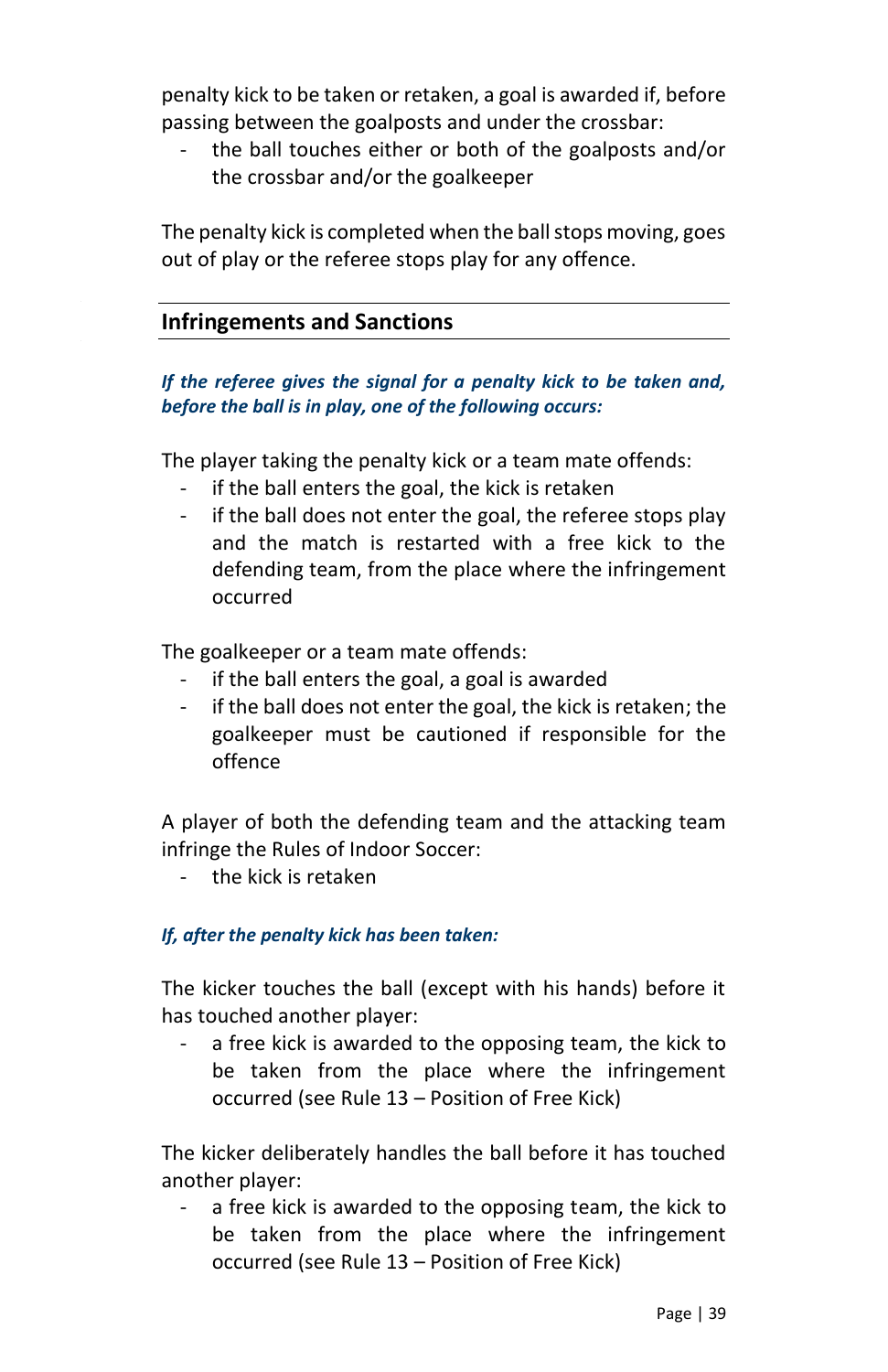The ball is touched by an outside agent as it moves forward:

- the kick is retaken

The ball rebounds into the field of play from the goalkeeper, the crossbar or the goalposts, and is then touched by an outside agent:

- the referee stops play
- play is restarted with a dropped ball at the place where it touched the outside agent, unless it touched the outside agent inside the goal area, in which case the referee drops the ball on the penalty mark.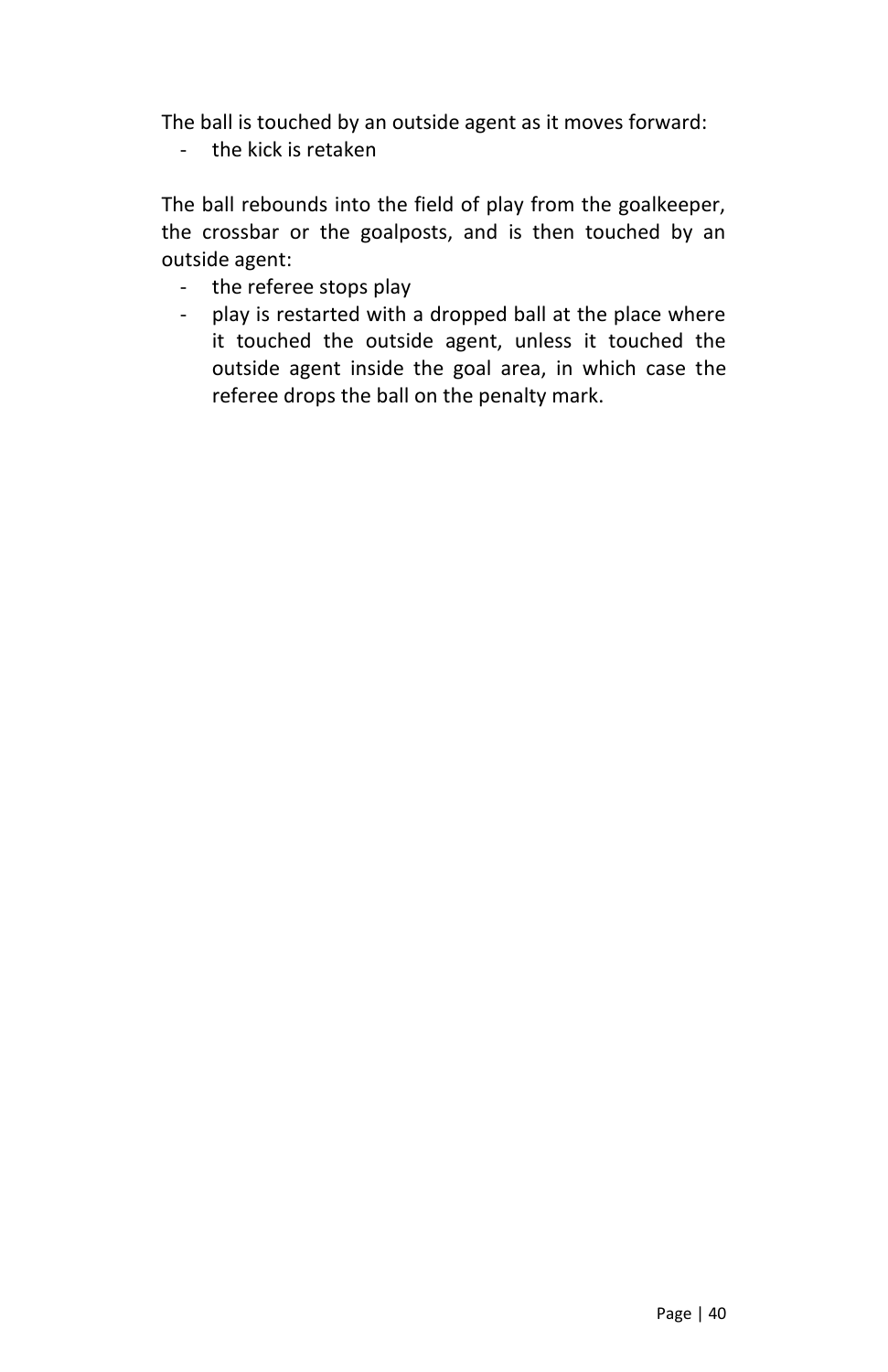## <span id="page-40-0"></span>**RULE 15 – BALL OUT OF PLAY: CEILING OR SIDE**

A free kick is awarded:

- to the opponents of the player who last touched the ball when the whole of the ball crosses the touch wall or touches the side netting. The free kick is taken on the restart line, or between the restart line and the touch wall, closest to the point where the ball crossed the touch wall.
- to the opponents of the player who last touched the ball when the ball strikes the netting or structure above the field of play. The free kick is taken at the restart mark at the centre of the defensive line closest to where the ball was last touched or played.

#### **Procedure**

- the ball is in play when it is kicked and clearly moves
- all opponents must be at least 15 feet from the ball

#### **Infringements and Sanctions**

If, after the ball is in play, the kicker touches the ball a again before it touches another player, a free kick is awarded to the opposing team, the kick to be taken from the place where the infringement occurred (see Rule 13 – Position of Free Kick).

In the event of any other infringement of this rule:

- the kick is retaken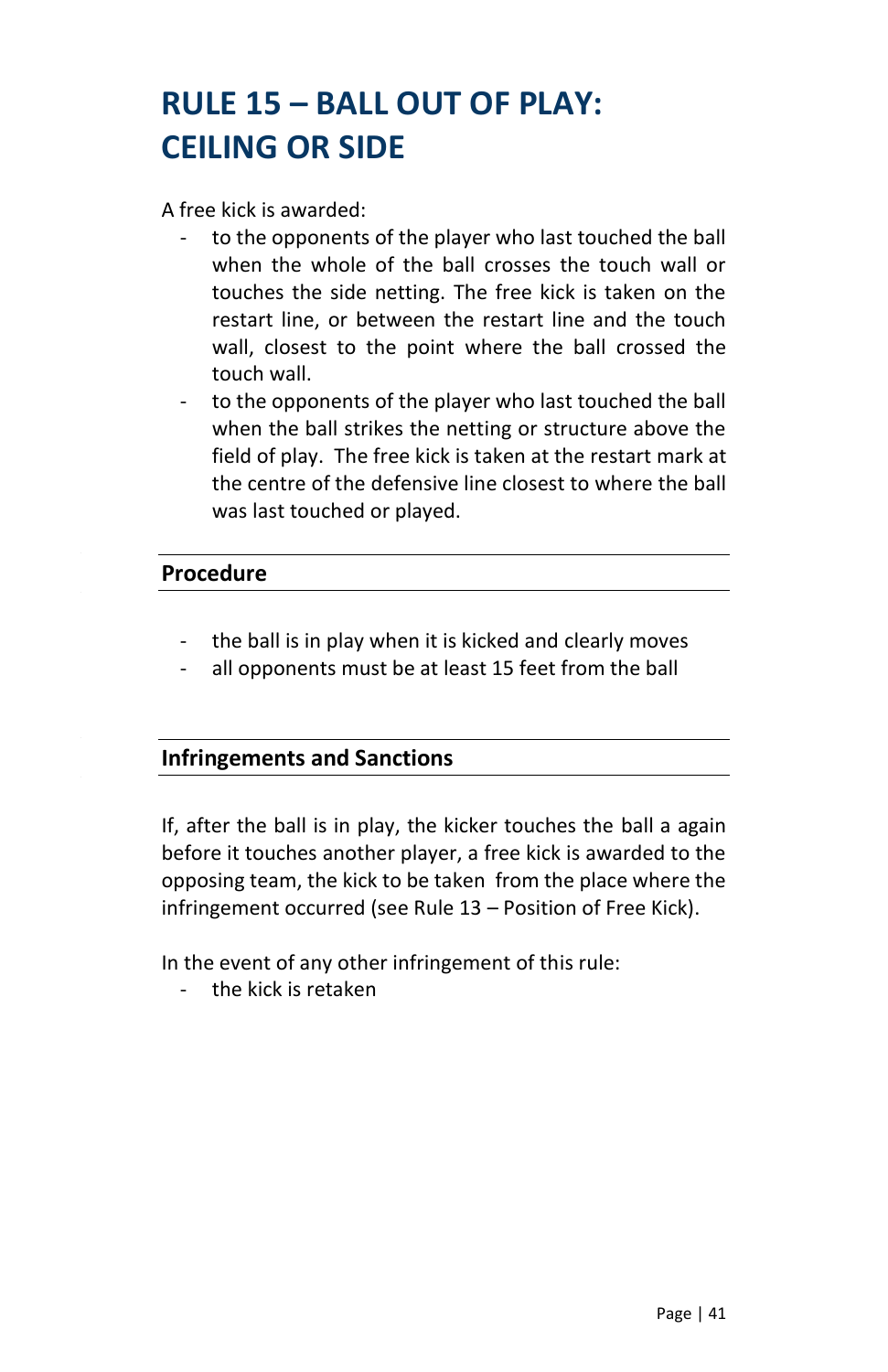## <span id="page-41-0"></span>**RULE 16 – THE GOAL KICK**

A goal kick is a method of restarting play.

A goal kick is awarded when the whole of the ball passes over the goal wall or touches the goal wall netting having last touched a player of the attacking team, and a goal is not scored in accordance with Rule 10.

A goal may be scored directly from a goal kick, but only against the opposing team.

#### **Procedure**

- The ball is kicked from any point within the goal area by a player of the defending team
- Opponents remain outside the penalty area and at least 15 feet from the ball, until the ball is in play
- The kicker must not play the ball again until it has touched another player
- The defending team has 5 seconds in which to put the ball into play, following a signal from the referee
- The ball is in play when it is kicked directly out of the penalty area

#### **Infringements and Sanctions**

If the ball is not kicked directly out of the penalty area from a goal kick:

- the kick is retaken

#### *Goal kick taken by a player other than the goalkeeper*

If, after the ball is in play, the kicker touches the ball again (except with his hands) before it has touched another player:

a free kick is awarded to the opposing team, the kick to be taken from the place where the infringement occurred (see Rule 13 – Position of Free Kick)

If, after the ball is in play, the kicker deliberately handles the ball before it has touched another player: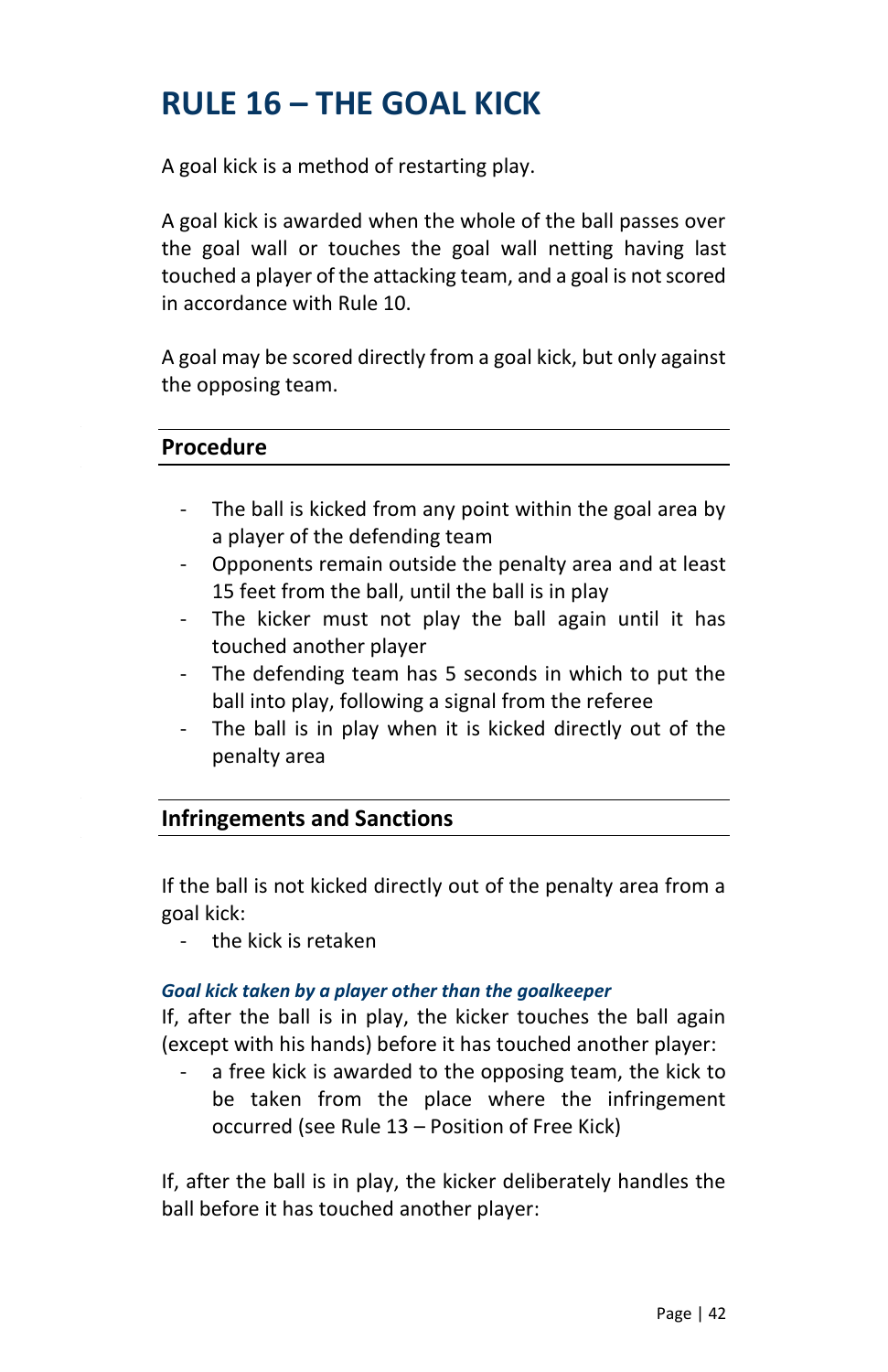- a free kick is awarded to the opposing team, the kick to be taken from the place where the infringement occurred (see Rule 13 – Position of Free Kick)
- a penalty kick is awarded if the infringement occurred inside the kicker's penalty area

#### *Goal kick taken by the goalkeeper*

If, after the ball is in play, the goalkeeper touches the ball again (except with his hands) before it has touched another player:

a free kick is awarded to the opposing team, the kick to be taken from the place where the infringement occurred (see Rule 13 – Position of Free Kick)

If, after the ball is in play, the goalkeeper deliberately handles the ball before it has touched another player:

- a free kick is awarded to the opposing team if the infringement occurred outside the goalkeeper's penalty area, the kick to be taken from the place where the infringement occurred (see Rule 13 – Position of Free Kick)
- a free kick is awarded to the opposing team if the infringement occurred inside the goalkeeper's penalty area, the kick to be taken from the place where the infringement occurred (see Rule 13 – Position of Free Kick)

In the event of any other infringement of this rule:

<span id="page-42-0"></span>- the kick is retaken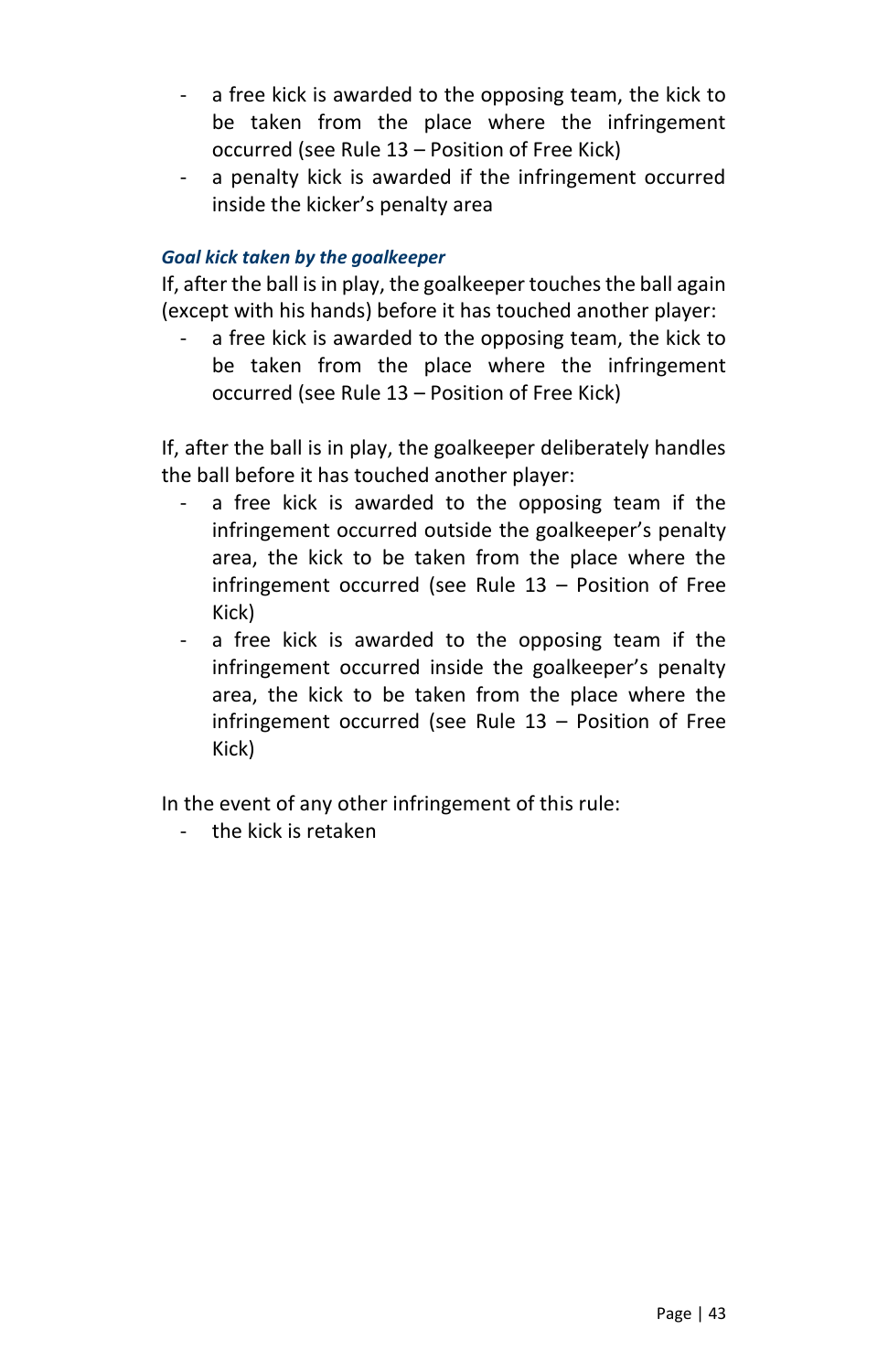## **RULE 17 – THE CORNER KICK**

A corner kick is a method of restarting play.

A corner kick is awarded when the whole of the ball passes over the goal wall or touches the goal wall netting, having last touched a player of the defending team, and a goal is not scored in accordance with Rule 10.

A goal may be scored directly from a corner kick, but only against the opposing team.

#### **Procedure**

- the ball must be placed at the corner mark nearest to the point where the ball crossed the goal wall
- opponents must remain at least 15 feet from the corner mark until the ball is in play
- the ball must be kicked by a player of the attacking team
- The attacking team has 5 seconds in which to put the ball into play, following a signal from the referee
- the ball is in play when it is kicked and clearly moves
- the kicker must not play the ball again until it has touched another player

#### **Infringements and Sanctions**

#### *Corner kick taken by a player other than the goalkeeper*

If, after the ball is in play, the kicker touches the ball a second time (except with his hands) before it has touched another player:

a free kick is awarded to the opposing team, the kick to be taken from the place where the infringement occurred (see Rule 13 – Position of Free Kick)

If, after the ball is in play, the kicker deliberately handles the ball before it has touched another player:

- a direct free kick is awarded to the opposing team, the kick to be taken from the place where the infringement occurred (see Rule 13 – Position of Free Kick)
- a penalty kick is awarded if the infringement occurred inside the kicker's penalty area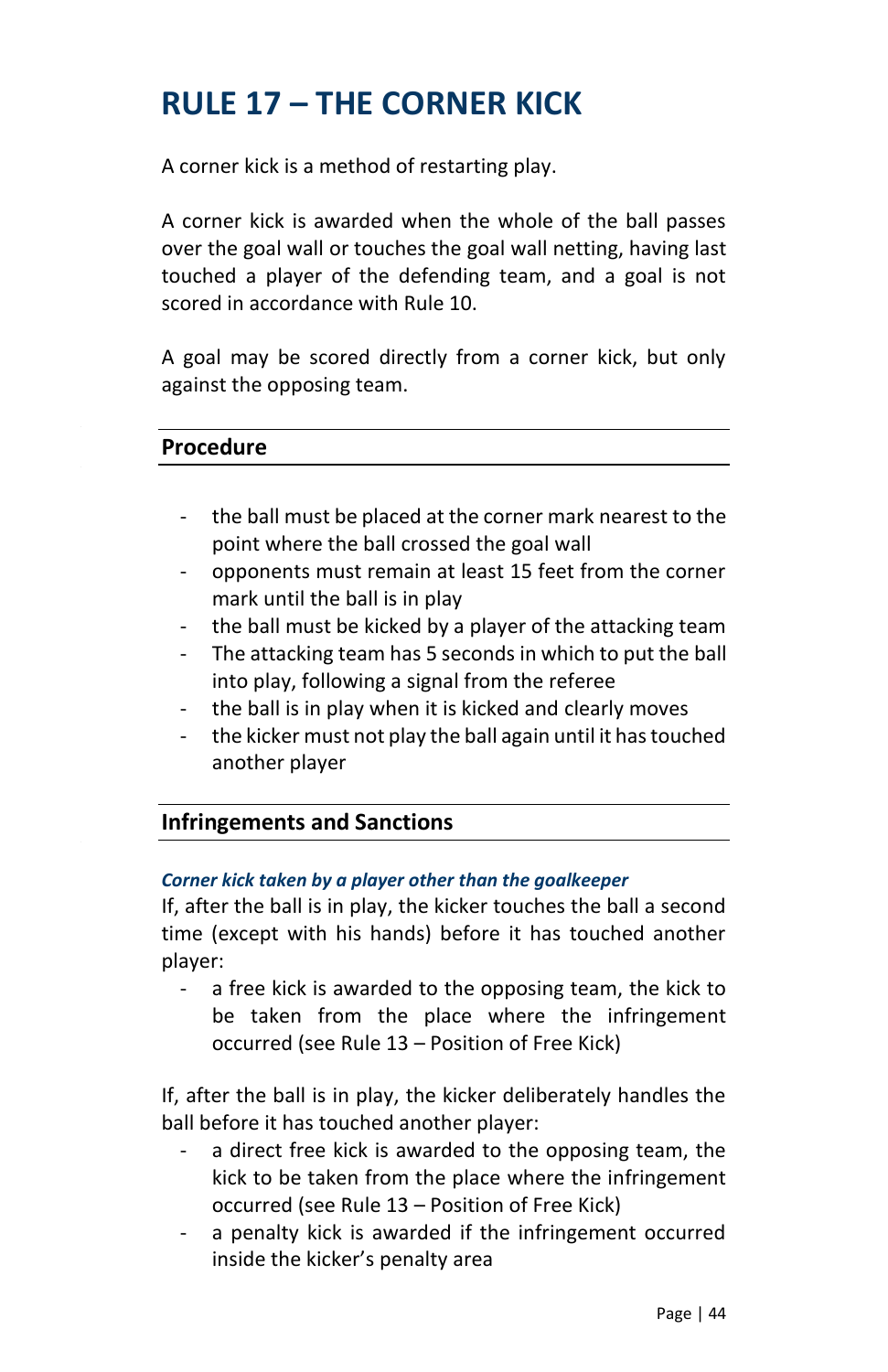#### *Corner kick taken by the goalkeeper*

If, after the ball is in play, the goalkeeper touches the ball again (except with his hands) before it has touched another player:

a free kick is awarded to the opposing team, the kick to be taken from the place where the infringement occurred (see Rule 13 – Position of Free Kick)

If, after the ball is in play, the goalkeeper deliberately handles the ball before it has touched another player:

- a free kick is awarded to the opposing team if the infringement occurred outside the goalkeeper's penalty area, the kick to be taken from the place where the infringement occurred (see Rule 13 – Position of Free Kick)
- a free kick is awarded to the opposing team if the infringement occurred inside the goalkeeper's penalty area, the kick to be taken from the place where the infringement occurred (see Rule 13 – Position of Free Kick)

In the event of any other infringement of this rule:

- the kick is retaken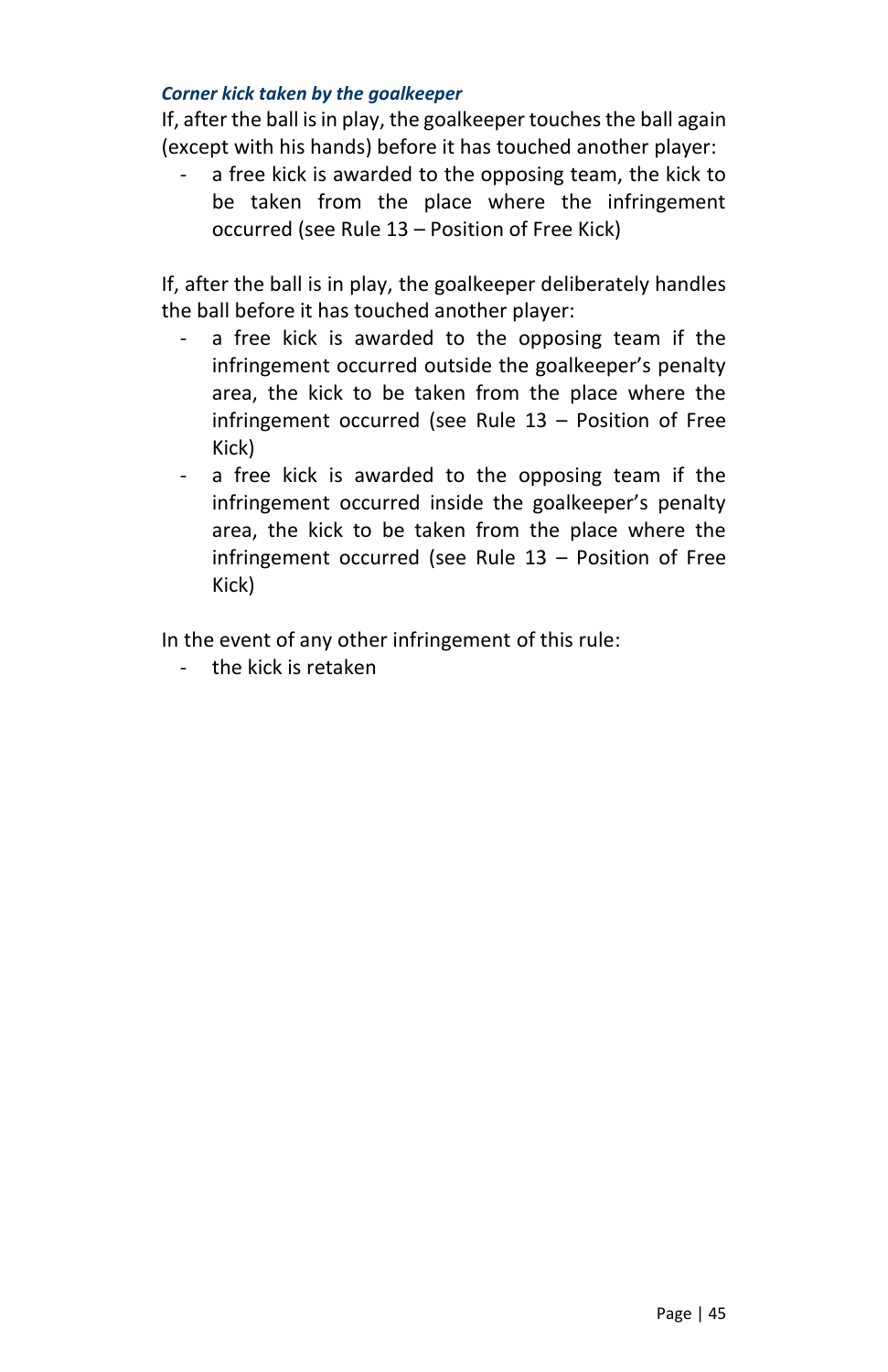## <span id="page-45-0"></span>**KICKS FROM THE PENALTY MARK**

Kicks from the penalty mark is a method for determining the winning team where competition rules require there to be a winning team after a match has been drawn

#### *Players eligible to take kicks from the penalty mark*

All players, including players serving time penalties for others, whether on the field or on the team bench at the end of the match (including extra time where applicable) are eligible to participate in kicks from the penalty mark except:

- a player previously dismissed, or still serving a time penalty at the end of the match
- a player ruled ineligible by the team in the process of equalizing the number of players in accordance with the Procedure set out below
- a penalized goalkeeper where time still remains on the time penalty at the end of the match – he may, however, participate in the procedure as a goalkeeper. In this case the teams must be reduced to the same number of eligible kickers.

#### **Procedure**

- Before beginning kicks from the penalty mark, the referee must ensure there is only an equal number of players from each team eligible to take the kicks
- The referee chooses the goal at which the kicks will be taken
- The referee tosses a coin and the team whose captain wins the toss decides whether to take the first or the second kick
- The referee keeps a record of the kicks being taken
- Subject to the conditions explained below, both teams take five kicks
- The kicks are taken alternately by the teams
- If, before both teams have taken five kicks, one has scored more goals than the other could score, even if it were to complete its five kicks, no more kicks are taken
- If, after both teams have taken five kicks, both have scored the same number of goals, or have not scored any goals, kicks continue to be taken in the same order until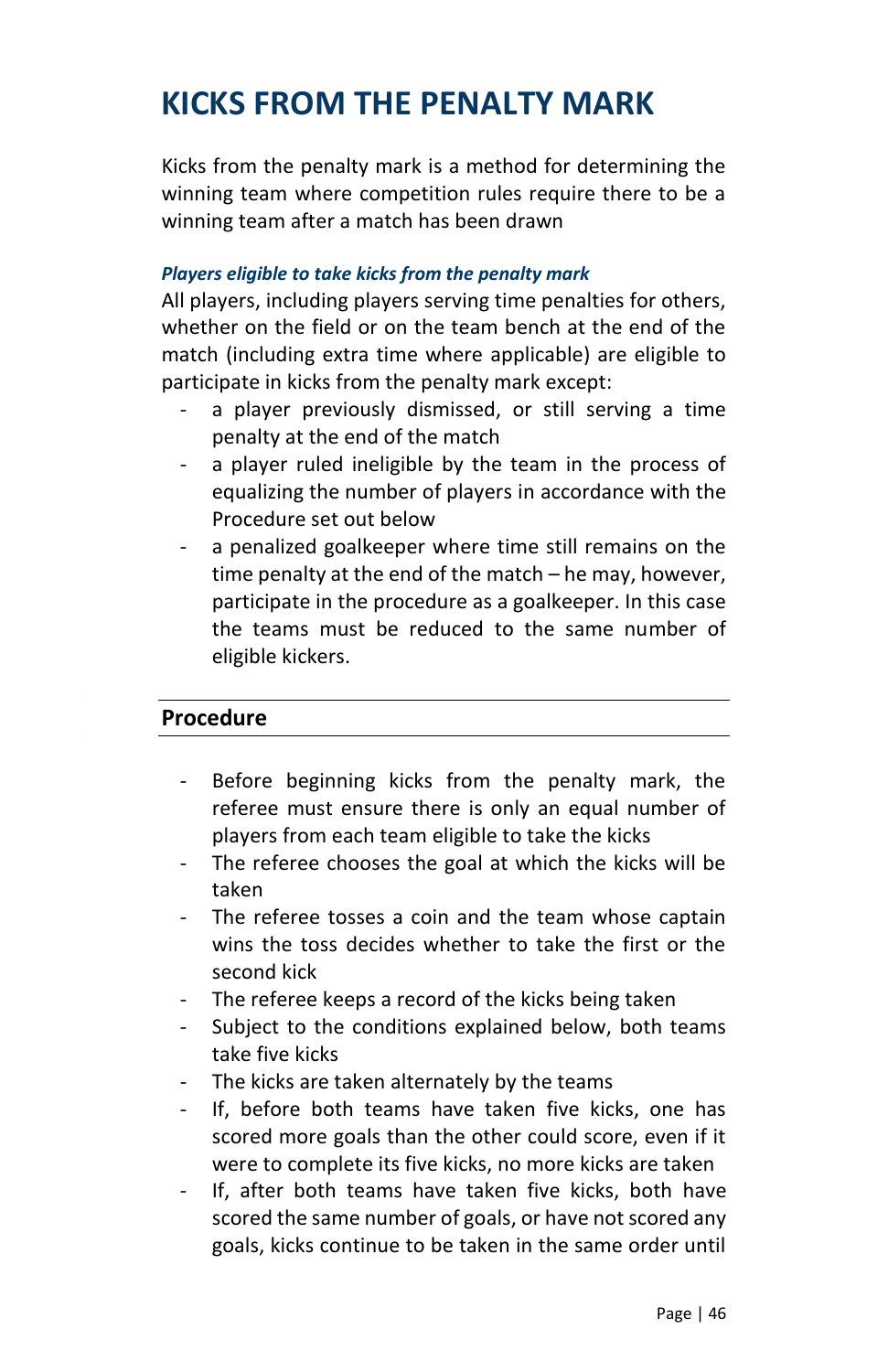one team has scored a goal more than the other from the same number of kicks

- Each kick is taken by a different player, and all eligible players must take a kick before any player can take a second kick
- An eligible player may change places with the goalkeeper at any time when kicks from the penalty mark are being taken
- Only the eligible players and match officials are permitted to remain on the field of play when kicks from the penalty mark are being taken
- All players, except the player taking the kick and the two goalkeepers, must be positioned as follows:
	- Eligible kickers must remain inside the restart line and between the gates outside the team bench area
	- Non-playing personnel and non-eligible kickers must remain on the team's bench
	- Players serving time penalties must remain in the penalty box
- The goalkeeper who is the teammate of the kicker must remain on the field of play, beside the goal wall at the corner mark designated by the referee
- A kick is completed when the ball stops moving, goes out of play or the referee stops play for any infringement of the rules
- Unless otherwise stated, the relevant Rules of Indoor Soccer, Laws of the Game and International F.A. Board Decisions apply when kicks from the penalty mark are being taken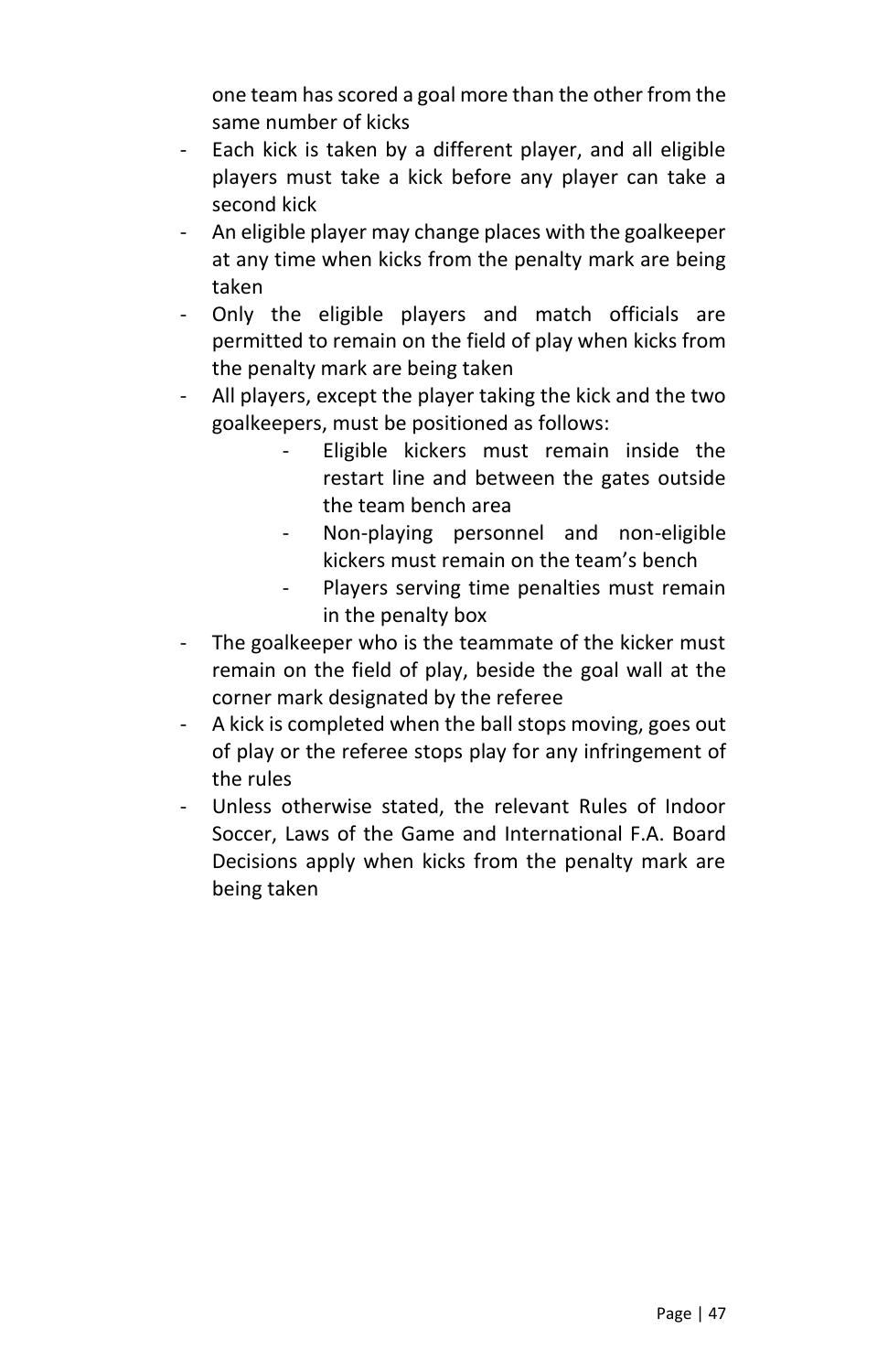## **INDOOR SOCCER MODIFICATIONS FOR U9 & U11**

### **Rule 1 – The Field of Play**

- As per the Rules of Indoor Soccer, except that the Defensive Zone Line will also be used as the retreat line.

### **Rule 2 – The Ball**

- Each competition will determine a ball size appropriate for the age group.

### **Rule 3 – The Number of Players**

- Competition Rules *may* include an additional player on the field per team for U9 matches.

### **Rule 4 – The Players' Equipment**

- As per the Rules of Indoor Soccer.

### **Rule 5 – The Referee**

- As per the Rules of Indoor Soccer, but refer to Rule 12 regarding Disciplinary Sanctions.

### **Rule 6 – The Assistant Referee**

- As per the Rules of Indoor Soccer.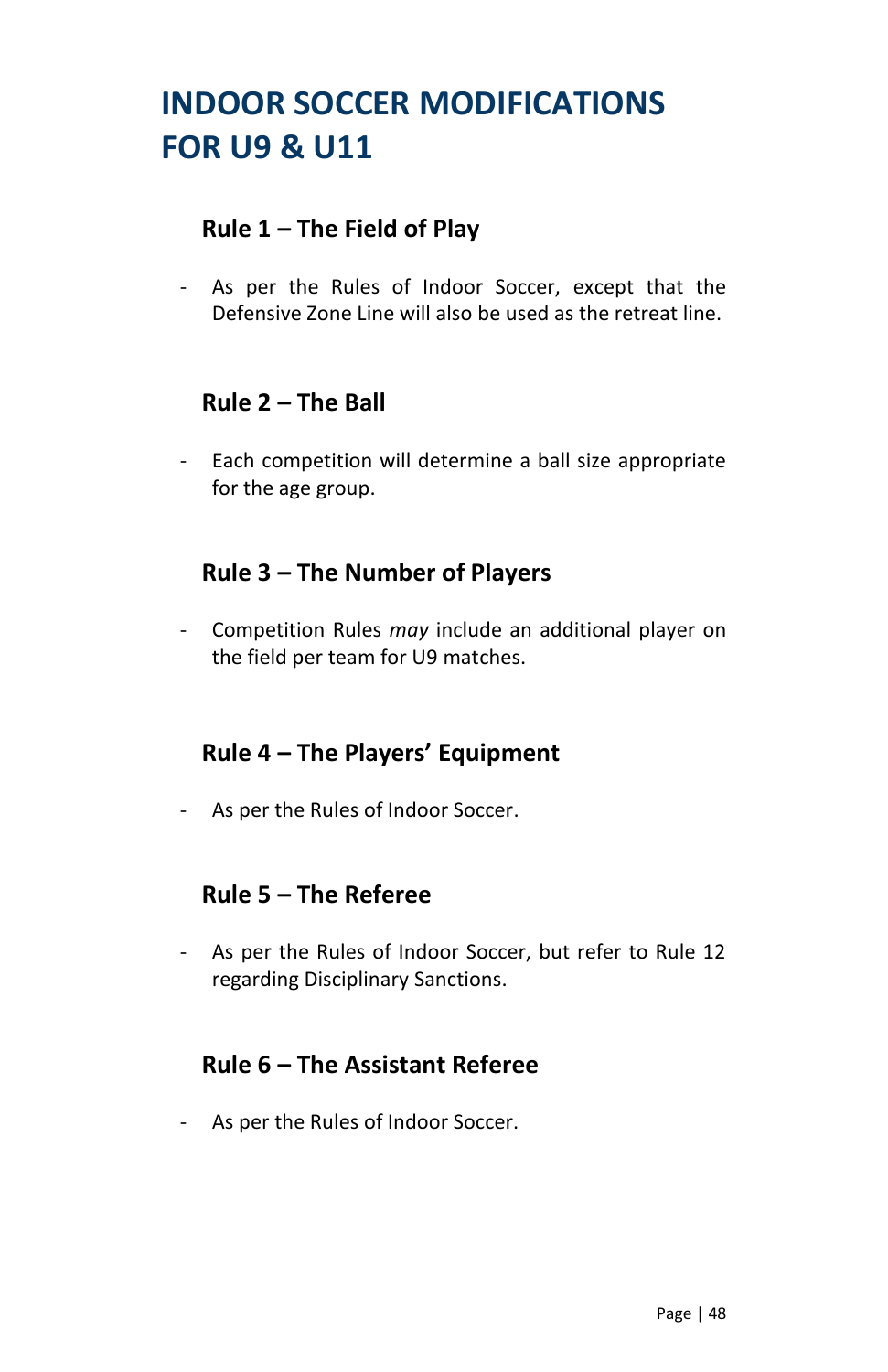## **Rule 7 – The Duration of the match**

- As per the Rules of Indoor Soccer, although Competition Rules *may* reduce the length of periods of play for U9 and U11.

### **Rule 8 The Start and Restart of Play**

- As per the Rules of Indoor Soccer, with the following exceptions:
	- All starts and restarts in U9 are 'Indirect'.
	- In U9 and U11, the 'Retreat Line' will come into effect in two situations during the game.
		- A Goal Kick
		- A Free Kick to the defending team within its own goal area
		- The Retreat Line in U9 and U11 Indoor Soccer will be the nearest Defensive Zone Line.
		- **■** If a member of the opposing team comes inside the Retreat Line before the ball has left the goal area and interferes with play, the Referee will stop play and the restart will be retaken.
		- Whe the ball has left the Goal Area. play will resume as normal and the opposing team can move inside the Retreat Line.
		- Players can play the ball long if they wish in U9 and U11.

#### **Rule 9 – The Ball In And Out of Play**

As per the Rules of Indoor Soccer, with the exception that the restart for U9 is 'indirect'.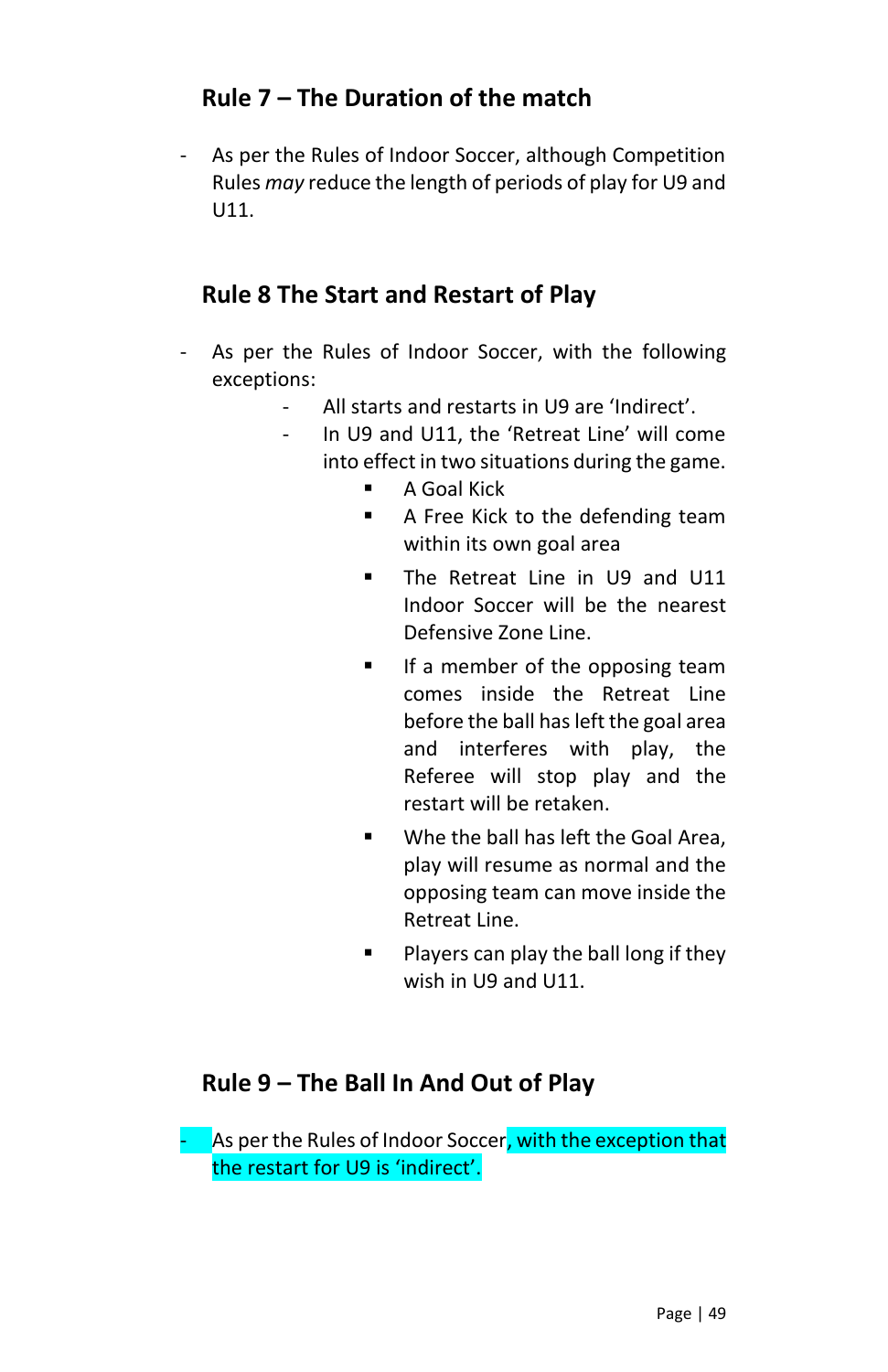## **Rule 10 – The Method of Scoring**

- As per the Rules of Indoor Soccer.

### **Rule 11 – Three-Line Violation**

- As per the Rules of Indoor Soccer.

### **Rule 12 - Fouls and Misconduct**

- For U11 as per the Rules of Indoor Soccer, with the exception that the team will not play short if a player is serving a time penalty.
- For U9 blue, yellow and red cards will not be used.
- In U9, if a player is playing roughly, the referee should request that the coach substitute the player, and the coach should advise the player to play in a fair manner.
- Any player who 'boards', spits at or strikes an opponent should take no further part in the game.

### **Rule 13 – Free Kicks**

- As per the Rules of Indoor Soccer, with the exception that all free kicks at U9 are 'indirect'.
- The "Retreat Line' is in effect in U9 and U11 for free kicks taken by the defending team from within its own penalty area (see Rule 8).

## **Rule 14 – The Penalty Kick**

- U11 As per the Rules of Indoor Soccer
- U9 There are no penalty kicks in U9. If the defending team commits an offence inside their own penalty area, an indirect free kick is taken at the top of the penalty arc.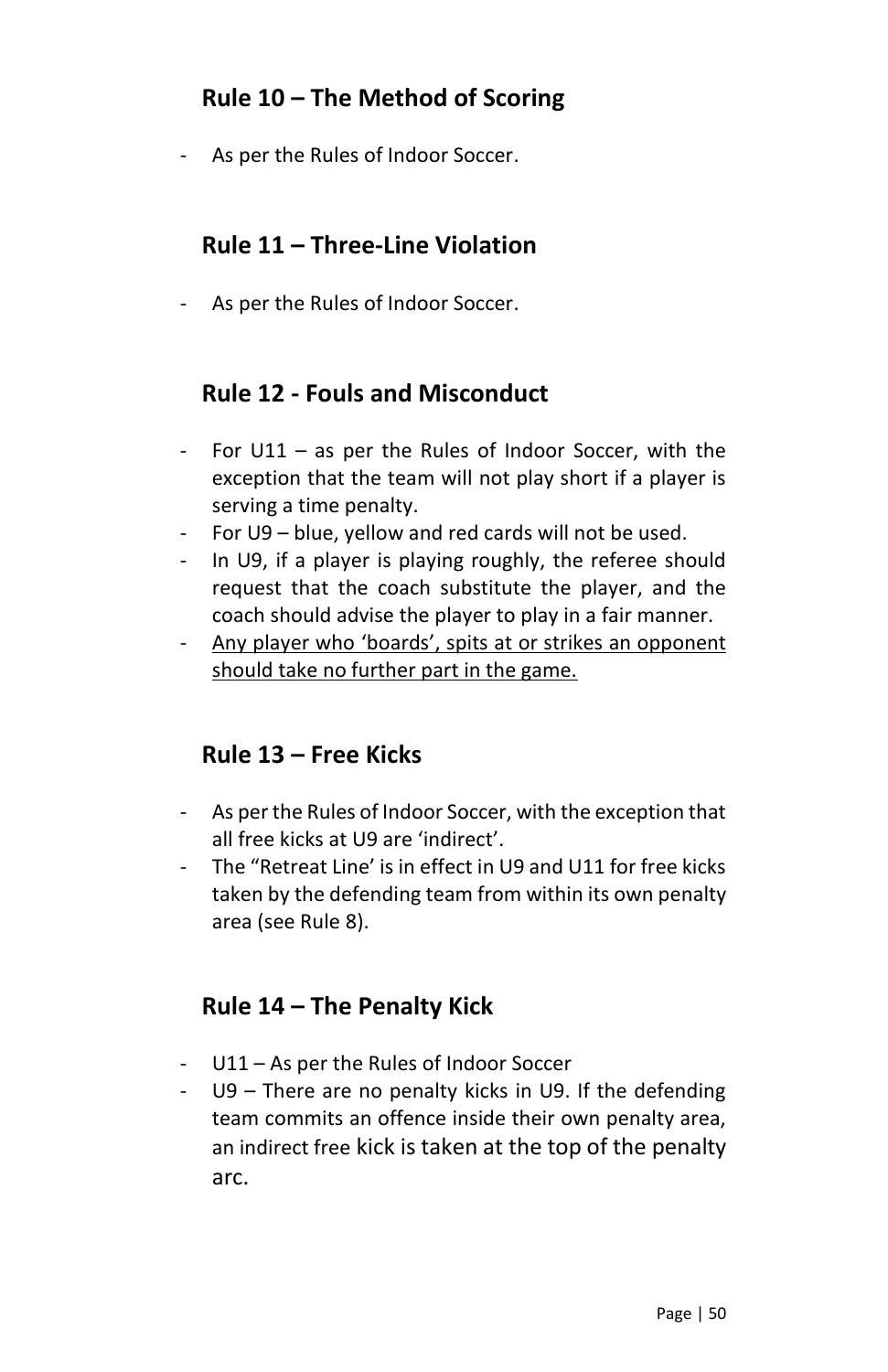## **Rule 15 – Ball Out of Play: Ceiling or Side**

- As per the Rules of Indoor Soccer. Except that the kick is 'indirect' for U9.

### **Rule 16 – The Goal Kick**

- As per the Rules of Indoor Soccer, with the following exceptions for U9:
	- The kick is 'indirect' in U9.
	- For U9, the goal kick may be taken from any point in the Penalty Area
- The 'Retreat Line is in effect in U9 and U11 (see Rule 8).

### **Rule 17 – The Corner Kick**

- As per the Rules of Indoor Soccer. Except that the kick is 'indirect' in U9.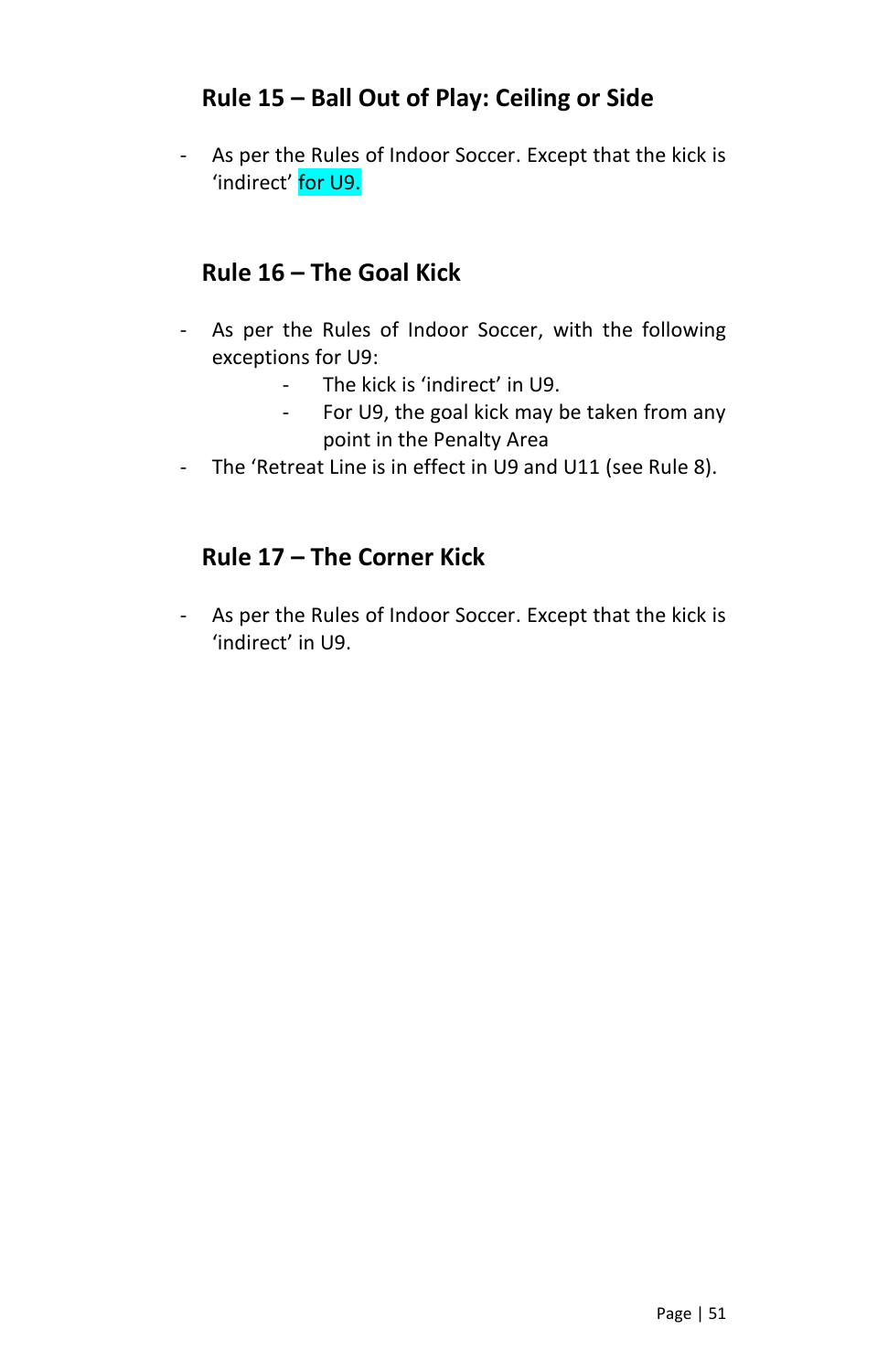| Rule 3 Cards and Sanctions                                            |                   |              |             |
|-----------------------------------------------------------------------|-------------------|--------------|-------------|
| <b>IOffence</b>                                                       | $Card + Sanction$ | Time Penalty | Any relief? |
| Too many players (team penalty)                                       | Blue              | 2:00         | Yes         |
| Changing places with goalkeeper without permission (both players)     | Yellow + Caution  | 2:00         | Yes         |
|                                                                       |                   |              |             |
|                                                                       |                   |              |             |
| Rule 4 Cards and Sanctions                                            |                   |              |             |
| <b>IOffence</b>                                                       | $Card + Sanction$ | Time Penalty | Any relief? |
| Returning to field after equipment issue without referee's permission | Yellow + Caution  | 2:00         | Yes         |
|                                                                       |                   |              |             |
|                                                                       |                   |              |             |
| Rule 8 Cards and Sanctions                                            |                   |              |             |
| Offence                                                               | Card + Sanction   | Time Penalty | Any relief? |
| Taking more than 5 seconds to put the ball in play when required      | Blue              | 2:00         | Yes         |
|                                                                       |                   |              |             |
|                                                                       |                   |              |             |

## **Summary of Time Penalties and Sanctions**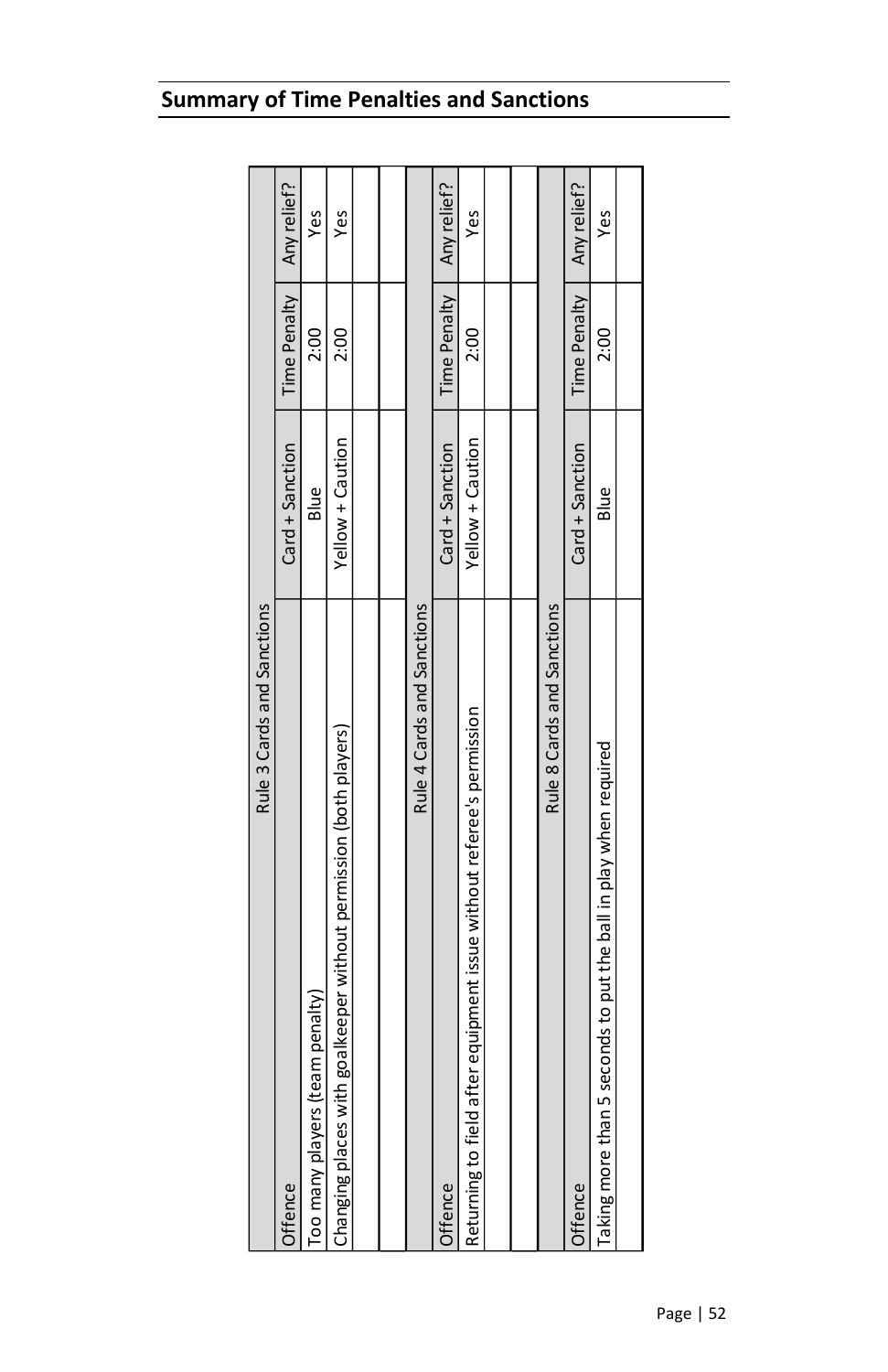<span id="page-52-0"></span>

| Rule 12 Cards and Sanctions                                                          |                  |              |               |
|--------------------------------------------------------------------------------------|------------------|--------------|---------------|
| Offence                                                                              | Card + Sanction  | Time Penalty | Any relief?   |
| Delaying the restart of play by a time count violation                               | Blue             | 2:00         | Yes           |
| Failure to respect the required distance when play is restarted with any kick        | Blue             | 2:00         | Yes           |
|                                                                                      |                  |              |               |
| Spitting on the field of play                                                        | Yellow + Caution | 2:00         | Yes           |
| Any Rule 12 'Free Kick' offence, (1-7, penal) committed in a manner considered by    | Yellow + Caution | 2:00         | Yes           |
| the referee to be reckless. (Unsporting behavior)                                    |                  |              |               |
| 'Holds an opponent', to prevent the opponent from gaining posession of the ball      | Yellow + Caution | 2:00         | Yes           |
| or taking up an advantageous position                                                |                  |              |               |
| 'Handles the ball deliberately' - to prevent an opponent gaining posession           | Yellow + Caution | 2:00         | Yes           |
| 'Handles the ball deliberately' - in an attempt to score a goal                      | Yellow + Caution | 2:00         | Yes           |
| All existing 'cautionable' offences, with the exception of - 'assessed a 3rd minor   |                  |              |               |
| misconduct penalty', which will be removed.                                          | Yellow + Caution | 2:00         | Yes           |
|                                                                                      |                  |              |               |
| All existing 'sending-off offences, with the exception of 'receives a second caution | Red + Send Off   | 5:00         | $\frac{1}{2}$ |
| in the same match'                                                                   |                  |              |               |
| Receives a second caution in the same match                                          | Red + Send Off   | 2:00         | $\frac{1}{2}$ |

## **Summary of Time Penalties and Sanctions**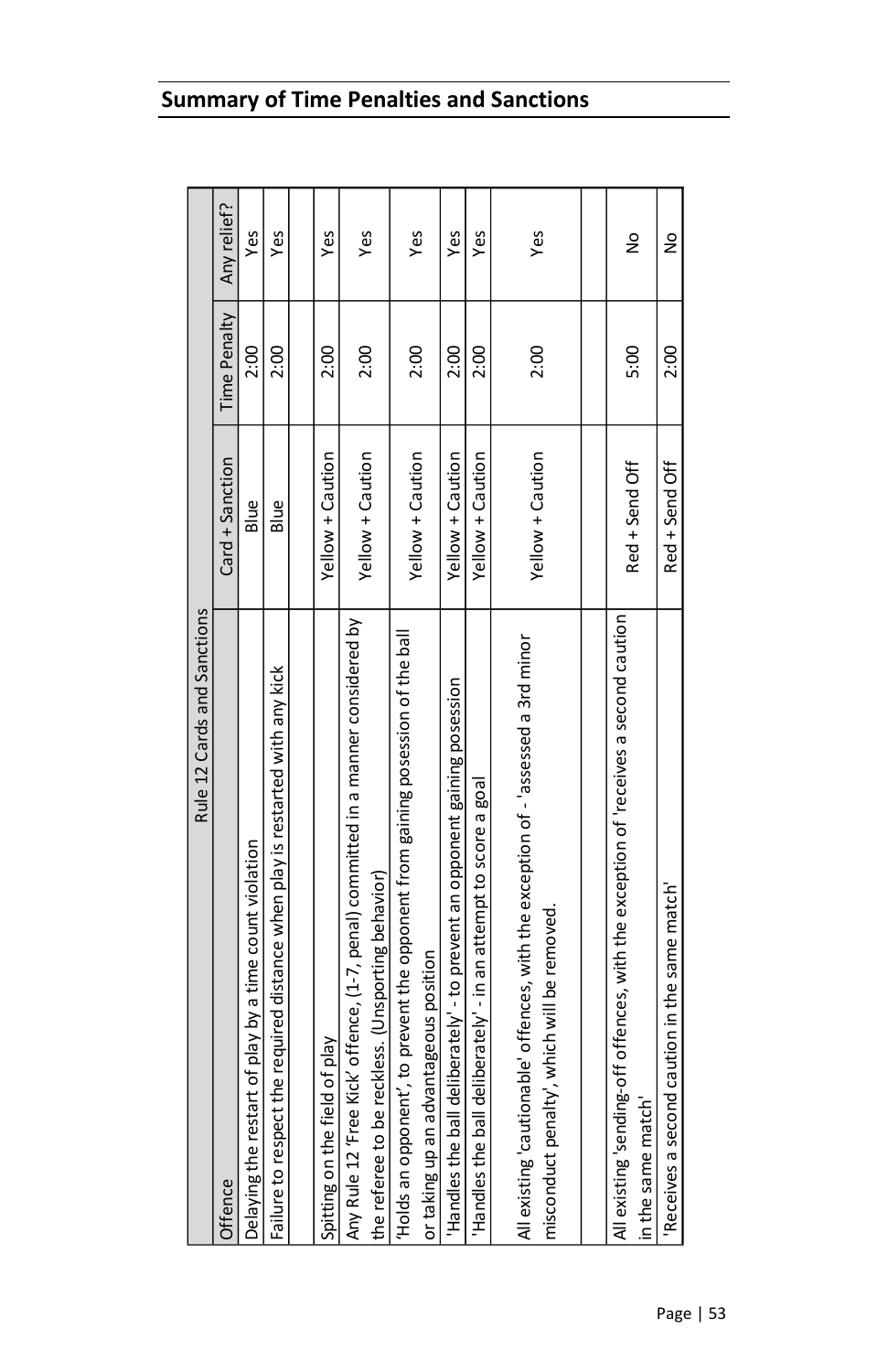## **H.I.V. POLICY**

#### *Dealing with a bloody wound*:

- If bleeding occurs where other participants may be exposed to blood, the individual's participation must be interrupted until the bleeding has been stopped. The wound must be cleansed with antiseptic and securely covered.
- All clothing soiled with blood should be replaced prior to the athlete resuming training or competition. Clothing soiled with blood and other body fluids must be washed in hot, soapy water.
- If an athlete leaves the field, has his/her injury treated and covered and wishes to re-enter the game in another, differently numbered jersey that replaces a bloodstained jersey, he/she may re-enter only after the referee has been advised of the change of number.
- All equipment and surfaces contaminated with blood and other body fluids should be cleaned with a solution of one part household bleach to nine parts water. This solution should be prepared fresh daily. This is particularly important on the artificial turf of indoor arenas.
- While cleaning blood or other body fluid spills, the following must be done:
- Wear waterproof gloves.
- Wipe up fluids with paper towels or disposable cloths.
- Disinfect the area as described in the above.
- Place all soiled waste in a plastic bag for disposal.
- Remove gloves and wash hands with soap and water.
- <span id="page-53-0"></span>Other wounds must be reviewed by medical personnel, including abrasions and all skin lesions and rashes on athletes, coaches and officials. All wounds, skin lesions and rashes must be confirmed as non-infectious and be securely covered prior to the athlete starting or continuing participation.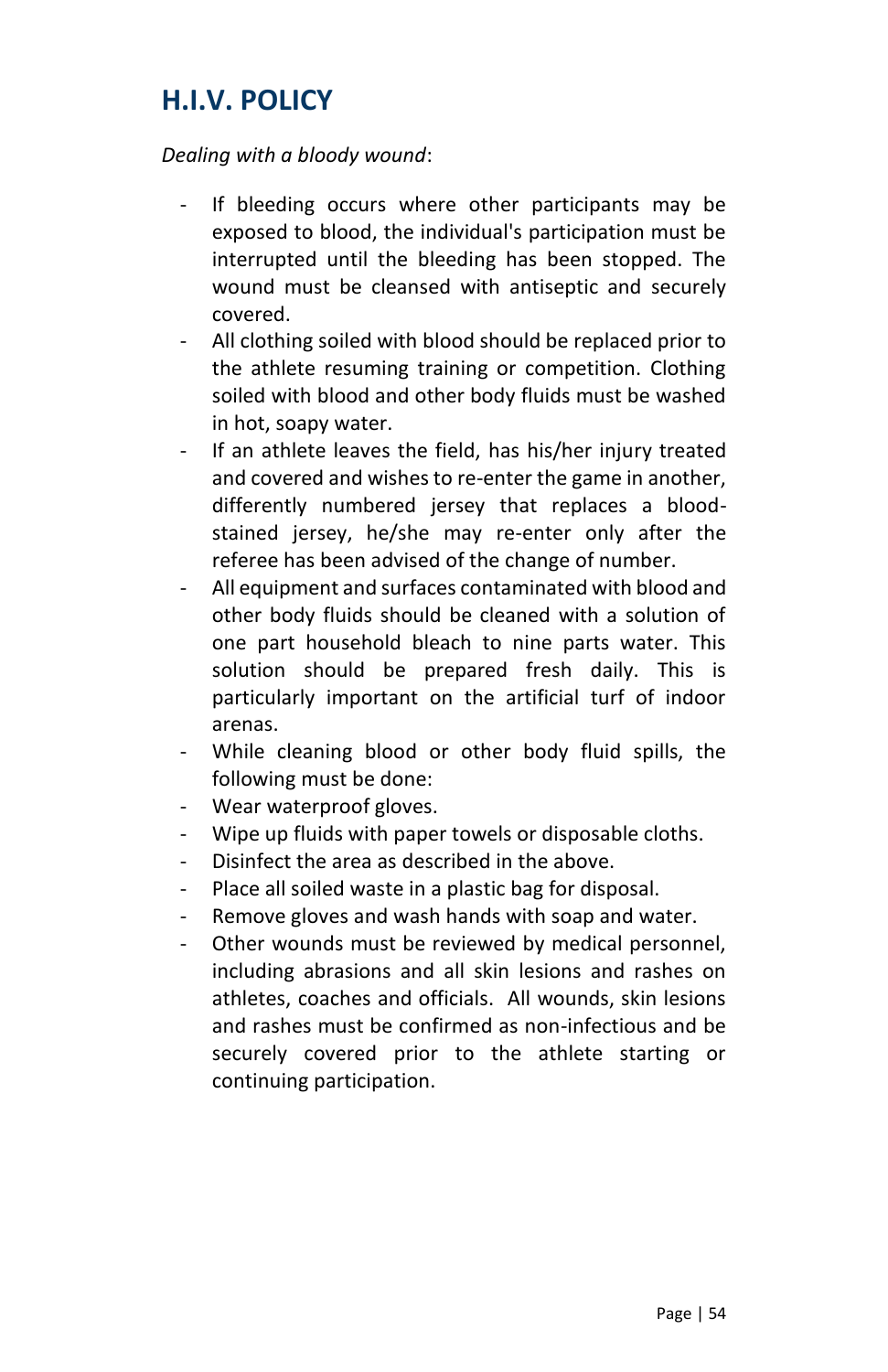## **CAST AND BRACE POLICY**

| To:   | <b>Members</b><br>Date:<br>9 April 1997 |
|-------|-----------------------------------------|
| From: | <b>Executive Director</b>               |
| Re:   | A.S.A. Policy on Rigid Casts            |

This memo will advise that the A.S.A. Board of Directors at their April 5<sup>th</sup>, 1997 meeting passed the following policy, which is in effect immediately:

Rigid casts may not be worn in any game under the jurisdiction of the Alberta Soccer Association.

Please pass this information on to your teams and referees.

<span id="page-54-0"></span>*P.S. Please note that a player wearing a knee brace is still at the referee's discretion as to whether or not it is potentially injurious to another player*.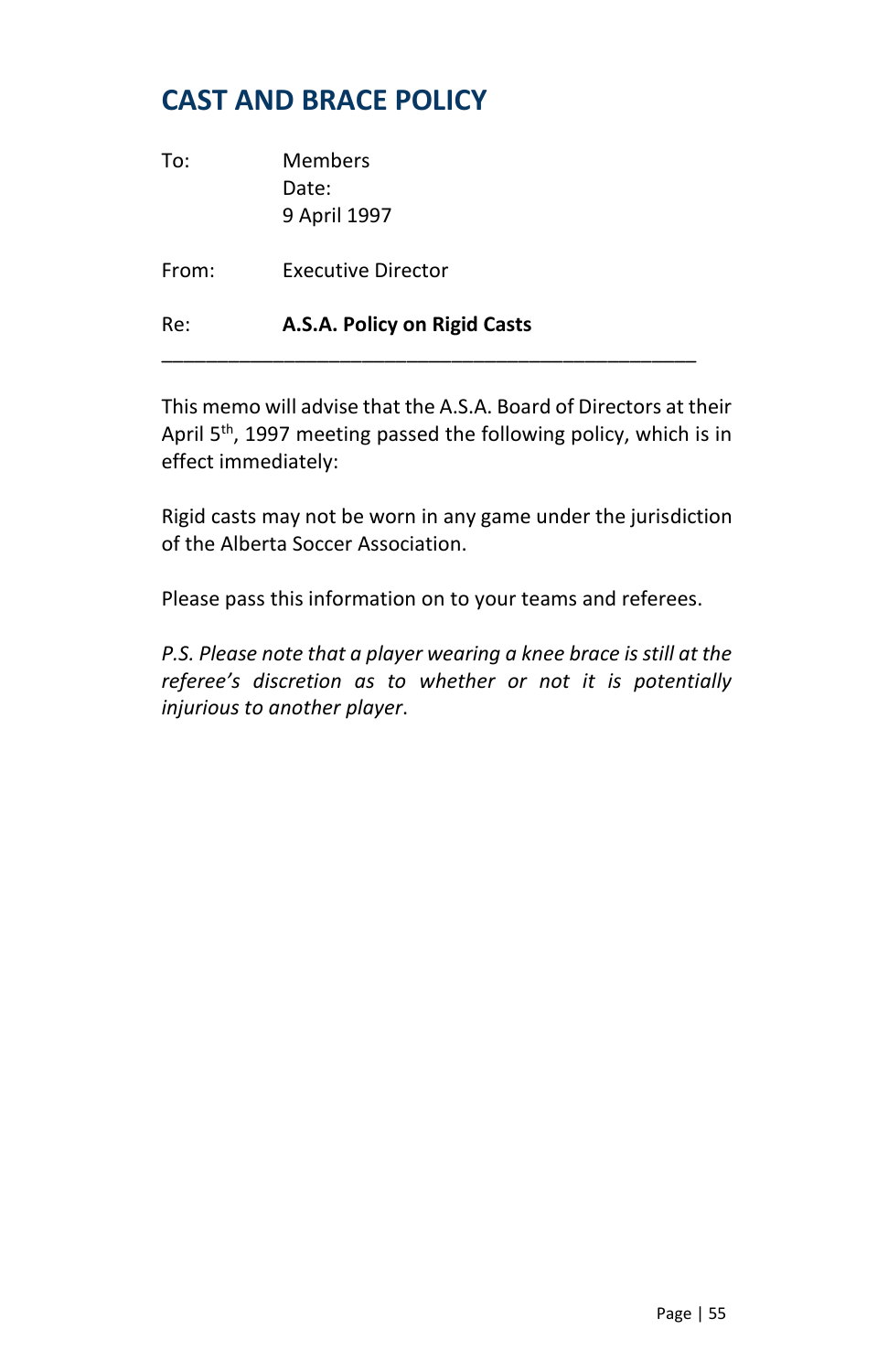## **Additional Instructions to Referees.**

*Also consult the latest IFAB LOTG "Practical Guidelines for Match Officials".*

### **RULE 1 – The Field of Play**

#### **The purpose of the referee's crease:**

- *The referee's crease is designed to allow the referee to carry out his duties without interference by the players or team officials. For any breach of the rules regarding this area, an offending player shall be cautioned for unsporting behavior. Breach of the rule by a team official shall result in an initial verbal warning, and if continued, shall result in the team official being removed from the field.*

#### **RULE 3 – The Number of Players**

#### **Players to continue**

- *If a team is reduced to less than 4 players on the field of play for a timed penalty or an injury where the player is not expected back on the field of play in a reasonable amount of time then the game is abandoned*

#### **Eligible player**

- *For this rule, an eligible player is a player, named on the game sheet and present at the field of play, who is not serving a time penalty. Any eligible player who arrives prior to the second half commencing will be allowed to play as long they wait for the permission of the referee to enter the field.*

#### **Substitution Procedure**

- *The substitute entering the field of play cannot enter "over the boards". Likewise, a player leaving the field of play cannot leave "over the boards."Should either of these occur the offending player must be assessed a 2-minute technical offence penalty.*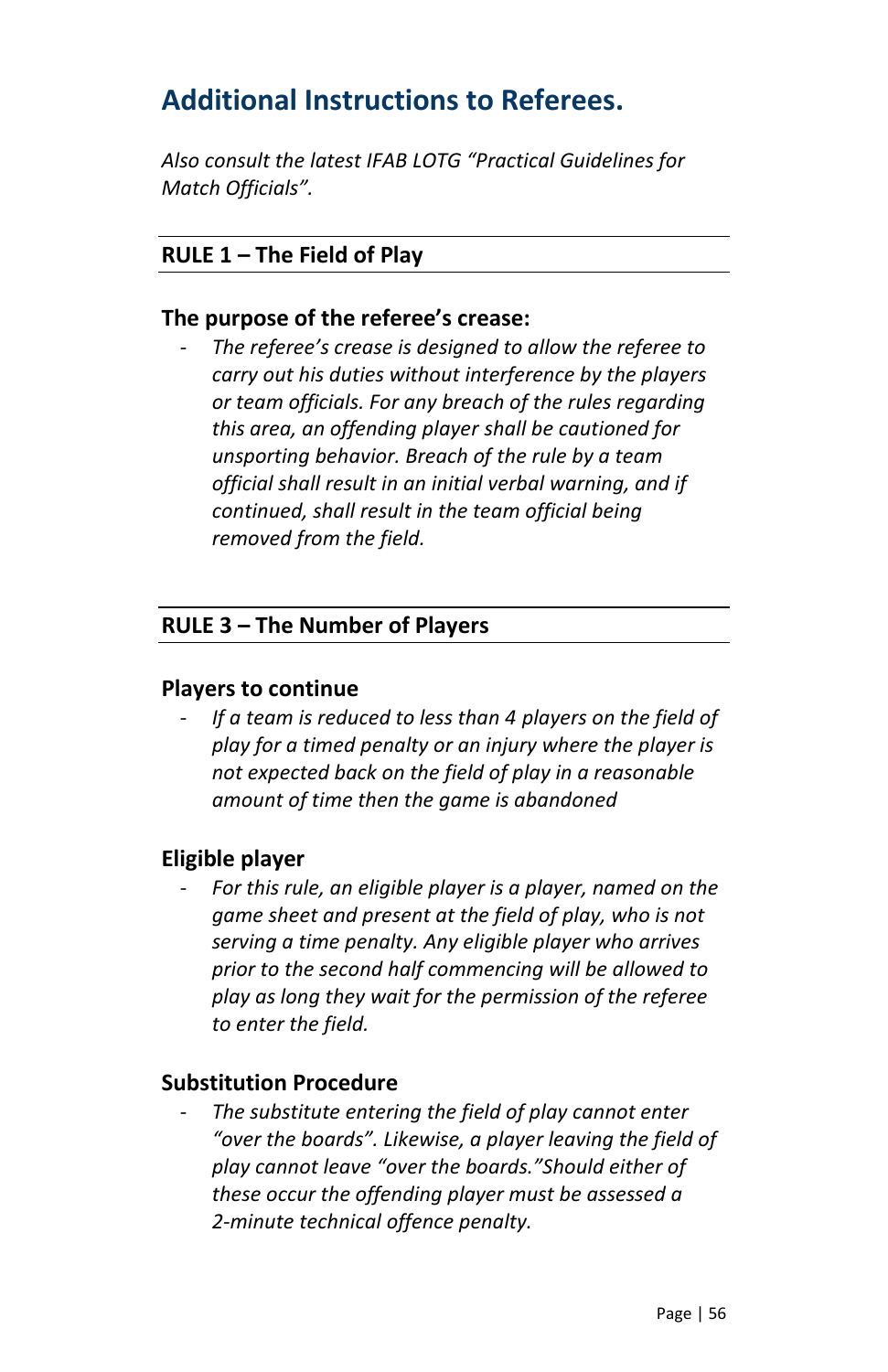The substitute entering the field does not have to enter *the field at the same gate that the departing player uses.*

### **Stoppages other than a Guaranteed Substitution Opportunity**

- *At all times other than a guaranteed substitution opportunity, play does not have to be held up and a team must ensure they do not have more than 6 players on the field of play.*

### **Changing the Goalkeeper**

- *Goalkeepers may not be changed "on the fly". If a goalkeeper leaves the field of play without the referee's permission and is replaced by a substitute who may or may not be dressed as a goalkeeper:*
	- o *play is stopped*
	- o *the goalkeeper leaving the field of play cautioned and shown the yellow card*
	- o *play is restarted with a free kick to the opposing team at the place the ball was located when play was stopped (subject to the special circumstances in rule 8)*

#### **Bench Personnel - Behaviour**

- *A "tactical instruction" does not include verbal abuse aimed at any player, spectator or non playing personnel, referee or assistant referee, and does not include dissent of a referee's or assistant referee's decision.*
- *If, in the referee's opinion, a coach or team official is behaving in an irresponsible manner, the official shall be verbally warned and, at the referee's discretion, the coach or team official may be removed from the field.*
- *Any coach or non-playing personnel found spitting on the playing surface shall be removed from the field of play and its surrounds.*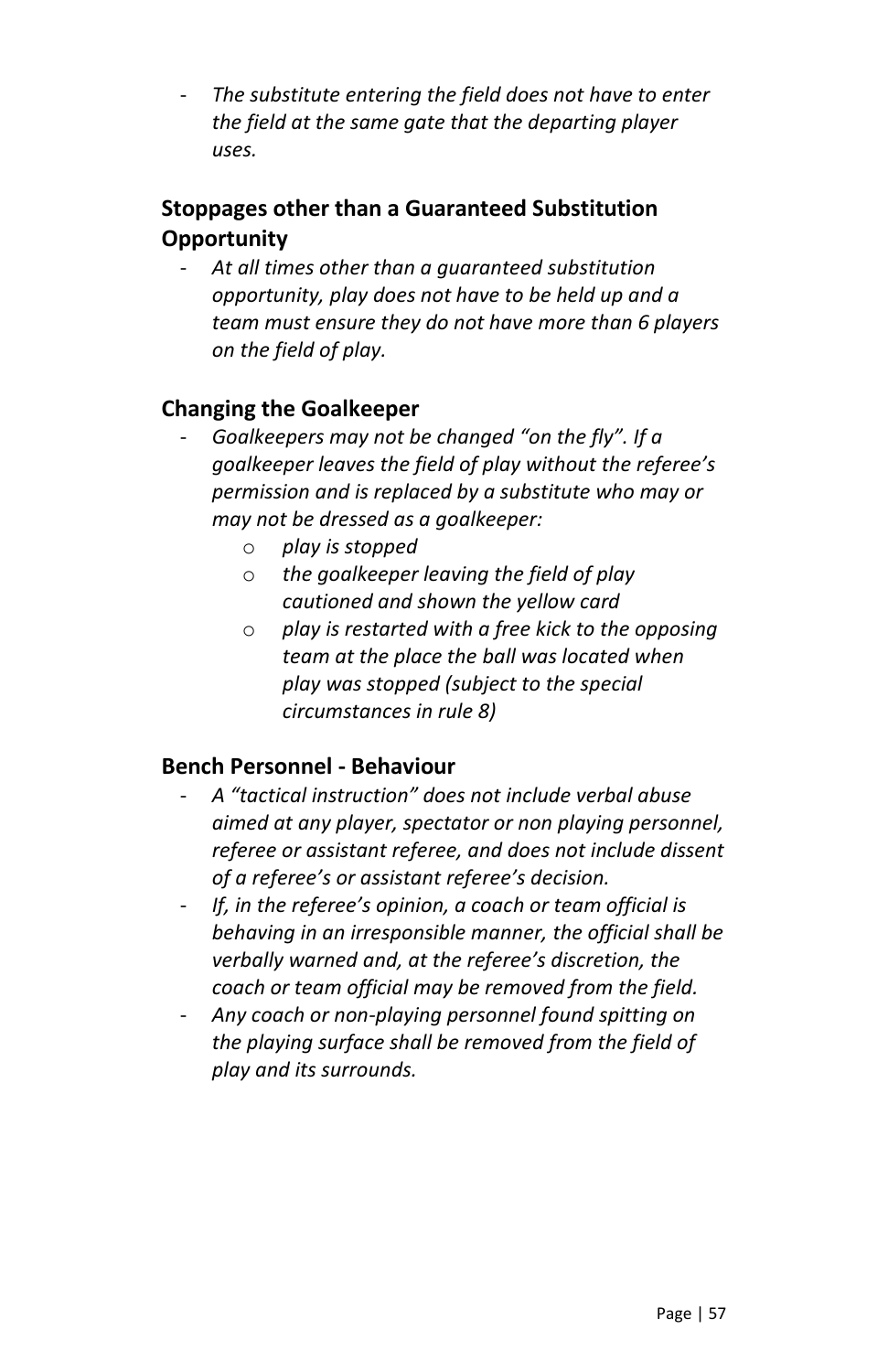### **RULE 4 – The Players' Equipment**

#### *Non-Basic Equipment*

- *A player must not use equipment or wear anything that is dangerous to himself/herself or another player*
- *Modern protective equipment such as headgear, facemasks, knee and arm protectors made of soft, lightweight, padded material are not considered to be dangerous and are therefore permitted*
- *New technology has made sports spectacles much safer, both for the players themselves and for other players*

#### *Jewelry*

- *All items of jewelry are potentially dangerous. The term "dangerous" can sometimes be ambiguous and controversial, therefore in order to be uniform and consistent any kind of jewelry has to be forbidden.*
- *Players are not allowed to use tape to cover jewelry. Taping jewelry is not adequate protection.*
- *Rings, earrings, leather or rubber bands are not necessary to play and the only thing they can bring about is injury.*
- *In order to avoid "last minute" problems, teams should inform their players in advance.*

#### **RULE 5 – The Referee**

#### **Advantage**

- *The referee is encouraged to use the advantage power where appropriate, particularly as he is able to stop play to punish the original offence if the advantage does not occur in the phase of play immediately following the infringement.*

#### **Taking "Delayed" Disciplinary Action**

- *This power is complementary to the power to apply the advantage in situations on the field. Referees should refer to Rule 12, and the "delayed penalty" for the mechanics related to a disciplinary action taken after the ball has gone out of play.*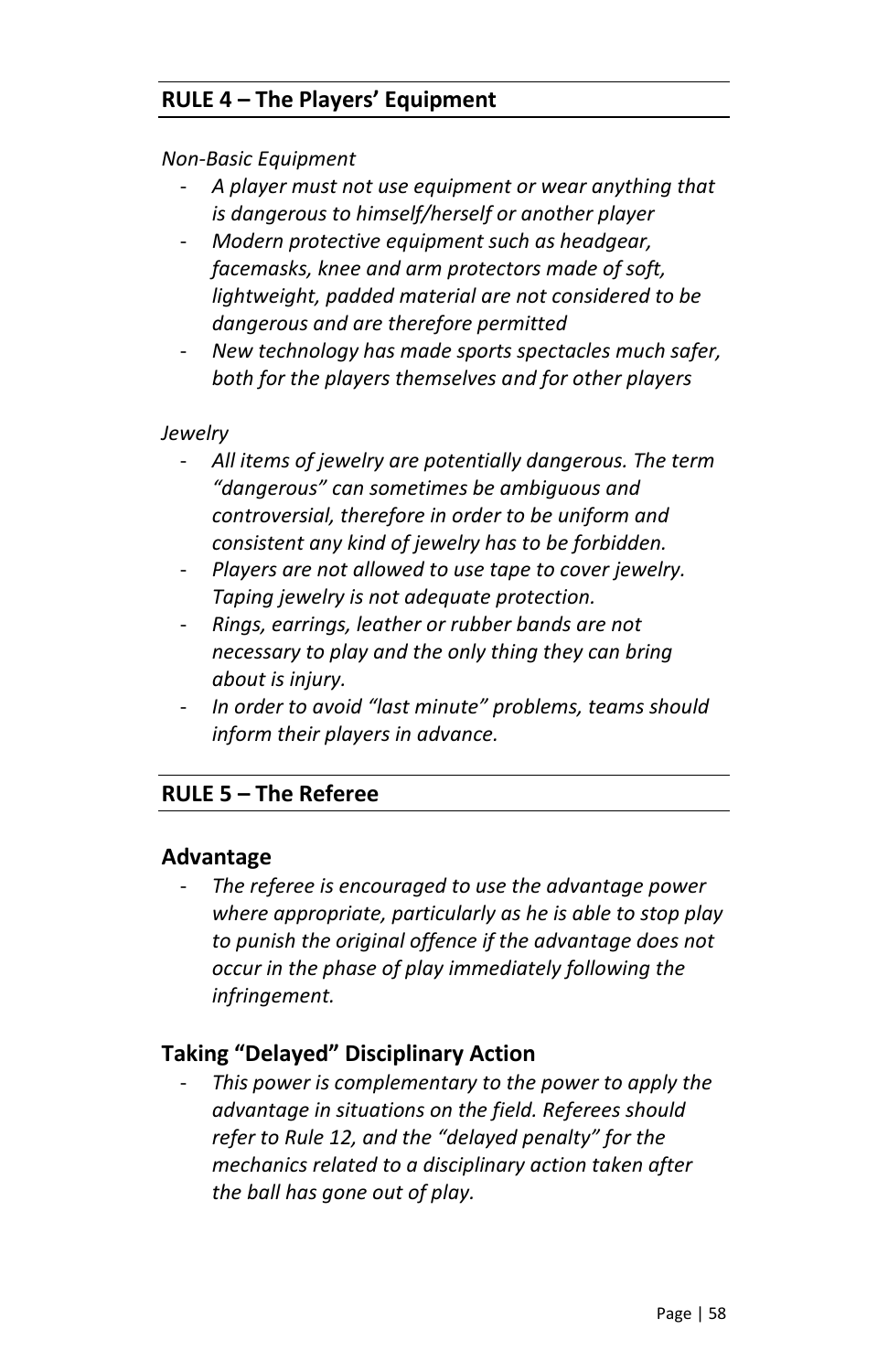#### **Eligible players**

- *For this rule, eligible players are the number of players entitled to be on the field, subject to the time penalty provisions of Rule 12.*

#### **RULE 12 – Fouls and Misconduct**

#### **Penalty Kick awarded against a goalkeeper**

- *A penalty kick is awarded if, while the ball is in play, the goalkeeper, inside his own penalty area, strikes or attempts to strike an opponent by throwing the ball at him.*

#### **Possession by the Goalkeeper**

- *The goalkeeper is considered to be in possession of the ball by touching it with any part of his hand or arms. Possession of the ball includes the goalkeeper deliberately parrying the ball, but does not include the circumstances where, in the opinion of the referee, the ball rebounds accidentally from the goalkeeper, for example after he has made a save.*

#### **Disciplinary Sanctions**

- *A player who commits a cautionable or sending-off offence, either on or off the field of play, whether directed towards an opponent, a team-mate, the referee, an assistant referee or any other person, is disciplined according to the nature of the offence committed.*

#### **Spitting on the playing surface**

- *Any player found spitting on the playing surface must be sanctioned with a 2-minute cautionable time penalty..*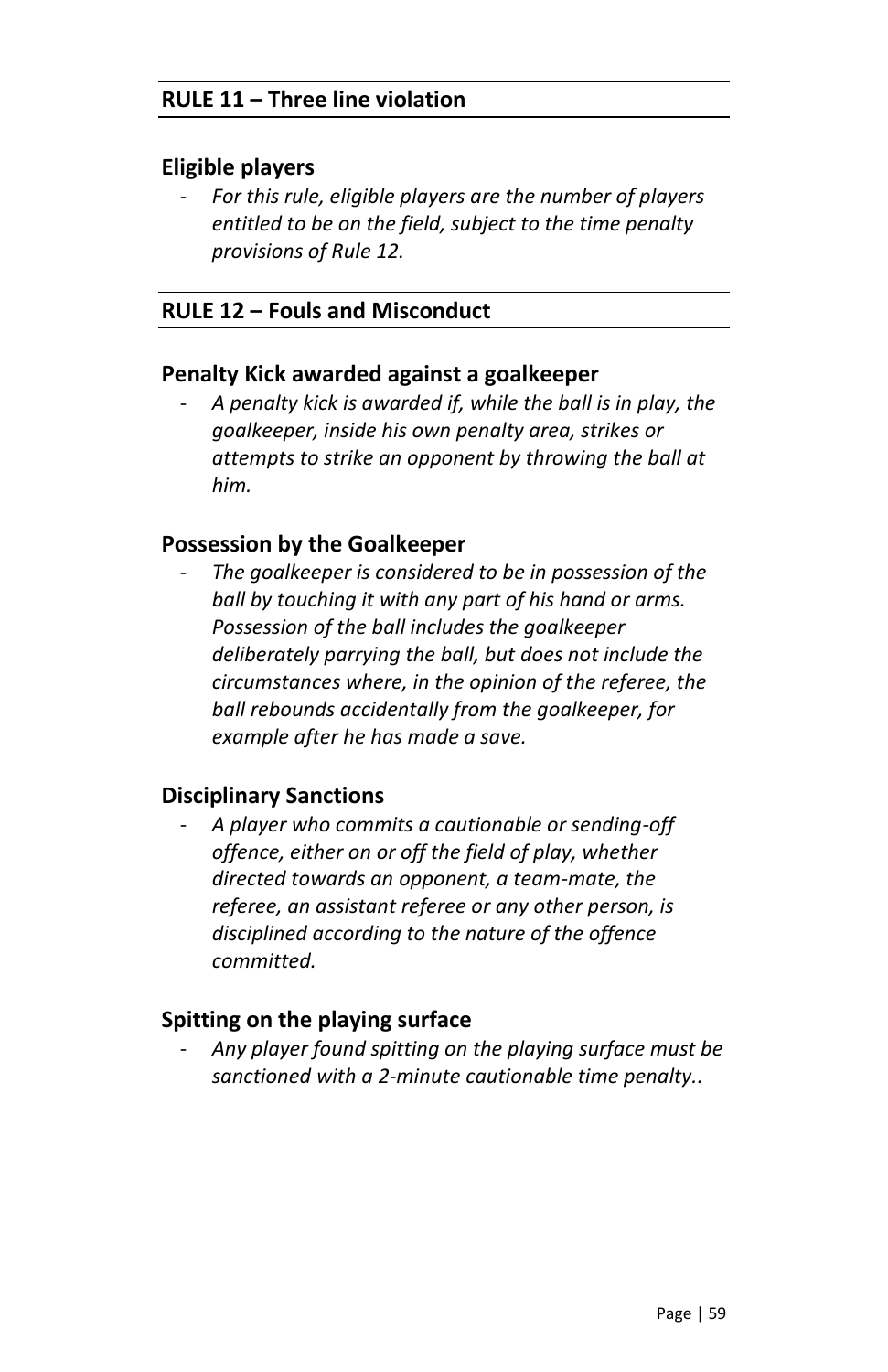### **Definition of Boarding:**

- *Boarding is contact by a player that forces an opponent to hit the boards in a manner that endangers the safety of that opponent.*

#### **Mandatory Instructions for Boarding Offences:**

- *Any contact, legal or otherwise, by a player that forces an opponent to hit the boards in a manner that endangers the safety of that opponent will result in the offending player being sent off for boarding.*
- *Any player who attempts to deceive the referee by falling or making contact with the boards in an effort to gain an advantage by having an opponent sent off, will result in the offending player being penalized by a caution for unsporting behaviour.*

#### **Attempt to deceive**

- *Any simulating action anywhere on the field, which is intended to deceive the referee, must be sanctioned as unsporting behaviour*

#### **Sending-Off Offences – Goalkeepers**

- *If a goalkeeper is dismissed, he can be replaced by any other player from that team who is not currently serving a time penalty. The goalkeeper must be replaced before play can be restarted. The referee may award a further time penalty against the bench, if the team delays replacing a dismissed goalkeeper.* 

#### **Careless, Reckless, using Excessive Force**

*Careless means that the player has shown a lack of attention or consideration when making a challenge or that he acted without precaution.*

*Reckless means that the player has acted with complete disregard to the danger to, or consequences for, his opponent*

<span id="page-59-0"></span>*Using excessive force means that the player has far exceeded the necessary use of force and is in danger of injuring his opponent.*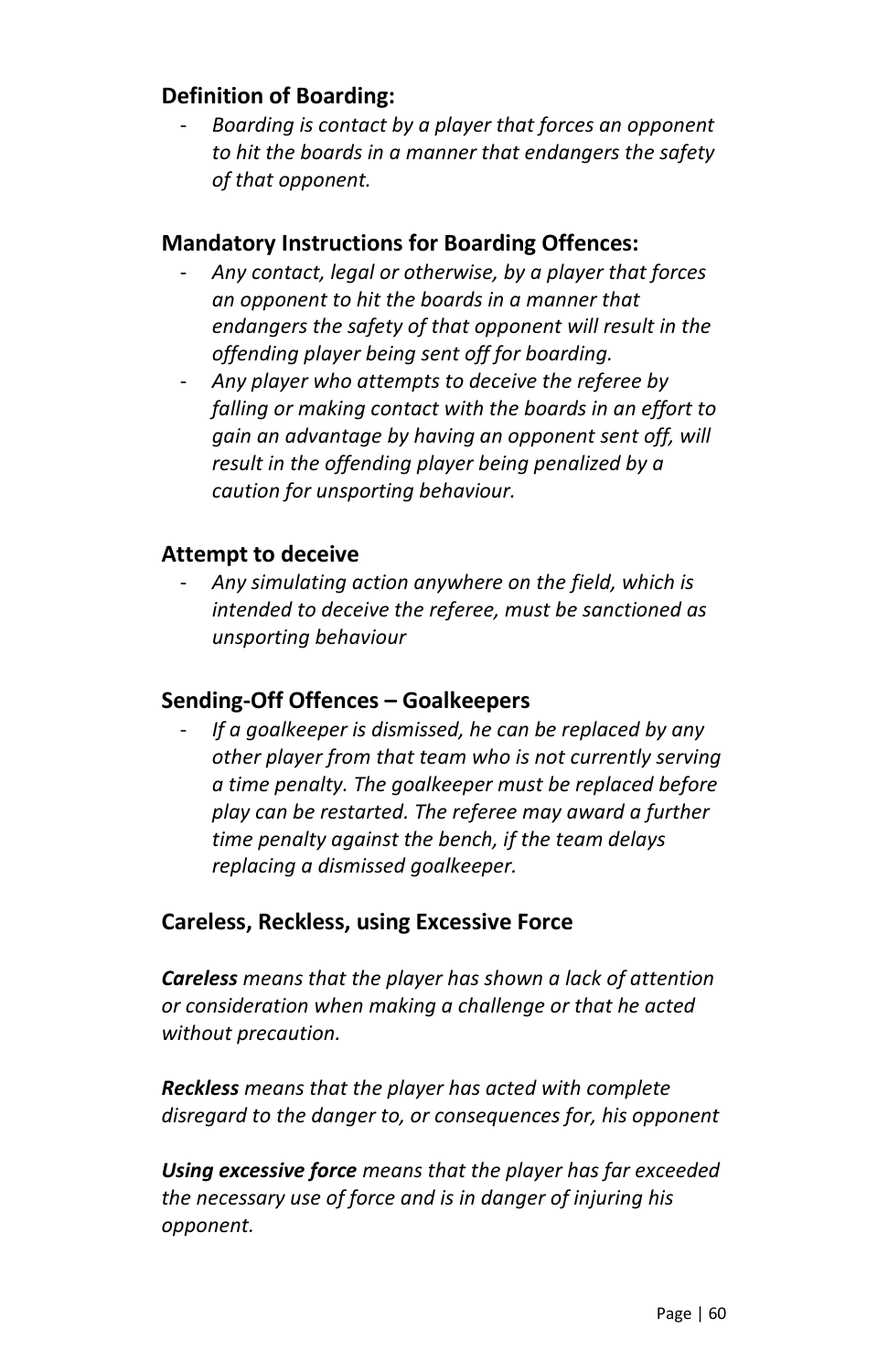## **Q & A for Indoor Soccer**

These questions do not form part of the Rules of Indoor Soccer. They are designed to clarify some of the more common questions that have been asked from time to time.

#### **Rule 1 – The Field of Play**

- **Q.** Are 'extra' or non-soccer markings permitted on the field of play?
- A. Yes. Many of the soccer facilities are 'multi-use', so other markings can be expected. Wherever possible, these markings should be a different color, or of such location and design that they are easily distinguishable from Indoor Soccer markings.
- **Q**. If there are other problems with the field markings (missing or incorrect), should the game be played?
- A. In most cases, yes, but the concerns should be brought to the attention of the facility staff as soon as possible.
- **Q**. If there is blood on the field, what should be done?
- A. Play should be stopped, and not restarted until the field has been cleaned according to the published H.I.V/Blood policy.
- **Q**. If there are any dangerous conditions (such as boards, gates, etc in poor repair), does the referee have the right to not allow play to proceed?
- A. Yes, the referee has the right to do this, if the field is not safe for participants. Facility staff should be informed of the concern.
- **Q**. If a team spills water in the bench area, what should be done?
- A. The facility staff should be called to mop up and dry the area, at the next interval (half time, full time). If the volume of water is such that it is not safe to continue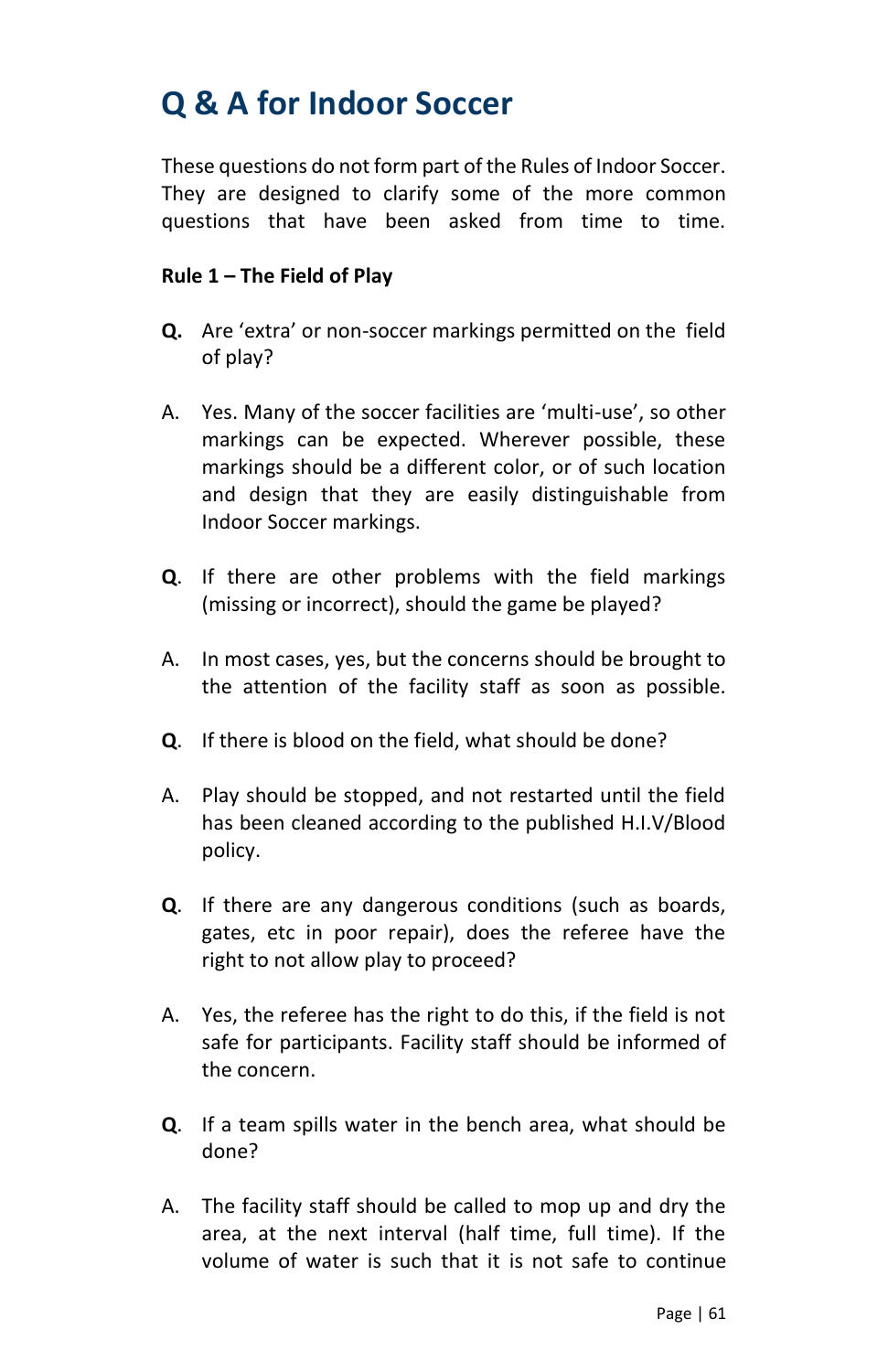play, the condition should be rectified before allowing play to continue.

- **Q**. If a building alarm sounds, what should the referee do?
- A. The referee or assistant referee should contact the control room and enquire if the building is to be evacuated. If it is obvious that the alarm is NOT false (smoke, fire etc.), the referee should instruct all participants to proceed to the NEAREST emergency exit without delay, and in an orderly fashion. Teams should NOT collect belongings from the changing rooms under these circumstances.

#### **Rule 2 – The Ball**

- **Q**. During the match, a ball enters the field from a team warming up for the next game. Should the referee stop play immediately?
- A. The referee should stop play if the additional ball interferes with play. Play is restarted with a dropped ball at the location of where the match ball was when play was stopped\*. Otherwise, the additional ball should be removed at the earliest possibility.

#### **Rule 3 – The Number of Players**

- **Q**. If a team has the minimum 4 players, should the game start?
- A. Yes, the start should not be held up for players to arrive. Any late players can join their bench at the next stoppage in play.
- **Q**. Should play be stopped immediately if a team has too many players on the field?
- A. The Assistant Referee and/or the Referee should consider the advantage clause if possible, if the nonoffending team has possession of the ball, and call a 'delayed' penalty. Play should be stopped when the offending team gains possession of the ball.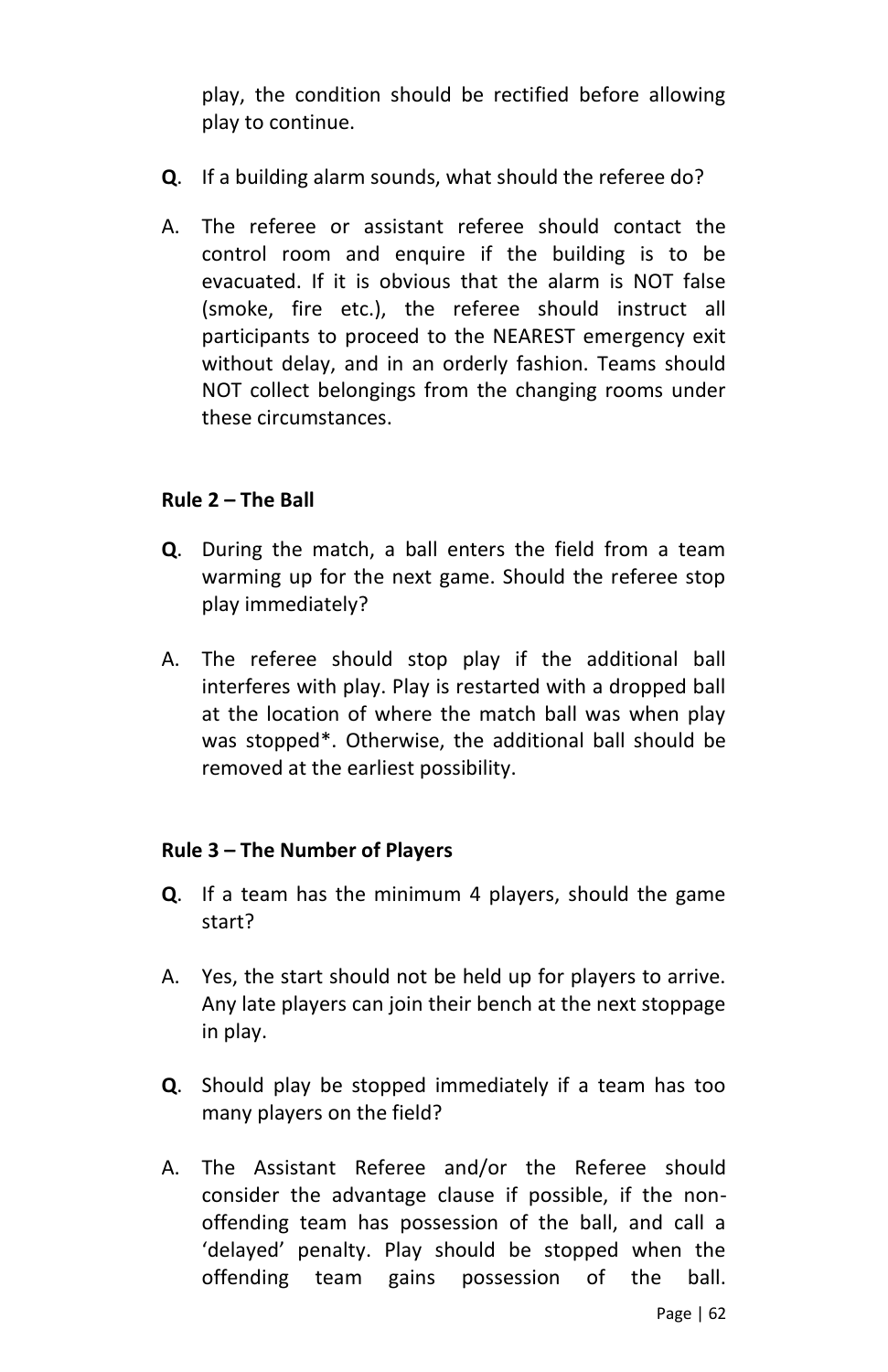- **Q**. If a player is released too early from the penalty box by the assistant referee, can the team be penalised for having 'too many players' on the field?
- A. The team should not be punished for a mistake by the officials. Play should be stopped, the numbers should be rectified, and play restarted with a dropped ball, from where it was when play was stopped.\*

#### **Rule 4 – Players' Equipment**

- **Q**. The referee requests a player to remove jewellery. After a few minutes of play, the referee realises that the player is still wearing the jewellery. What actions does the referee take?
- A. The player must be cautioned for unsporting behaviour. The player is instructed by the referee to leave the field to remove the jewellery.
- **Q**. Are players allowed to wear tape to cover jewellery that is considered to be dangerous?
- A. No.

#### **Rule 5 – The Referee**

- **Q**. May the referee insist that spectators move away from the area that is adjacent to the field of play?
- A. Yes, in fact, most facilities have their own signage stipulating this.
- **Q.** May the referee directly tell spectators who are being abusive or interfering with the match, to leave the stands?
- A. Referees are advised to contact the facility staff and have them handle this situation.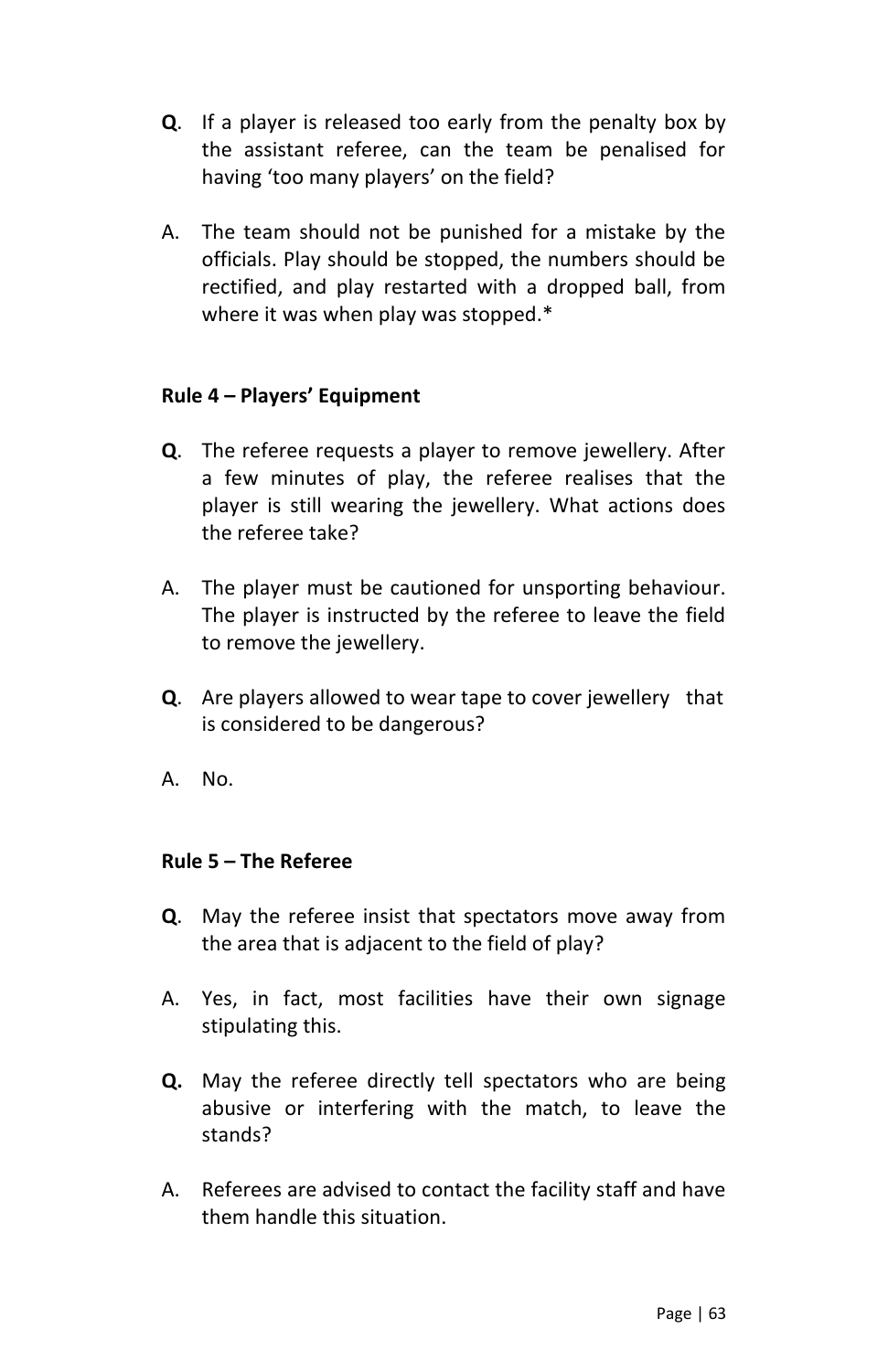#### **Rule 6 – Assistant Referee**

- **Q**. What type of calls is the Assistant Referee permitted to take during the match?
- A. The Assistant Referee can make any calls, at the discretion of the referee, based on their prematch discussion. The Referee will remain the final judge of any action to be taken.

#### **Rule 7 – The Duration of the Match**

- **Q.** Are there any circumstances in which the clock may be allowed to run in the last minute of either half?
- A. No, even if both teams agree, the clock should still be stopped whenever the ball is out of play.
- **Q**. Under what circumstances may the halves be shortened?
- A. (i) If games are running late, the facility may request that the halves be shortened, in order to get back on schedule. Competition rules for minimum legal game times should be considered when shortening halves.

(ii) If the start of the game is delayed to apply the 'grace period' for a team to have sufficient players to start, or for a game sheet or player cards to arrive, the referee may shorten the halves to allow the game to be completed before the end of the time slot. Again, competition rules should be kept in mind.

- **Q.** If an error is made with the clock in the last minute of either half (not started or stopped correctly), what should be done?
- A. The error should be corrected as accurately as possible, before play restarts if the clock was not stopped, or at the next stoppage of play, if the clock was not started.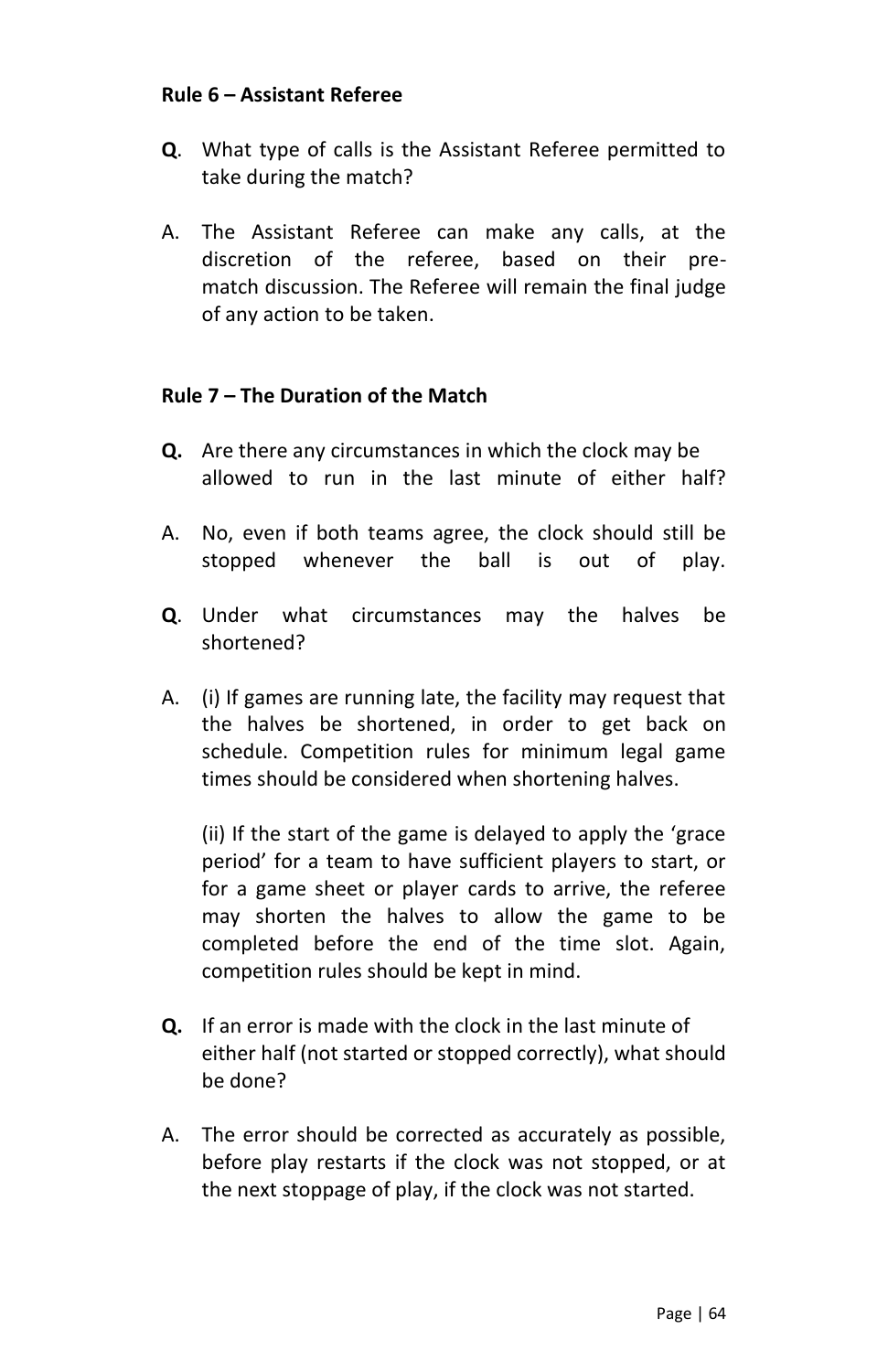- **Q**. The game is stopped with 45 seconds left on the clock. The referee begins the count for the restart, when does the assistant referee start the clock?
- A. The clock should be restarted when the ball is in play, according to the particular restart in question. (i) When the ball is kicked and clearly moves, on a – free kick, corner kick, kick in or kick off

(ii) When the ball is kicked and moves *forward,* on a penalty kick

(iii) When the ball leaves the penalty area on a goal kick or free kick for the defending team within their own penalty area

(iv) When the ball touches the ground on a dropped ball

#### **Rule 8 – The Start and Restart of Play**

- **Q**. At a kick off, may a team have less than their number of eligible players on the field?
- A. No, a team must have as many players as they are eligible to have on the field, at a kick off

#### **Rule 9 – The Ball in and out of Play**

- **Q**. A substitute is leaning on the boards at the bench, and is hit by the ball, while it is still in play. What action should the referee take?
- A. Play should be stopped. If it was obvious that ball would have left the field if not touched, play should be restarted with a kick in to the opposing team of that which played the ball last. If it was not obvious that the ball would have left the field, play should be restarted with a dropped ball at the point which it was touched by the substitute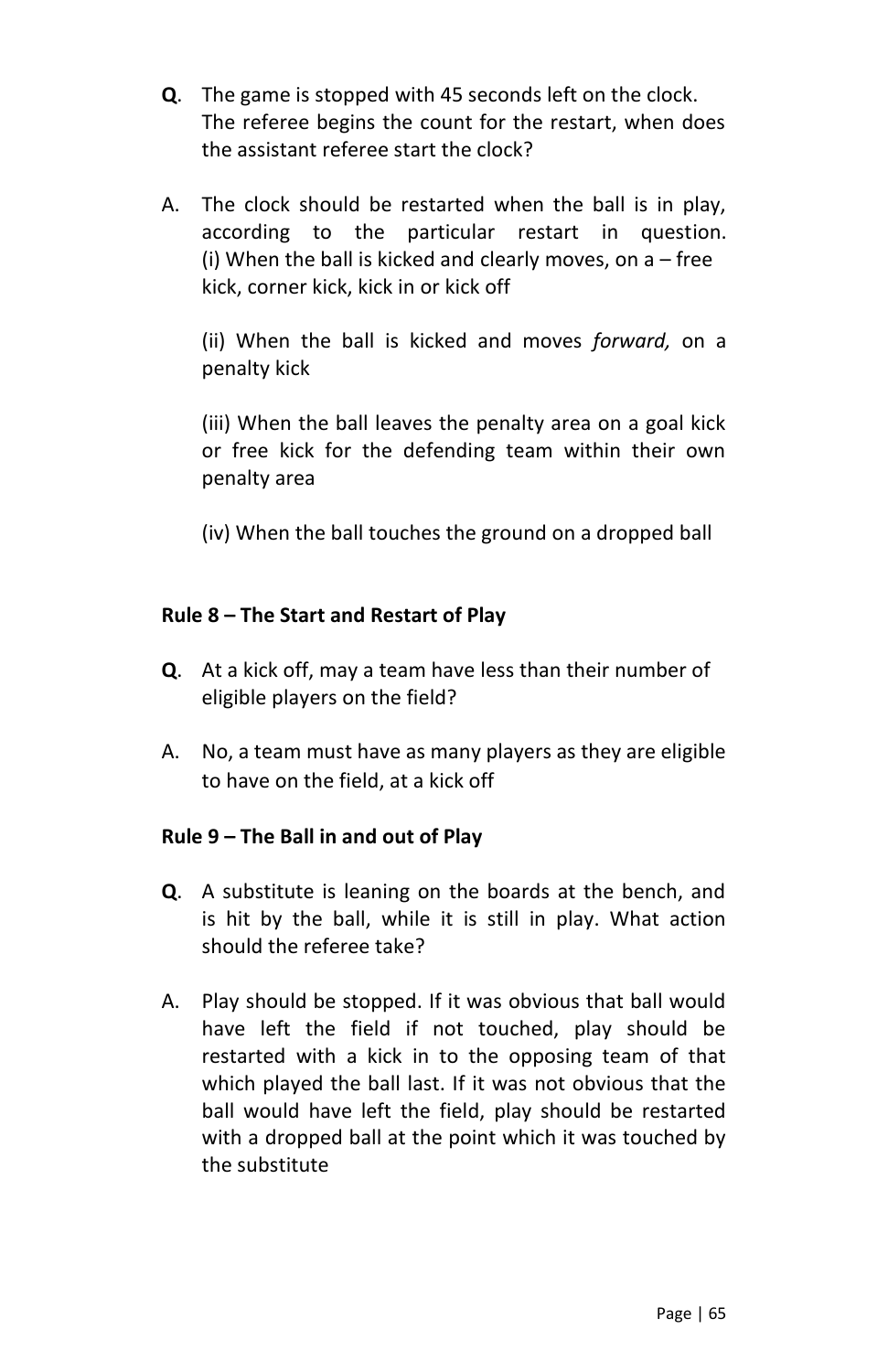- **Q**. A substitute deliberately touches the ball from the bench, while it is still in play. What action should the referee take?
- A. Play should be stopped. A 2-minute 'technical offence penalty' should be assessed to the offending team. If, in the opinion of the referee, the action constitutes 'unsporting behaviour', the substitute should be cautioned, and a 2-minute cautionable time penalty will be assessed and served by that player.

#### **Rule 10 – The Method of Scoring**

- **Q**. If the ball enters the goal as the buzzer sounds to end the half or match, should the goal be counted?
- A. The referee will judge whether the ball had completely crossed the goal line before the buzzer sounded. If it did, the goal will stand.

#### **Rule 11 – Three Line Violation**

- **Q**. When the ball is being kicked on a restart from exactly on the near defensive line, and subsequently crosses the halfway line and far defensive line without touching another player, the referee, the field or the boards - is this a three line violation?
- A. No, the ball is considered partially across the defensive line while still touching the ground, so has not crossed all three lines in the air

#### **Rule 12 – Fouls and Misconduct**

- **Q**. Are players allowed to place one or both hands on the boards while playing or attempting to play the ball?
- A. Placing hands on the boards is not an offence in itself. However, if, in the opinion of the referee, the player uses hands on the boards to impede the progress of an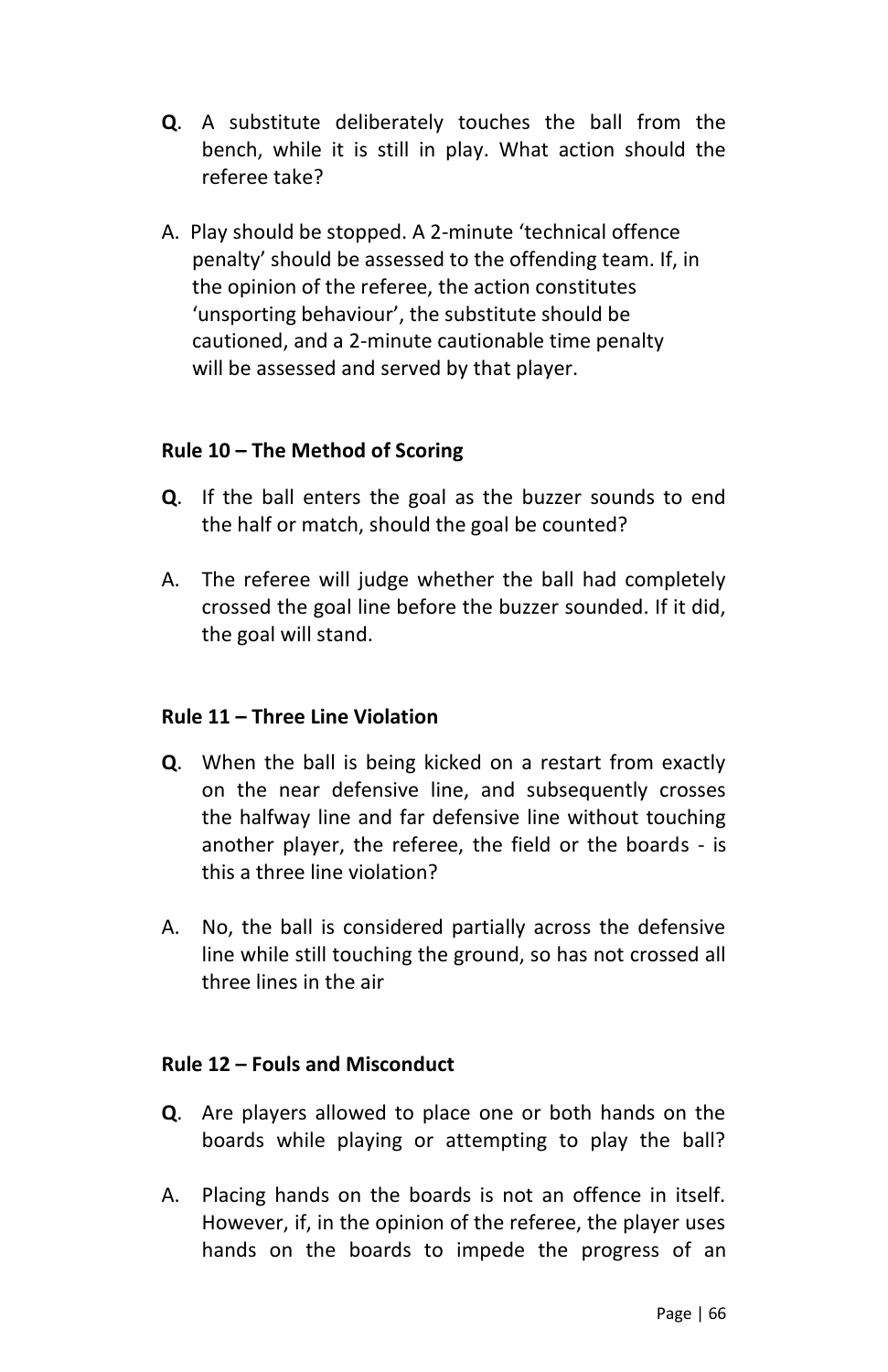opponent, or hold an opponent, he/she should be sanctioned accordingly.

- **Q**. If a player pushes an opponent towards the boards, and the opponent exaggerates the contact with the boards, what action should the referee take?
- A. The player who committed the 'pushing' offence may be sanctioned with a caution, if, in the opinion of the referee, his actions constituted 'unsporting behaviour', or a send off, if his actions constituted a boarding offence. The player who exaggerated the contact may be sanctioned with a caution, if, in the opinion of the referee his actions were an attempt to deceive the referee.
- **Q**. If the goalkeeper does not release the ball from his/her possession within 5 seconds, must a time penalty be assessed to the goalkeeper?
- A. Normally, the only sanction is a free kick to the opposing team. However, if the referee feels that the goalkeeper deliberately delayed the release for tactical gain, a 2-minute technical offence penalty may also be assessed.
- **Q**. Are players always released from the penalty box when their penalty time expires, or their team is scored upon while they are serving a penalty?
- A. No players' release from the penalty box is determined by manpower on the field at the expiry of the penalty, and also whether their team has additional penalty minutes to be served.
- **Q.** If a player is assessed a Major penalty, his team plays short for 5 minutes stopped time, but nobody serves the penalty in accordance with the rules. How will the team know when they are allowed to increase their playing numbers by one?
- A. The assistant referee should inform the team when the 5-minute penalty has expired.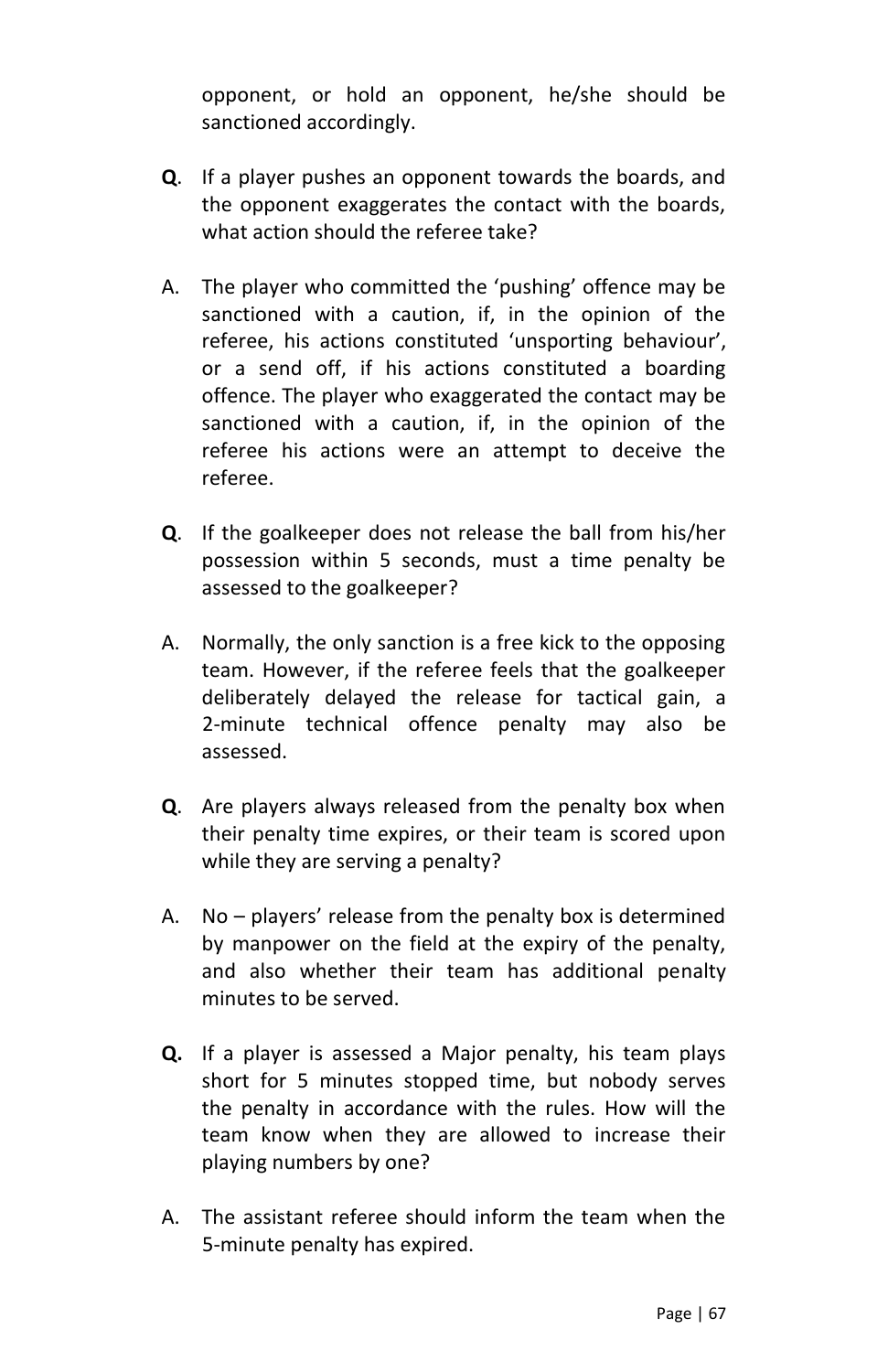#### **Rule 13 – Free Kicks**

- **Q**. A free kick is awarded to the attacking team at the side of their opponents' penalty area next to the wall. Can a defender stand into the field of play but next to the goalpost for the restart?
- A. No, the defender must stand on the goal line, between the goalposts, if this is less than 15 feet from the ball.
- **Q**. A free kick is awarded and the player decides to take it quickly. An opponent who is less than 15 feet from the kick intercepts it. What action does the referee take?
- A. He allows play to continue.
- **Q**. A free kick is awarded and the player decides to take it quickly. An opponent who is near the ball deliberately prevents him from taking it. What action does the referee take?
- A. The opponent is assessed a 2-minute technical offence penalty for failing to retire the required distance from a free kick taken by the opponents.

#### **Rule 14 – The Penalty Kick**

- **Q.** At the taking of a penalty kick, may the goalkeeper stand behind the line, inside the goal?
- A. No, the goalkeeper must stand on the line, until the ball is kicked.
- **Q**. May a team make a substitution when they are awarded a penalty kick, so that the sub may take the kick?
- A. Provided that the substitution procedure is followed, and the restart is not delayed, the substitution should be permitted.